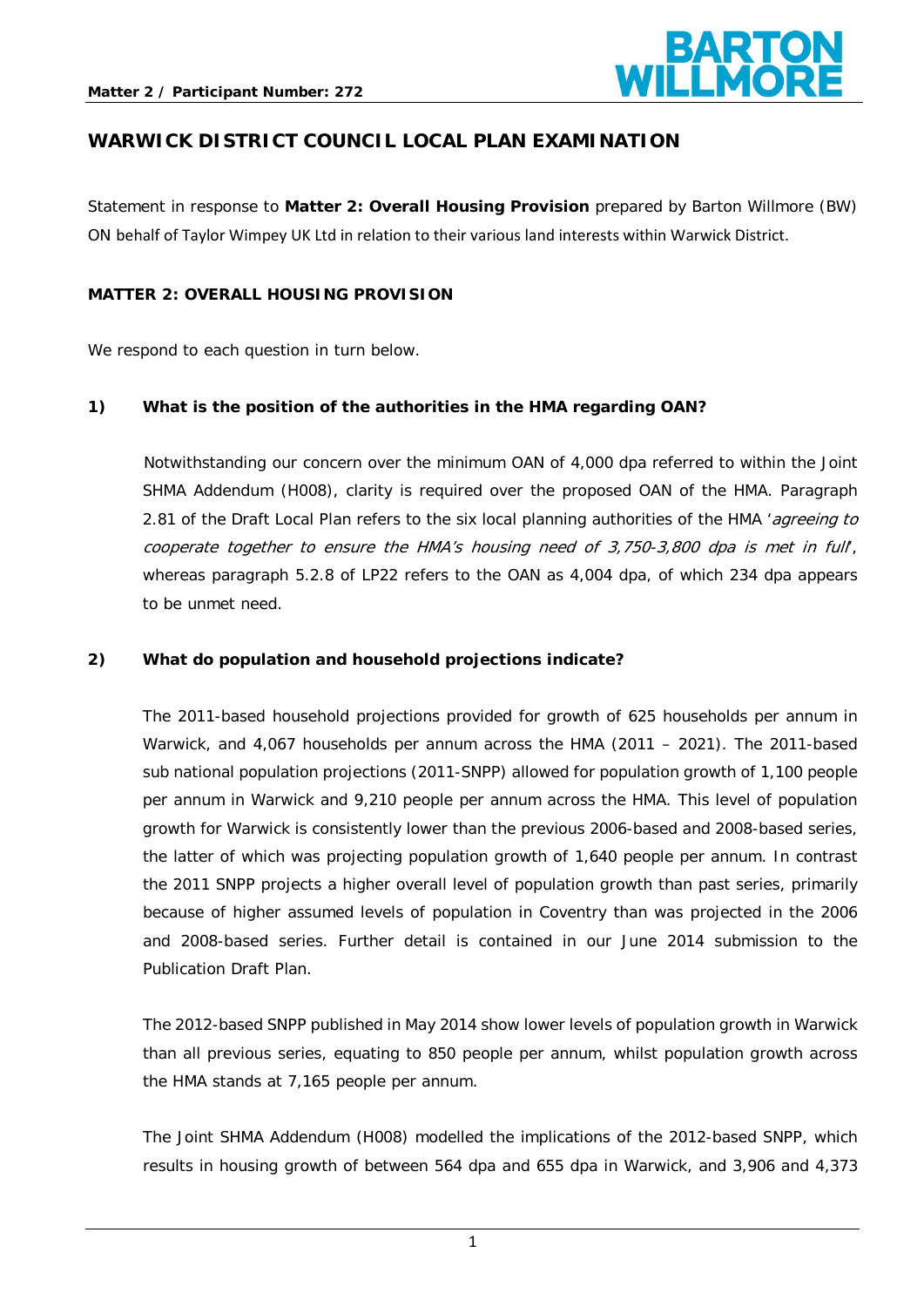

dpa across the HMA, the higher end of the range reflecting an assumed full return to 2008 based household formation rates in those aged 25 – 34 years of age. This approach results in broadly similar levels of housing growth to the modelling undertaken by BW in June 2014 which assumed a full return to 2008-based household formation rates in all age groups and resulted in a need for 695 dpa in Warwick, and 4,461 dpa across the HMA. An approach of return to 2008-based household formation rates is considered appropriate given the known issues regarding the suppression of household inherent within the 2011-based household projections (and associated household formation rates).

However, given the impact of the housing moratorium on housing completions, and as such migration patterns it is considered that longer term net migration trends should be assessed. In contrast the ONS SNPP is derived from short term migration trends. Furthermore, we note that the 2012-SNPP assume net international migration of 165,000 per annum to the UK, whereas net international migration was reported to total 298,000 in the year to September 2014 (in the year prior the ONS reported net international migration to total 210,000). The issue appears to relate to the fact that the 2012-based SNPP are derived from the 2012-based national projections published in 2013. However in the intervening period (between publication of national and sub national projections) the ONS revised its estimate of net international migration in past years upwards. As such, the levels of net international migration assumed within the 2012-based SNPP are too low and do not reflect past trends. It is likely that this will be rectified once the 2014-based national projections are published in late 2015, but in the meantime we would caution the use of the 2012-based SNPP as they will under project population growth across the Country.

BW modelled long term net migration trend scenarios in June 2014 based on 10 year net migration trends 2002 – 2012. This resulted in population growth of 1,165 people per annum in Warwick District (assuming constant net migration of 719 migrants per annum), and 8,618 per annum across the HMA (assuming 4,722 net migrants per annum). As set out in our June 2014 submission this resulted in a need for 4,983 dpa across the HMA (and 846 dpa within Warwick District).

# **3) How do the recently published 2012-based household projections affect the situation?**

The 2012-based household projections project growth of 573 households per annum for Warwick, and 3,946 households per annum across the HMA (2011 – 2031). Adjusted for vacancy rates, shared accommodation and second homes this equates to housing growth of 593 dpa for Warwick and 4,079 dpa for the HMA.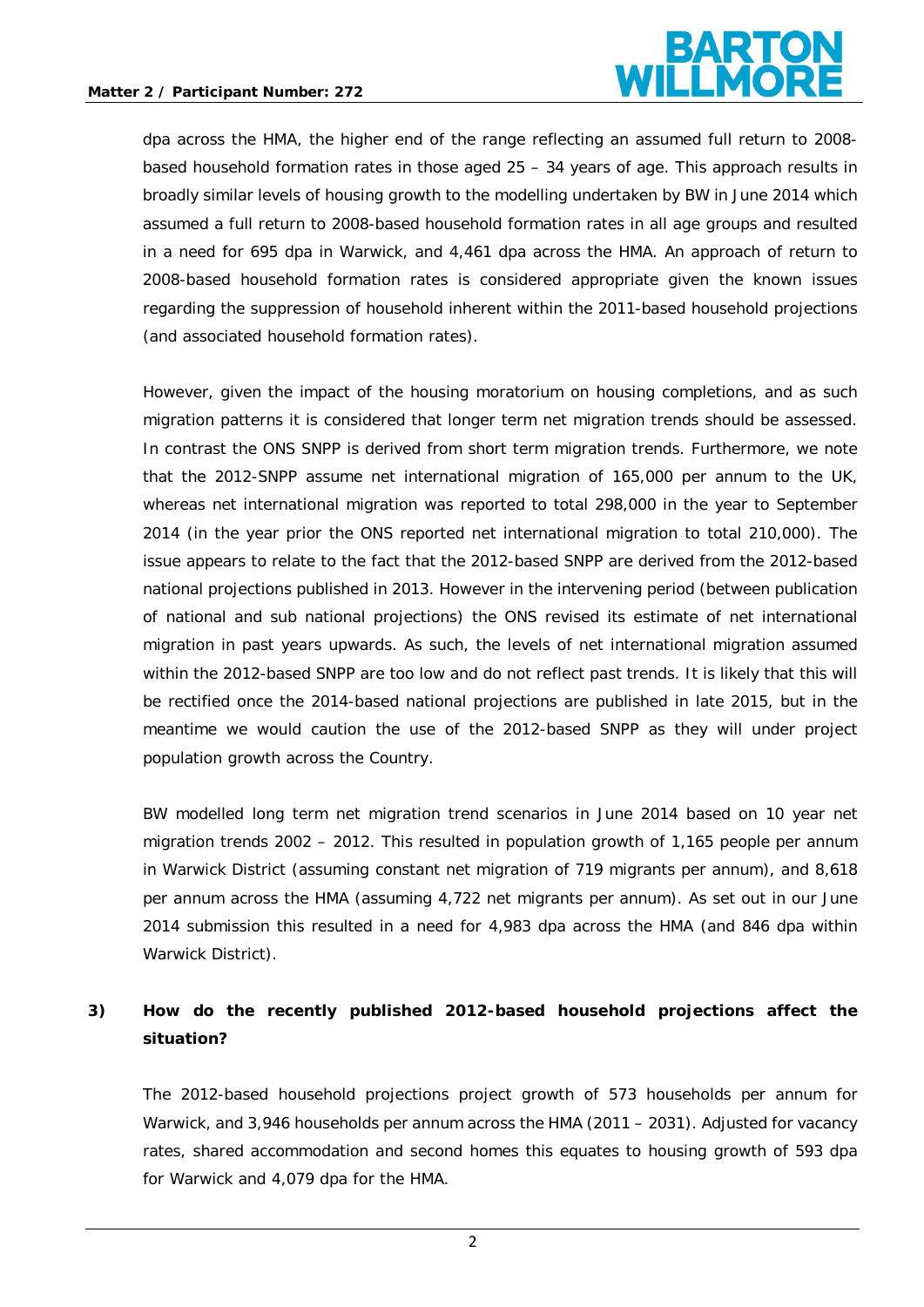

The release of these projections updates the evidence base that PPG recommends should be used to provide the 'starting point estimate' of housing need for an area.

However, new projections do not alter the fact that in order to arrive at full objectively assessed housing need, consideration needs to be given to whether household formation is supressed, the implications of local demographic evidence, employment growth and market signals.

Whilst the 2012 based household projections provide the most up to date household formation rate projections, this does not mean that the 2012-based rates are unconstrained, nor that they should be adopted uncritically. They simply take their mark from a more accurate fix on household numbers and sizes in 2011 because they are informed by data from the 2011 Census data that was not available when the interim 2011-based projections were published (which relied on Labour Force Survey data instead).

The 2011 Census recorded household numbers and sizes at a time of economic uncertainty and restraint for many families and revealed fewer households than expected, because exceptional circumstances were preventing household formation. 2011 Census data on households informs the 2012-based household projections and is responsible for the constrained household formation rate trend that they adopt.

To illustrate the nature of that constraint, we append to this statement a technical update of housing requirements, and included within Appendix 1 is a series of household formation rate graphs plotting by age band the projected formation rates of the 2012, 2011 and 2008-based series. Deterioration of the 2012-based rate compared to the 2008-based rate is clearly evident in younger age groups and is indicative of suppressed household formation.

In deviating from the norm, the 2012-based rates are characteristic of the interim 2011-based HR rates that they have now replaced. Both effectively assume that the ability of the household population to form separate households would be constrained relative to the norm.

Deterioration in the 2012-based HR rate relative to the long run trend (1971 to 2001) must be viewed in the context of deteriorating affordability of housing, undersupply and the economic downturn since 2001. Locally, the national context plays out in light of worsening market signals across the Coventry HMA.

It is fair to conclude that the 2012-based formation rate projections embody supressed demand or unmet housing need. If that is the case, then they should not be relied upon as a basis for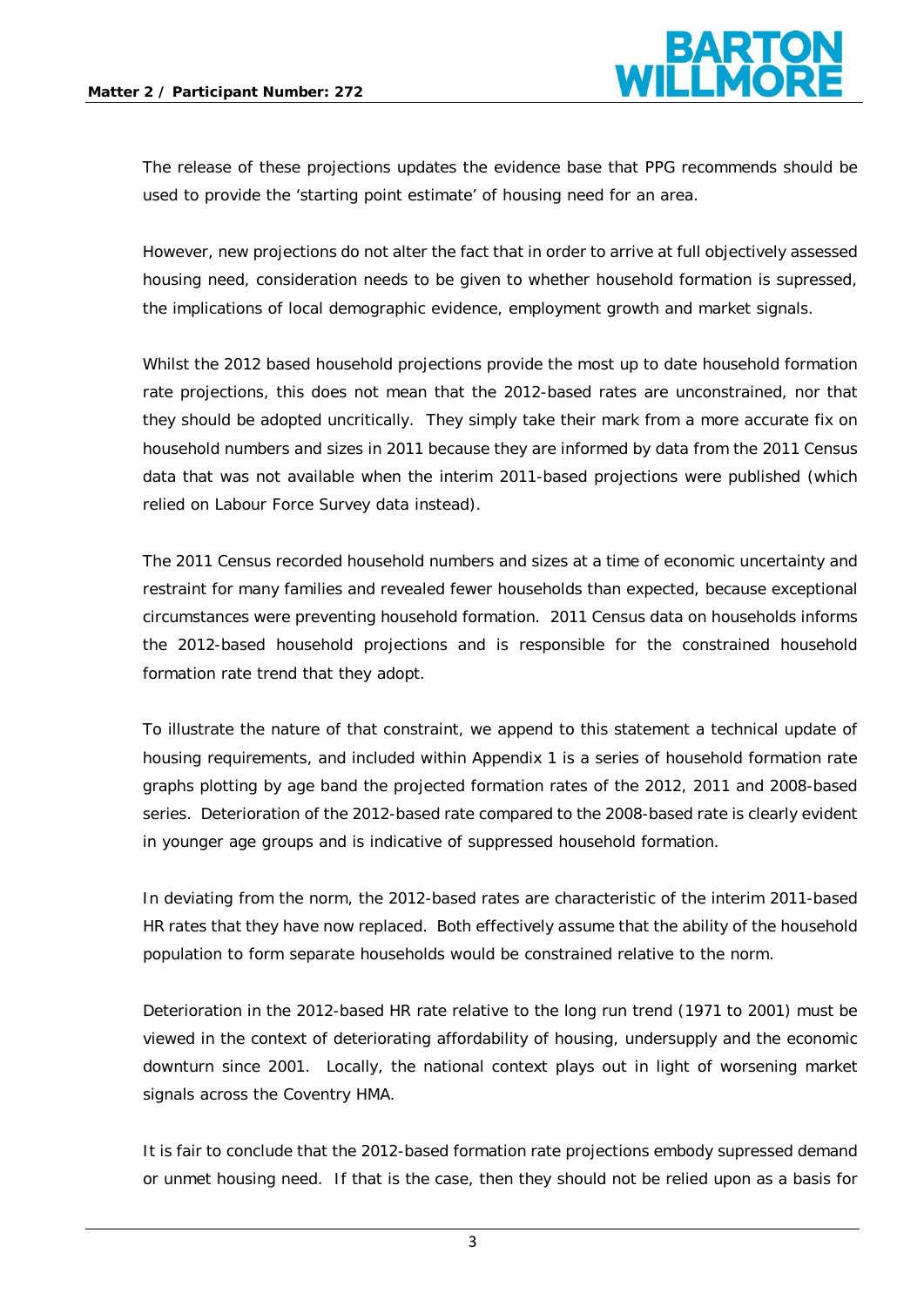

predicting household formation in the future, because to do so would lead to the under provision of housing, undermining the planning systems social role and the social dimension of sustainable development (NPPF, paragraph 7). On the basis of the evidence, a return to long run trend 2008-based household formation rates across the 25-44 age range by 2031 is merited for the purposes of assessing housing need in Warwick and the wider Coventry HMA. As summarised in Table 5.2 of the attached technical report this would result in an increased housing need based on the 2012-based SNPP of 649 dpa for Warwick and 4,391 dpa for the Coventry HMA.

However, we remain of the view that long term net migration trends provide a more reliable estimate of future demographic led need within this housing market area as we have summarised in answer to the question above. Updating our long term migration scenario with the 2012-based household formation rates results in a need for 755 dpa within Warwick, and 4,581 dpa across the HMA. Allowing for an adjustment to a full return to 2008-based rates in the 25-44 year age range would increase the housing need to 816 dpa in Warwick and 4,918 dpa across the HMA. We consider these figures to represent the demographic led housing need, however consideration should also be given to the extent to which these balance with job growth requirements, and as detailed in Section 6 and 7 of the appended Technical Report we consider that this warrants an increase to 1,036 dpa within Warwick and 5,000 dpa across the HMA.

# **4) Does the Coventry and Warwickshire Joint SHMA 2013 and Addendum of 2014 provide a robust evidence base for OAN in the HMA and individual authorities? What factors were taken into account and is the methodology appropriate?**

The C&W SHMA (H004) was published in November 2013, and as such does not incorporate the most recent demographic evidence, nor does it follow the approach of objectively assessing housing need as set out in the Planning Practice Guidance (PPG, March 2014). It must therefore be read in conjunction with the Joint SHMA Addendum (September 2014, H008) which assesses the implications of the 2012-based sub national population projections (2012-based SNPP). We would however disregard the scenario output of H004 given that all scenarios were tested against 2011-based household formation rates, and the migration led scenarios incorporate unattributable population change (UPC) which the Joint SHMA Addendum (H008) concedes should not be incorporated within migration trend calculations.

As we conclude in EXAM5 there are some similarities between the assessment undertaken by BW and the Joint SHMA Addendum (H008), particularly in those scenarios which incorporate a full return to the 2008-based household formation rates in the 25-34 year age range. This was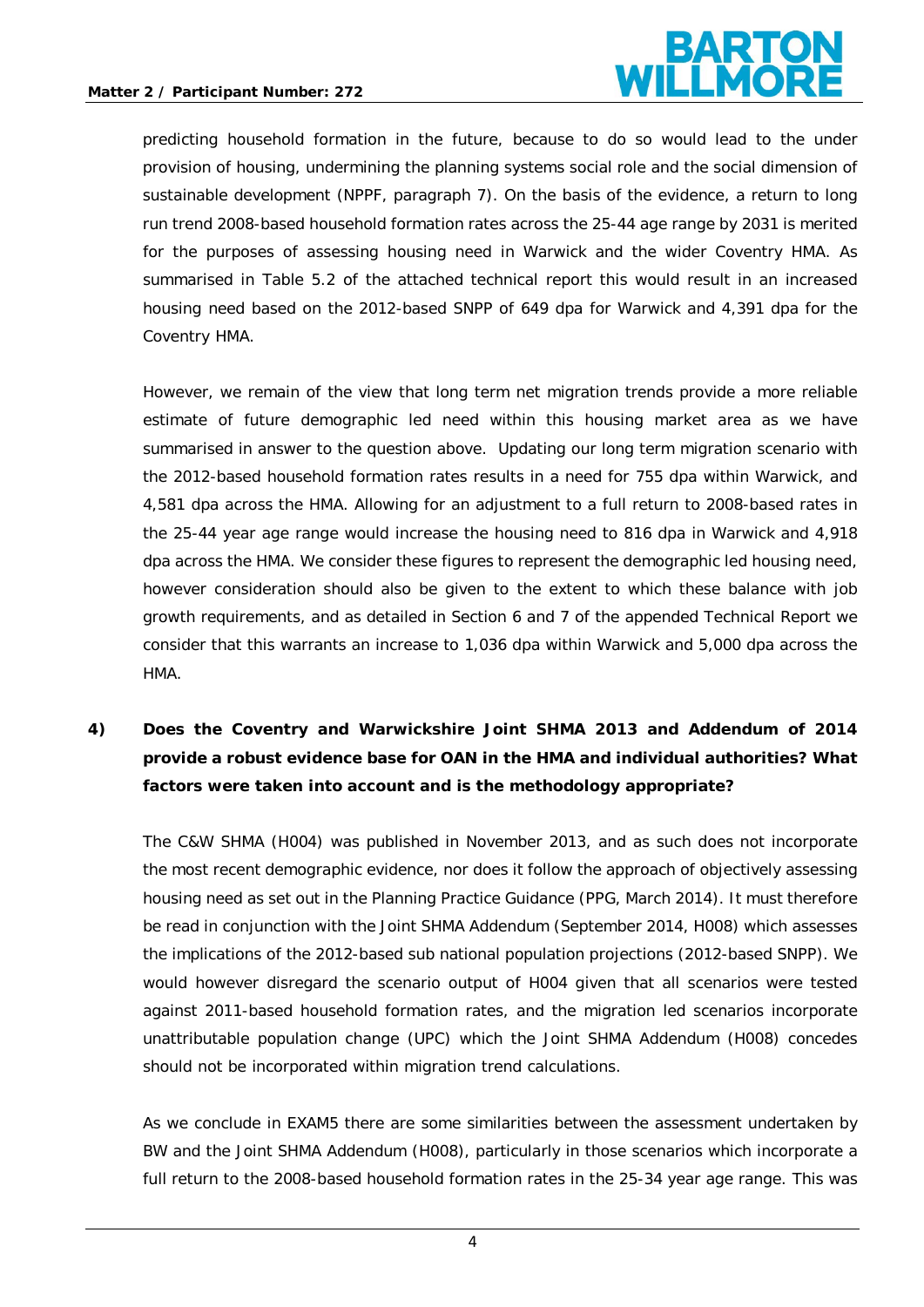

considered an appropriate adjustment in the Joint SHMA Addendum (H008) to account for acknowledged market signals issues $^{\rm 1}$  $^{\rm 1}$  $^{\rm 1}$ .

However, we remain concerned that the Joint SHMA Addendum concludes that 4,000 dpa should be considered as the minimum level of supply that can be considered OAN. In particular we note that this falls short of the 2012-SNPP scenario allowing for a full return to 2008-based rates in the [2](#page-4-1)5-34 year age range<sup>2</sup>, totalling 4,373 dpa. We also note that the minimum recommended housing need falls 1,000 dpa short of that required to meet the Cambridge Econometrics job growth forecast, which also represents the baseline forecast of the LEP, upon which the Joint Employment Land Study (EC01) has been tested – noting that EC01 recommends that the minimum quantitative employment land need is set out in what is termed a 'baseline+' scenario, being the Cambridge Econometrics forecast, plus 12,570 jobs in advance manufacturing and engineering<sup>[3](#page-4-2)</sup>.

As such we consider that the full objective assessment of need resulting from the Joint SHMA Addendum stands at 5,046 dpa across the HMA, and 933 dpa within Warwick District, which remains broadly consistent with our own assessment of OAN.

# **5) What are the assumptions in terms of population change, migration, household size and household formation rates? Are these justified?**

As detailed above the Joint SHMA Addendum (H008) tests two household formation rate sensitivities – the first assuming a part return to 2008-based rates, and the second being a full return to the 2008-based household formation rates in the age band 25 – 34 years of age. The Joint SHMA Addendum appears to favour a part return to trend approach, despite acknowledging that a full return approach would resolve acknowledged issues of household suppression.

Indeed, our analysis of the household formation rates underpinning the more recent 2012 based household projections (appended to this Statement) confirms that it is the age groups 25 – 34, and 35 – 44 which continue to experience lower levels of household formation relative to the 2008-based series, with older age groups experiencing a far closer relationship to the 2008-based series. We therefore consider that it is entirely appropriate, and necessary to plan for a full return to the 2008-based series in 2031 in the younger age groups.

**.** 

<span id="page-4-0"></span><sup>1</sup> H008, paragraph 4.6

<span id="page-4-2"></span><span id="page-4-1"></span><sup>2</sup> H008, Fig 14

<sup>3</sup> EC01, paragraph 4.12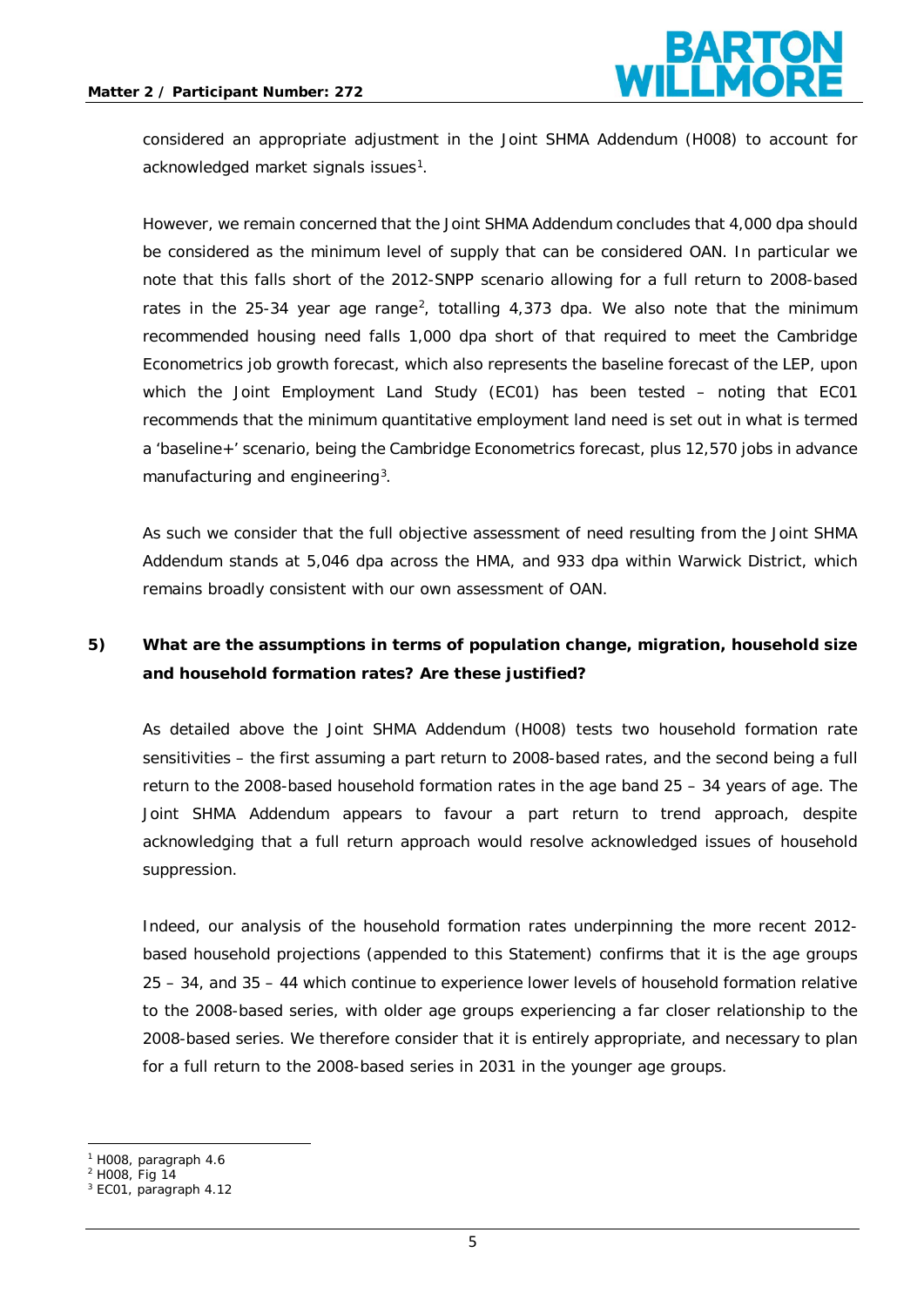

# **6) How has the issue of unattributable population change been dealt with and is this justified?**

We note that UPC was included within the migration led scenarios of the Joint SHMA (H004), and we also note that the Joint SHMA Addendum (H008) concludes in paragraph 2.19 that there are a number of potential explanations for UPC, not least the fact that either Census point could over or underestimate population. As such paragraph 2.19 goes on to state that 'there is no clear, defensible basis for making a UPC adjustment to the new SNPP projections'. This is correct and it would be inappropriate to include UPC within migration trend based scenarios, and this is the view of the ONS.

Furthermore, we note that PBA who are undertaking the objective assessment of housing need for Birmingham City Council also take this view, and they state in paragraph 3.22 of their recently published Objectively Assessed Housing Need Supplementary Report (PBA, March 2015), that 'in technical terms there is no basis on which to adjust the projections to take account of UPC'.

We also note that UPC is nominal within Warwick District.

# **7) What are the assumptions regarding economic/ employment growth and are these justified?**

The Joint SHMA Addendum (H008) tests two economic forecasts from Experian and Cambridge Econometrics. The latter forms the basis of the LEP baseline job forecast of +94,500 (Warwick +18,900 jobs<sup>4</sup>), the LEP area mirroring the HMA. Experian's 2013 forecast set introduced in H004 totals 62,600 jobs across the HMA.

We provide a detailed review of employment growth trends and forecasts in the technical report appended to this statement, but as Experian's latest forecast suggest higher levels of job growth totalling 94,470 jobs (2011 – 2031) across the LEP tallying with the Cambridge Econometrics forecast. The equivalent Experian forecast for Warwick totals +20,360 jobs.

Consistent with the requirements of PPG 2a-018 past trends in job growth should also be considered, and within Warwick past job growth has totalled 1,057 jobs per annum (2001 – 2011), noting that past trends across the LEP area are lower than forecast.

<span id="page-5-0"></span><sup>4</sup> H008, Figure 7 1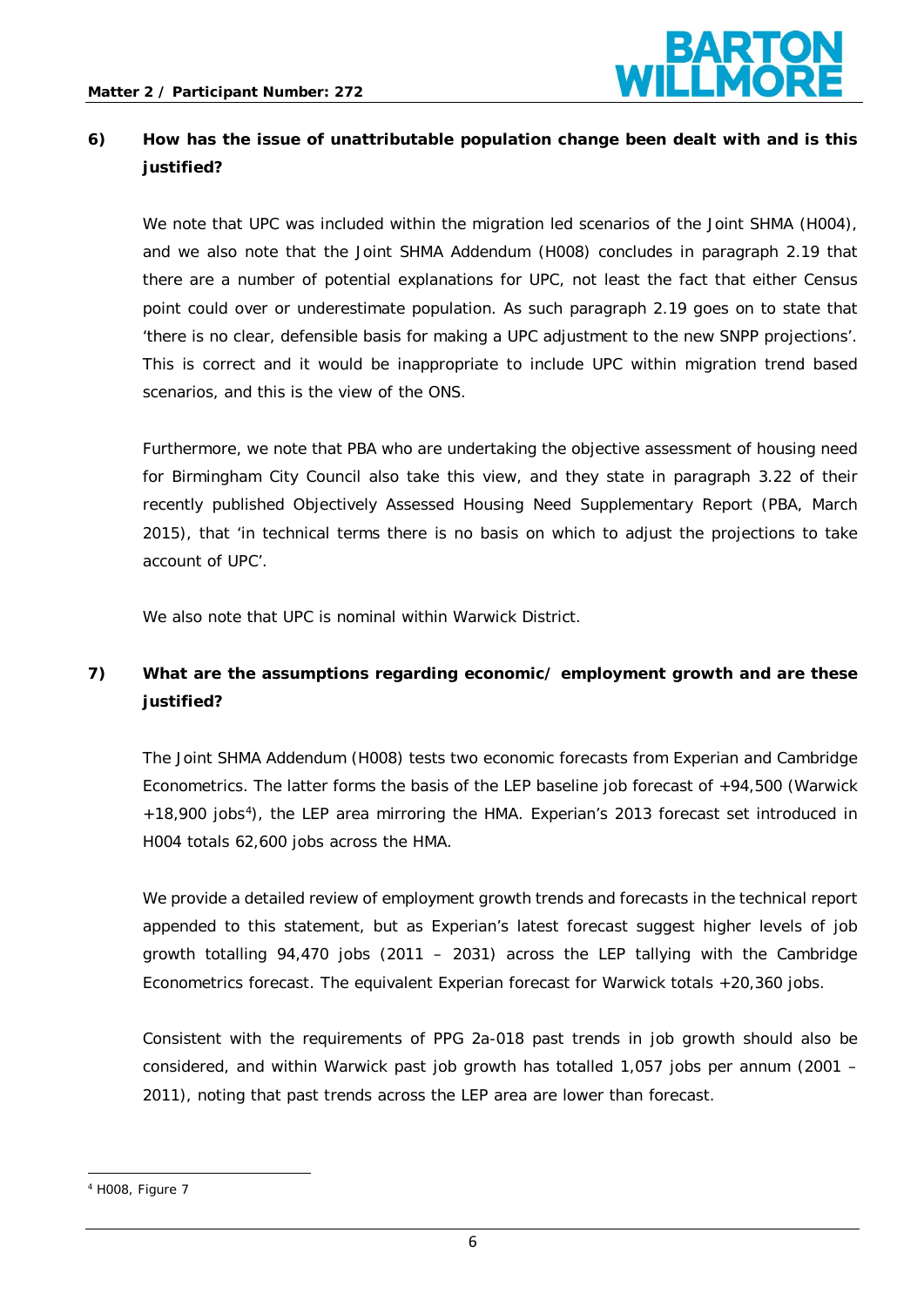

The draft Local Plan appears to draw upon the earlier Experian forecast of 10,200 jobs<sup>[5](#page-6-0)</sup>, and this appears to be the basis upon which the Council's proposed housing figure has been derived.

However, this low level of job growth appears at odds with the objectives of the LEP, and indeed the Council's stated role in supporting the sub-regional economy in paragraph 3.3 of the Draft Plan. We note in that same paragraph reference to +8,835 advanced, manufacturing and engineering jobs, which the Joint Strategic Employment Land Study (EC01) considered to be in addition to the baseline Cambridge Econometrics job growth forecast of +94,500 jobs across the LEP. Extrapolating those AME jobs over the period to 2031, 'Scenario 2: Baseline + growth' of EC01 considered total job growth to total 107,070 jobs. EC01 goes on to recommend in paragraph 7.5 that this scenario is used as a minimum estimation of quantitative need in the sub region.

On this basis we consider that the HMA authorities should base their OAN on the Cambridge Econometrics job based housing forecasts within the Joint SHMA Addendum as a very minimum.

#### **8) How have market signals and affordable housing needs been taken into account?**

It is not clear to what extent if any market signals issues have been taken into account, as whilst the Joint SHMA Addendum acknowledges that market signals issues exist and provides a means of addressing them through a full return to 2008-based household formation rates, it then goes on to recommend a minimum OAN of 4,000 dpa which in itself makes no allowance for household suppression. Indeed we note that this figure falls short of the latest CLG household projections across the HMA of 4,079 dpa.

# **9) What effect have all these factors had on the figures for OAN in individual authorities and the HMA as a whole? i.e. how have household/ population projections been adjusted?**

The minimum OAN of 4,000 dpa set out within H008, and which appears to have been preferred by the HMA authorities<sup>[6](#page-6-1)</sup> falls short of the new 'starting point' CLG household projections which as we have detailed above continue to suppress household formation in younger age groups. We consider that account should be taken of the need to balance labour force with the baseline LEP job growth forecast, and that a conscious effort should be made to address market signals

 $\overline{\phantom{a}}$ 

<span id="page-6-0"></span><sup>5</sup> Draft Local Plan, paragraph 3.11

<span id="page-6-1"></span><sup>6</sup> LP22, paragraph 5.2.8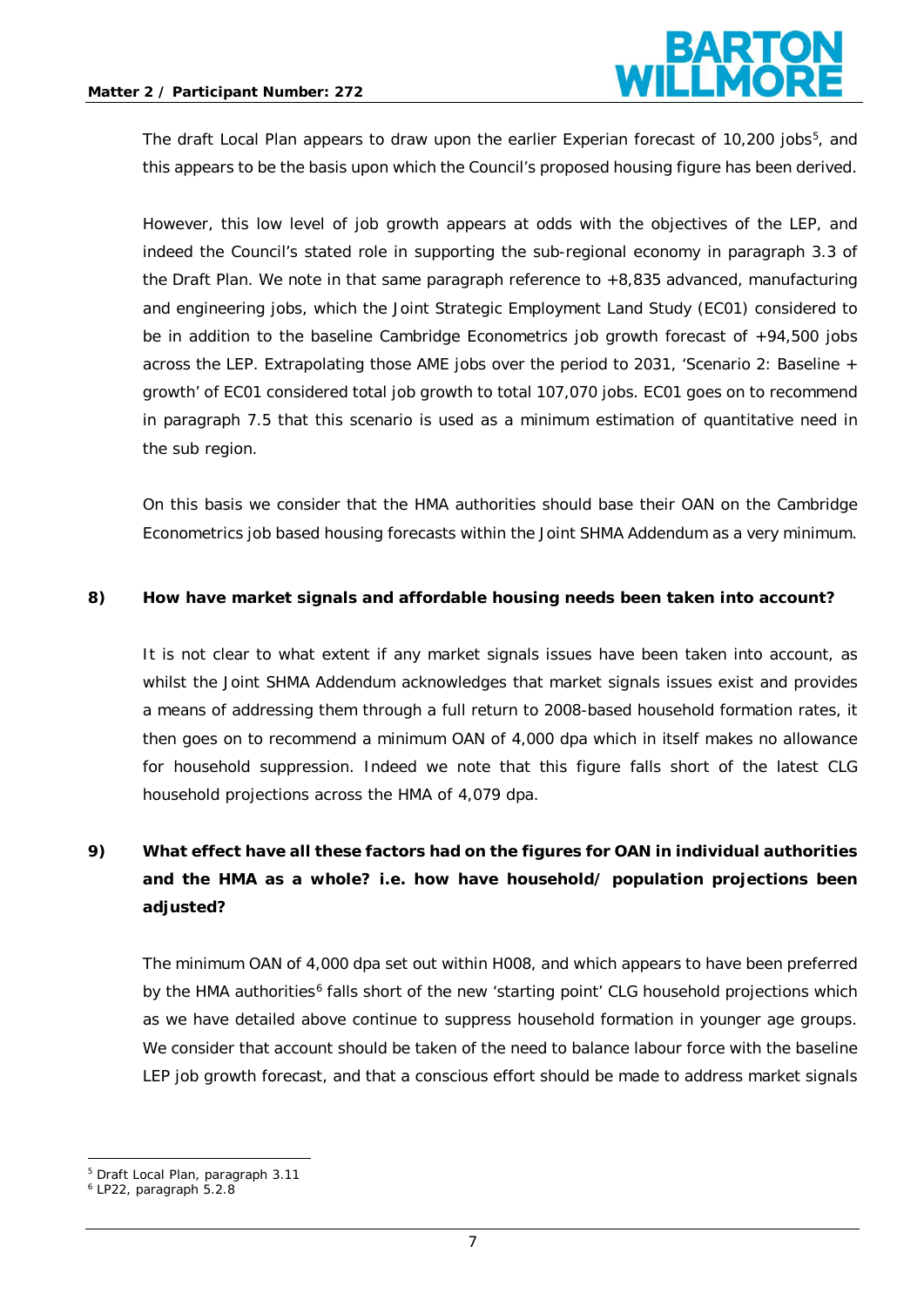-



– on this basis we consider that the full OAN across the HMA totals 5,005 dpa, and within Warwick 1,036 dpa.

#### **10) Will there be unmet needs? Specifically what is the situation in Coventry?**

As detailed above, there appears to be acceptance in LP22, paragraph 5.2.8 that even on the basis of an OAN of 4,000 dpa that there currently remains unmet need of 234 dpa.

#### **11) Will these needs be met elsewhere in the HMA? Is this clear?**

# **12) What is the approach of the authorities in the HMA to addressing this issue? What additional work needs to be undertaken and over what timescale?**

In the first instance the HMA authorities need to establish the full OAN of the HMA giving full consideration to the need to balance labour force supply with the job growth aspirations of the LEP.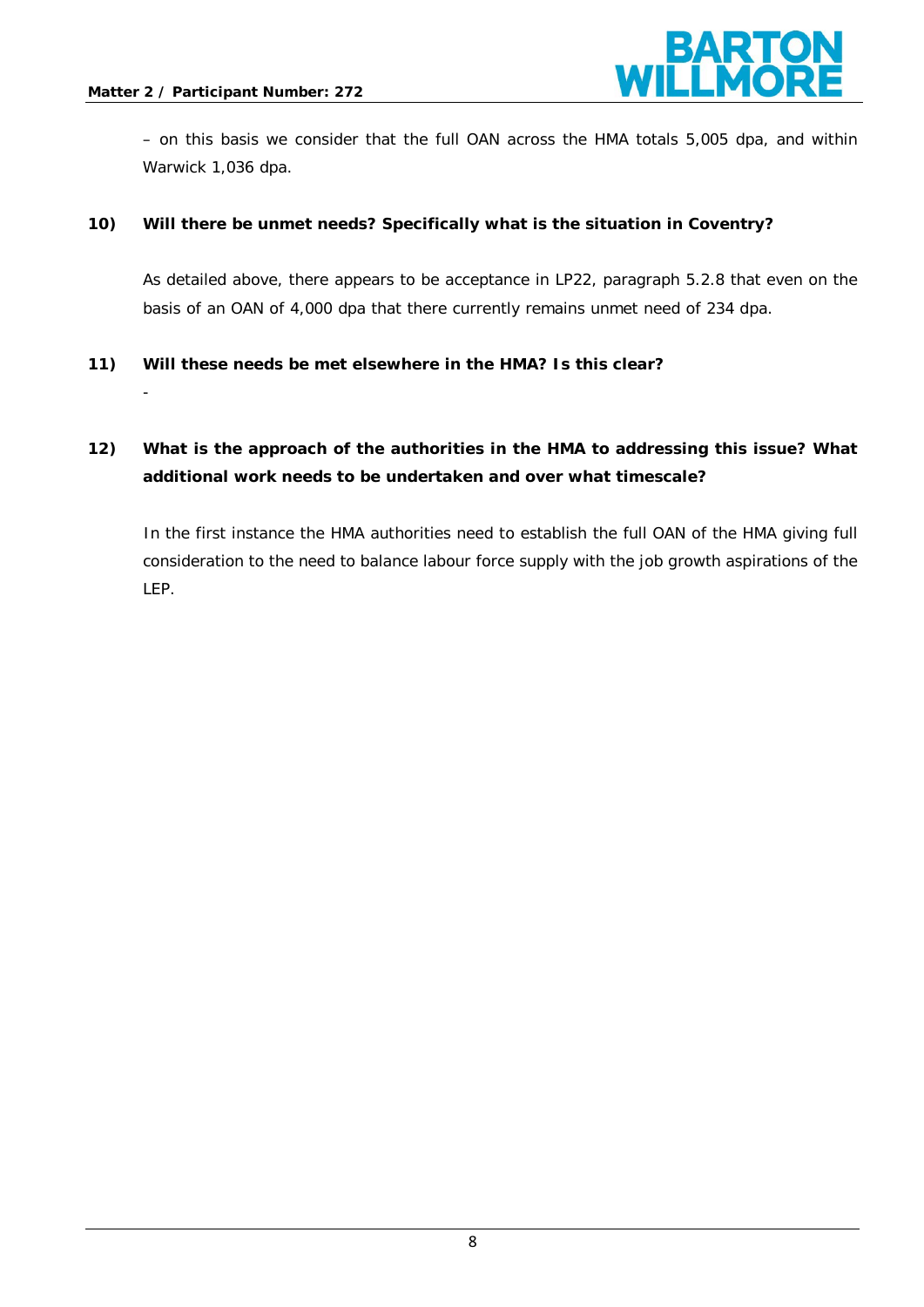-



**13) Is the approach of the Local Plan to this issue (in particular Policy DS2) appropriate? What are the implications of this approach in terms of soundness?**

# **14) What is the specific basis for the figure for OAN in Warwick District? Is it justified and appropriate?**

It would appear that the Council's housing target of 714 dpa is drawn from Table 51 of the Joint SHMA (H004) – being the initial conclusions on housing need, which recommended an OAN across the HMA of 3,800 dpa.

For the reasons we identify above and within the attached technical report we consider that the OAN of Warwick District totals 1,036 dpa, and 5,005 dpa across the HMA.

# **15) Is the level of housing planned in the Local Plan sufficient to meet OAN in the District? And in the HMA?**

No for the reasons identified above.

# **16) What would be the implications for population change, migration and employment growth?**

It is clear that the Council's proposed target, coupled with an OAN of 4,000 dpa for the HMA is insufficient to meet the baseline job growth forecasts of the LEP, and as such there will be an insufficient supply of labour force to accommodate the LEP's growth objectives. Furthermore, it is clear that the level of job growth proposed by Warwick District (of 520 jobs per annum) falls below past trends, and more recent employment forecasts which both suggest job growth in excess of 1,000 jobs per annum.

# **17) Is the level of housing planned appropriate? Should it be increased or decreased? If so to what level and on what basis?**

For the reasons identified above and supported by the appended Technical Report we consider that the OAN of the HMA stands at 5,005 dpa, and 1,036 dpa within Warwick District, based upon current job growth forecasts. However these should be considered a minimum given the higher levels of job growth sought by the LEP as detailed in the Joint Employment Land Study (EC01)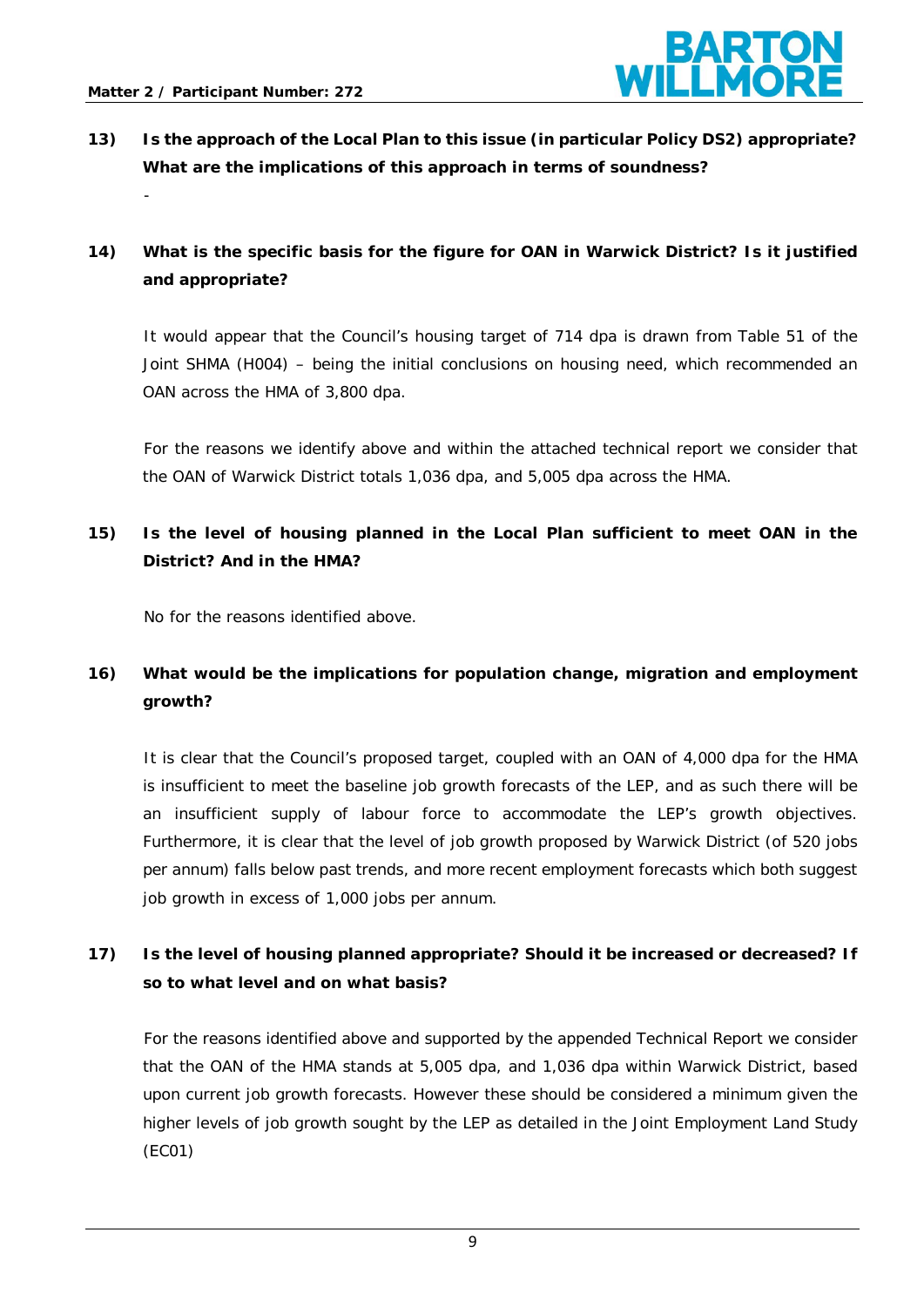

#### **18) Is the plan period to 2029 appropriate? Should it be extended?**

No, the plan period should be at least 15 years from the date of adoption as advised by paragraphs 157 and 47 of the NPPF. Assuming the Plan is adopted in 2015, the Plan period should extend to at least 2030, although consideration should be given to extending this to 2031 to align with other emerging plans in the HMA such as Stratford-on-Avon and Coventry.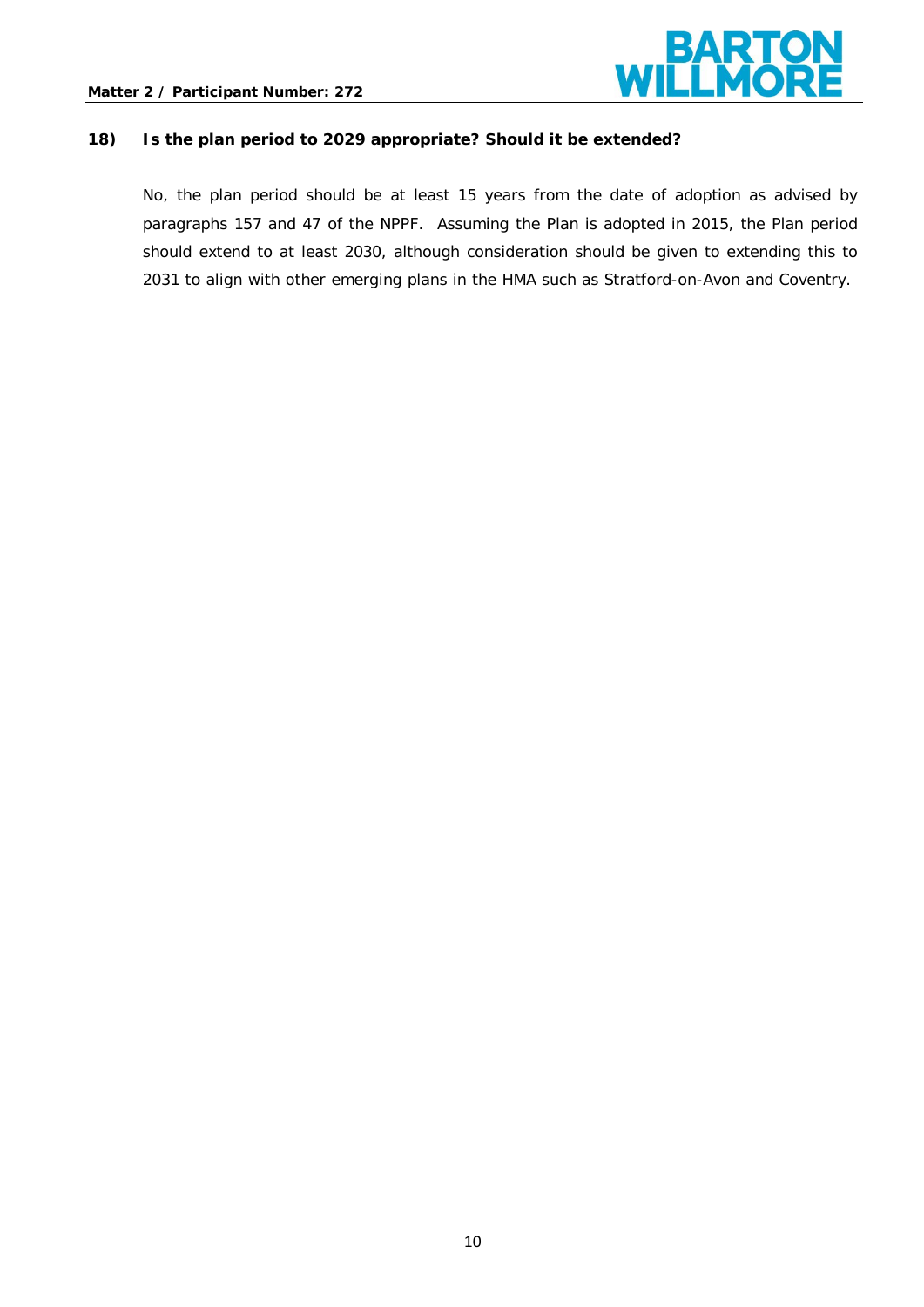# **WARWICK DISTRICT COUNCIL**

# OBJECTIVELY ASSESSED HOUSING NEEDS - EVIDENCE REVIEW

Addendum to Matter 2 Hearing Statement

On behalf of Consortium of Developers

**APRIL 2015**

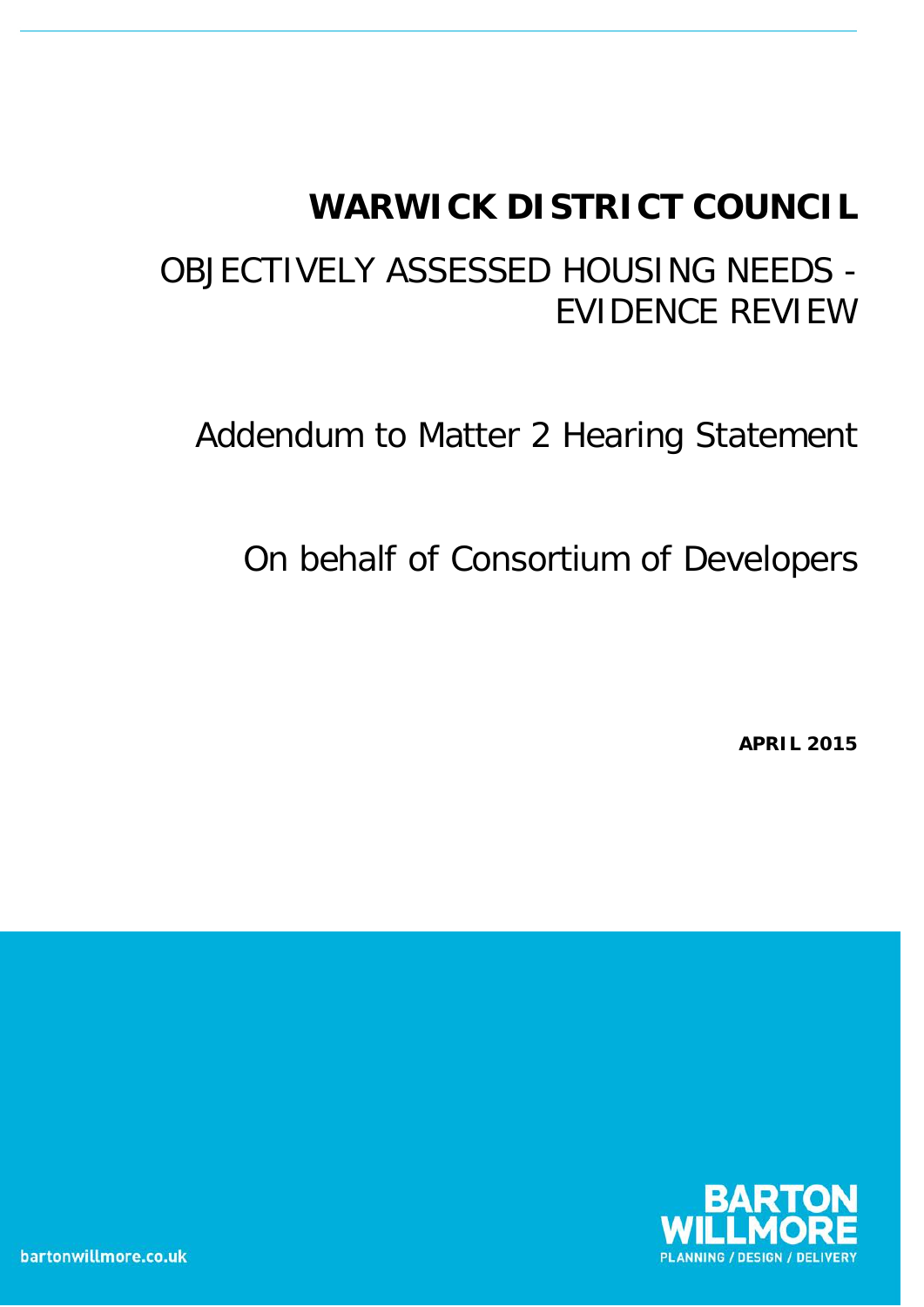#### **WARWICK DISTRICT COUNCIL**

#### **OBJECTIVELY ASSESSED HOUSING NEEDS – EVIDENCE REVIEW**

| <b>Project Ref:</b>   | 23657/A5/MR    |
|-----------------------|----------------|
| Status:               | Final          |
| <b>Issue/Rev:</b>     | 0 <sub>3</sub> |
| Date:                 | 17/04/2015     |
| Prepared by:          | SM/MR          |
| Checked by:           | DН             |
| <b>Authorised by:</b> | DН             |

Barton Willmore LLP The Observatory Southfleet Road Ebbsfleet Dartford DA10 0DF

Tel: (01322) 374660<br>
Fax: (01322) 374661 Date: April 2015 Fax:  $(01322)$  374661 E-mail: research@bartonwillmore.co.uk

COPYRIGHT

The contents of this document must not be copied or reproduced in whole or in part without the written consent of Barton Willmore LLP.

All Barton Willmore stationery is produced using recycled or FSC paper and vegetable oil based inks.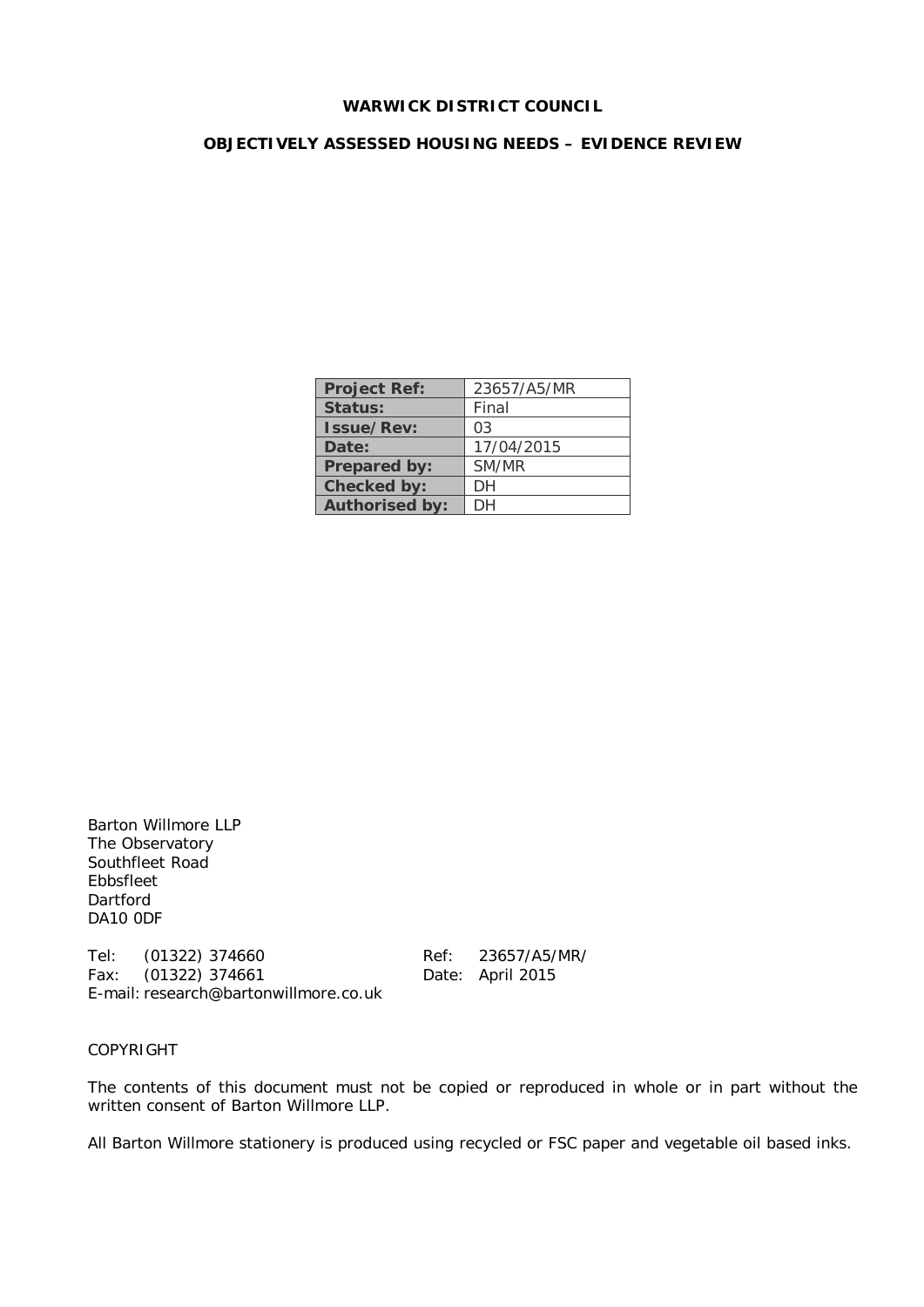## **CONTENTS**

## **Page No.**

| 1.0 | <b>INTRODUCTION</b>                                         |    |
|-----|-------------------------------------------------------------|----|
| 2.0 | PLANNING POLICY CONTEXT AND OAN METHODOLOGY                 | 3  |
| 3.0 | <b>SUMMARY OF BARTON WILLMORE ASSESSMENTS TO DATE</b>       | 6  |
| 4.0 | <b>LOCAL EVIDENCE BASE REVIEW</b>                           | 10 |
| 5.0 | <b>IMPLICATIONS OF CLG 2012-BASED HOUSEHOLD PROJECTIONS</b> | 16 |
| 6.0 | <b>FURTHER ANALYSIS OF EMPLOYMENT GROWTH PROSPECTS</b>      | 20 |
| 7.0 | <b>FULL OBJECTIVELY-ASSESSED HOUSING NEEDS</b>              | 28 |

**Appendix 1: Household Formation Rate Projection Charts**

**Appendix 2: Market Signals Extract from June 2014 Study**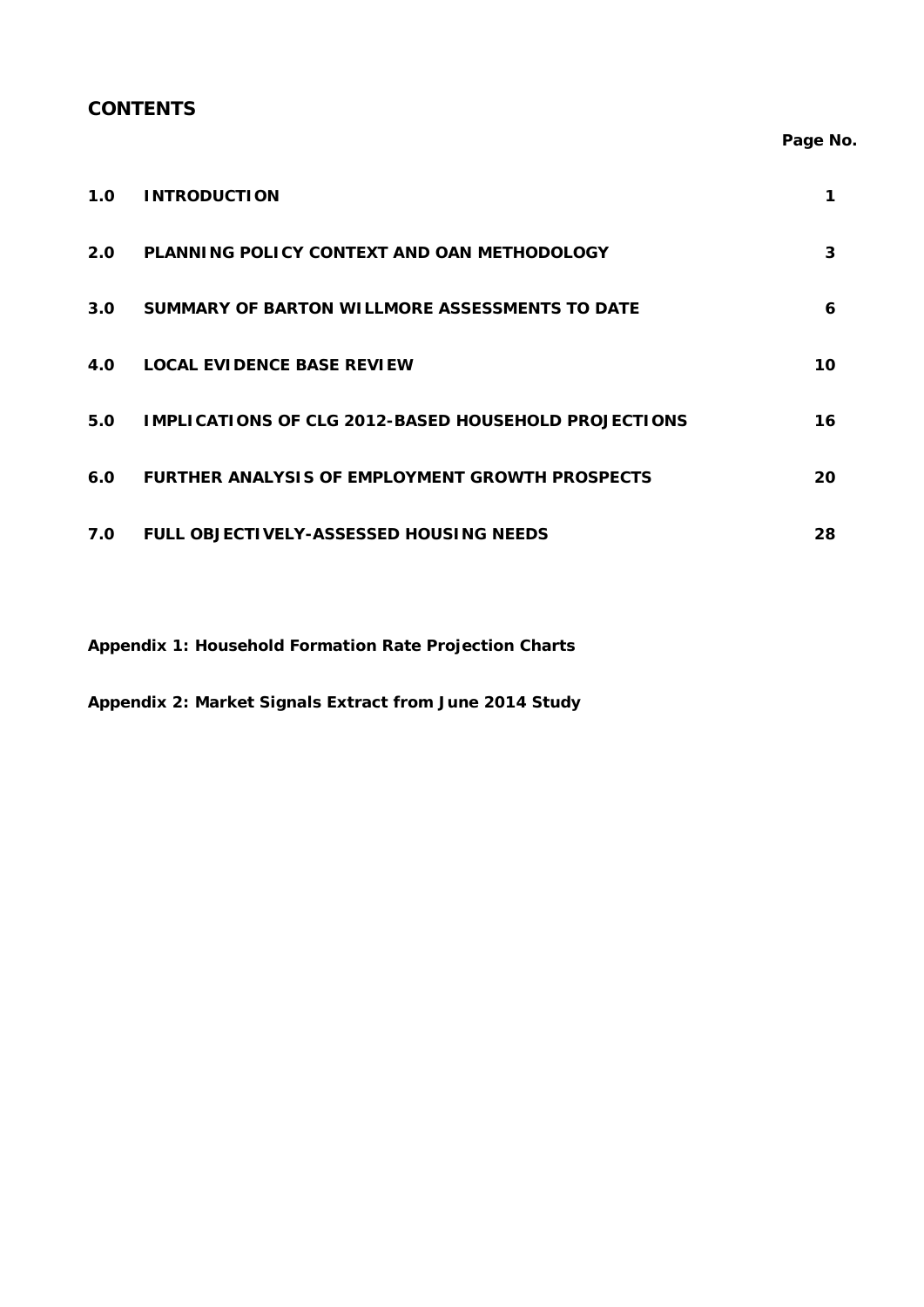# **1.0 INTRODUCTION**

- 1.1 This Report has been prepared by Barton Willmore on behalf of a consortium of developers with land interests across the West Midlands. The consortium includes (in alphabetical order):
	- Bloor Homes Midlands
	- Bovis Homes
	- Crest Strategic Projects
	- Gladman Developments Ltd
	- Hallam Land
	- Kler Group
	- Richborough Estates
	- Taylor Wimpey UK Ltd
	- William Davis

#### **Previous studies and statements**

- 1.2 Barton Willmore has prepared two previous reports setting out objective assessments of housing need across the Coventry and Warwickshire Housing Market Area, the first of which was published in June 2014 to accompany our representation to the Publication Draft Local Plan consultation. A subsequent Addendum Report was published in October 2014 (EXAM5) following the publication of the Coventry and Warwickshire Councils jointly prepared SHMA Addendum (GL Hearn) in September 2014.
- 1.3 These reports identified a need for 5,075 dwellings per annum (dpa) across the Coventry and Warwickshire Housing Market Area, of which 900 dpa were within Warwick.

#### **New factors requiring consideration**

- 1.4 The publication of more recent data, along with Inspector's Interim Conclusions to the Stratford–on-Avon Local Plan mean that it is necessary to revisit this assessment. In particular we seek to focus this Report on:
	- 1) The implications of the 2012-based household projections, along with the accompanying household formation rates.
	- 2) The extent to which the 2012-based household formation rates continue to suppress household formation and an assessment of the appropriate adjustments which should be made.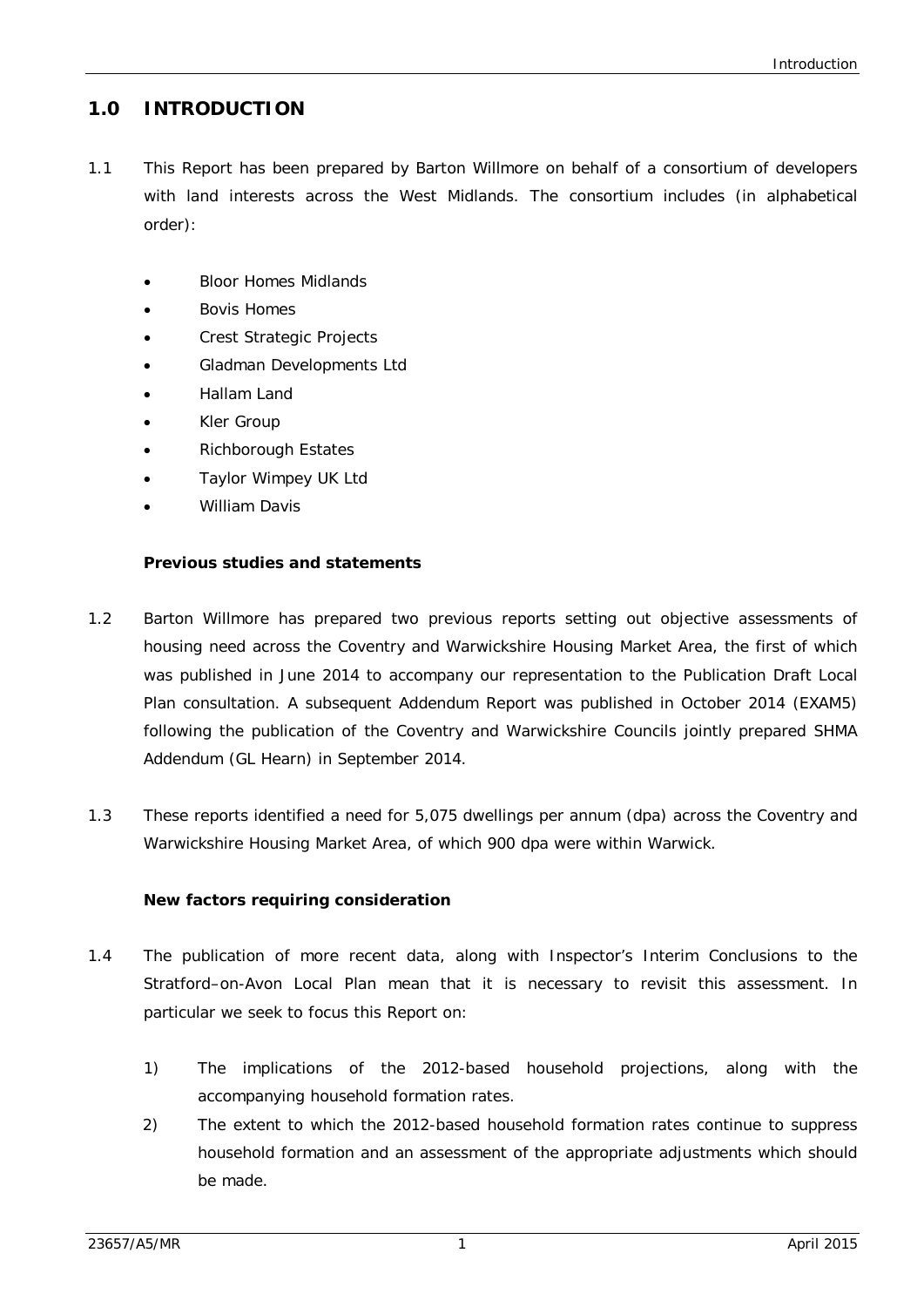- 3) An up to date assessment of job growth forecasts and trends to present a 'Policy off' assessment of housing need, as well as a 'Policy On' assessment based on the LEP job growth forecast.
- 4) The implications for the full objective assessment of housing need of the Coventry and Warwickshire HMA, as well as across Warwick District.

## **Report structure**

- 1.5 This Report is structured as follows:
	- Section 2: Planning Policy Context and OAN Methodology
	- Section 3: Summary of Barton Willmore assessments to date
	- Section 4: Local Evidence Base Review
	- Section 5: Implications of CLG 2012-based Household Projections
	- Section 6: Further Analysis of Employment Growth Prospects
	- Section 7: Full, Objectively-assessed Housing Needs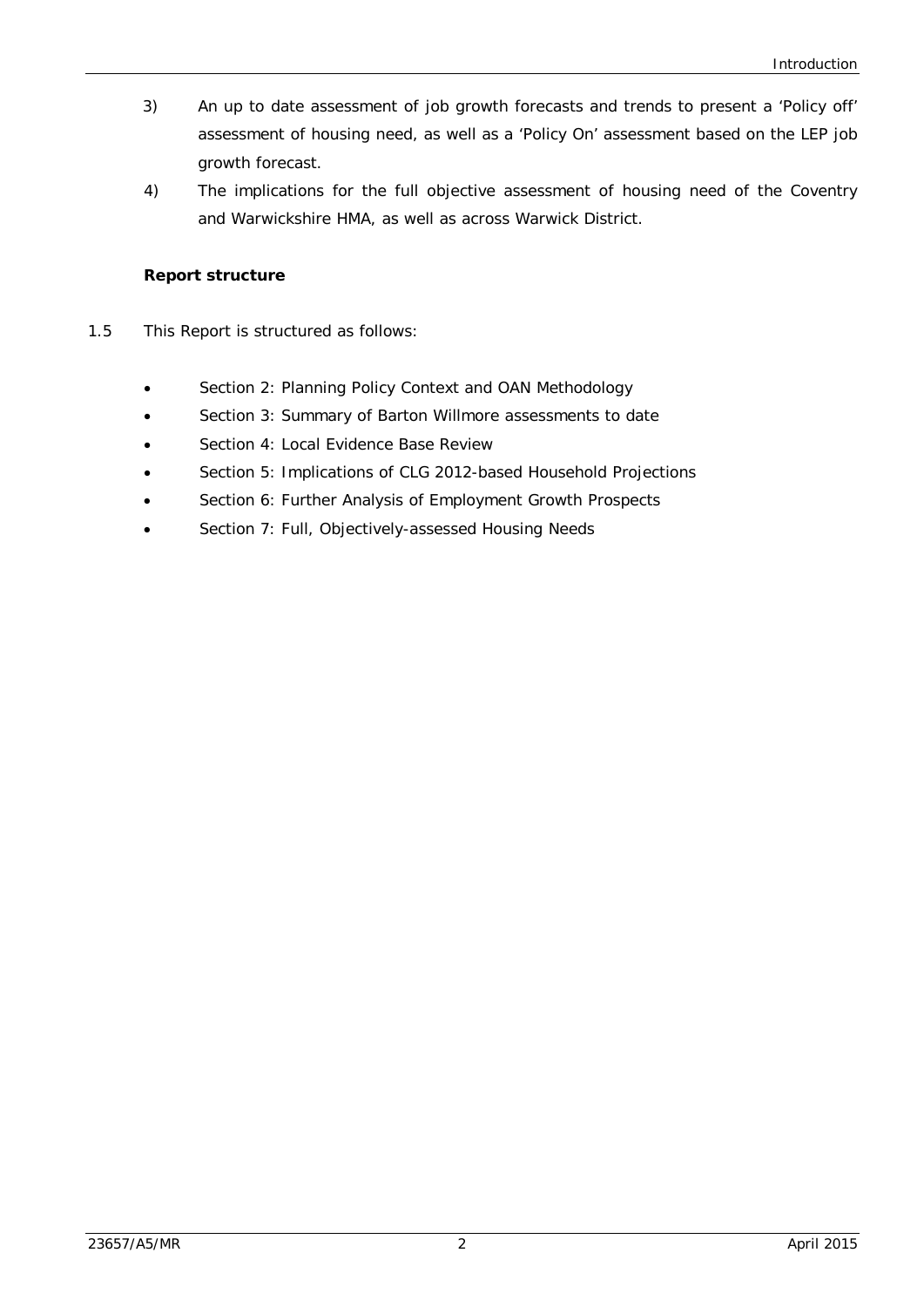# **2.0 PLANNING POLICY CONTEXT AND OAN METHODOLOGY**

## **Planning Practice Guidance (PPG, 06 March 2014)**

- 2.1 PPG was issued as a web based resource on 6th March 2014, following the publication of 'beta' guidance in 2013. Guidance on the assessment of housing development needs (PPG ID2a) includes the SHMA requirement set out in NPPF and supersedes all previous published SHMA practice guidance (CLG, 2007).
- 2.2 The primary objective of the housing development needs assessment (the SHMA) is to identify the future quantity of housing needed, including a breakdown by type, tenure and need (PPG ID2a 002).
- 2.3 Housing need refers to the scale of housing likely to be needed in the housing market area over the plan period, should cater for the housing demand in the area and identify the scale of housing supply necessary to meet that demand (PPG ID2a 003).
- 2.4 The assessment of need is an objective assessment based on facts and unbiased evidence and constraints should not be applied (PPG ID2a 004).
- 2.5 Use of the PPG methodology for assessing housing need is strongly recommended, to ensure that the assessment is transparent (ID2a 005). The area assessed should be the housing market area (ID2a 008), reflecting the key functional linkages between places where people live and work (ID2a 010).

## **PPG methodology for assessing housing need**

2.6 The full methodology is set out at ID 2a 014 to 029 (overall housing need at ID2a 015 to 020), and is introduced as an assessment that should be based predominately on secondary data (ID2a 014).

## **Starting point estimate of need**

2.7 The methodology states that the starting point for assessing overall housing need should be the household projections published by the Department for Communities and Local Government, but that they are trends based and may require adjustment to reflect factors, such as unmet or suppressed need, not captured in past trends (ID2a 015).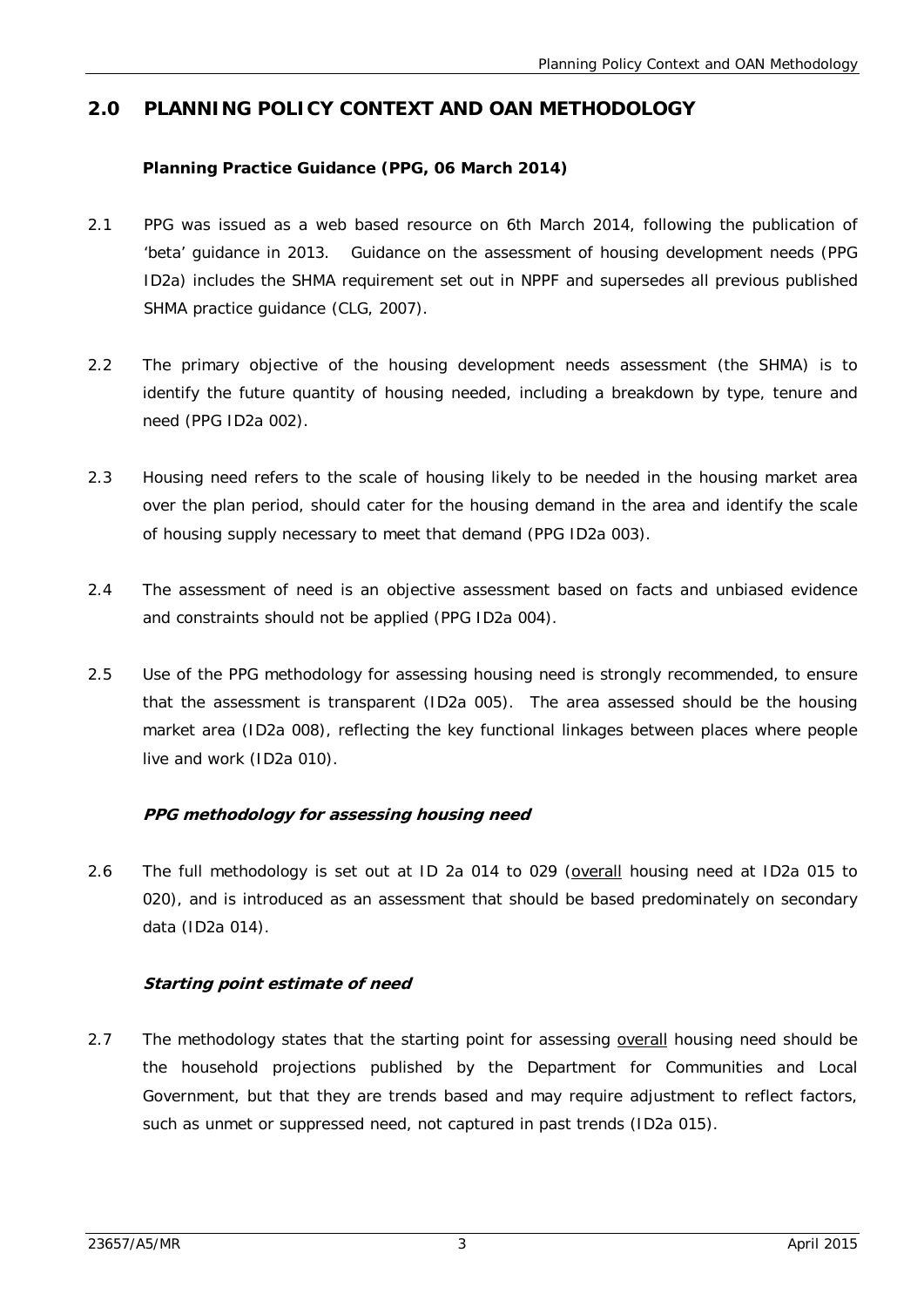**"The household projection-based estimate of housing need may require adjustment to reflect factors affecting local demography and household formation rates which are not captured in past trends. For example, formation rates may have been suppressed historically by under-supply and worsening affordability of housing."** (2a-015) (Our emphasis)

#### **Adjusting for demographic evidence**

2.8 The PPG methodology advises that adjustments to household projection-based estimates of overall housing need should be made on the basis established sources of robust evidence, such as ONS estimates (2a-017).

#### **Adjusting for likely change in job numbers**

2.9 In addition to taking into account demographic evidence the methodology states that job trends and or forecasts should also be taken into account when assessing overall housing need. The implication is that housing numbers should be increased where this will enable labour force supply to match projected job growth (2a-018).

> **"Where the supply of working age population that is economically active (labour force supply) is less than the projected job growth, this could result in unsustainable commuting patterns … and could reduce the resilience of local businesses. In such circumstances, plan makers will need to consider how the location of new housing or infrastructure development could help address these problems."** (2a-018)

#### **Adjusting for market signals**

2.10 The final part of the methodology regarding overall housing need is concerned with market signals and their implications for housing supply (2a-019:020).

> **"The housing need number suggested by household projections (the starting point) should be adjusted to reflect appropriate market signals, as well as other market indicators of the balance between the demand for and supply of dwellings."** (2a-019)

2.11 Assessment of market signals is a further test intended to inform whether the starting point estimate of overall housing need (the household projections) should be adjusted upwards. Particular attention is given to the issue of affordability (2a-020).

> **"The more significant the affordability constraints … and the stronger other indicators of high demand … the larger the improvement in affordability needed and, therefore, the larger the additional supply response should be."** (2a-020)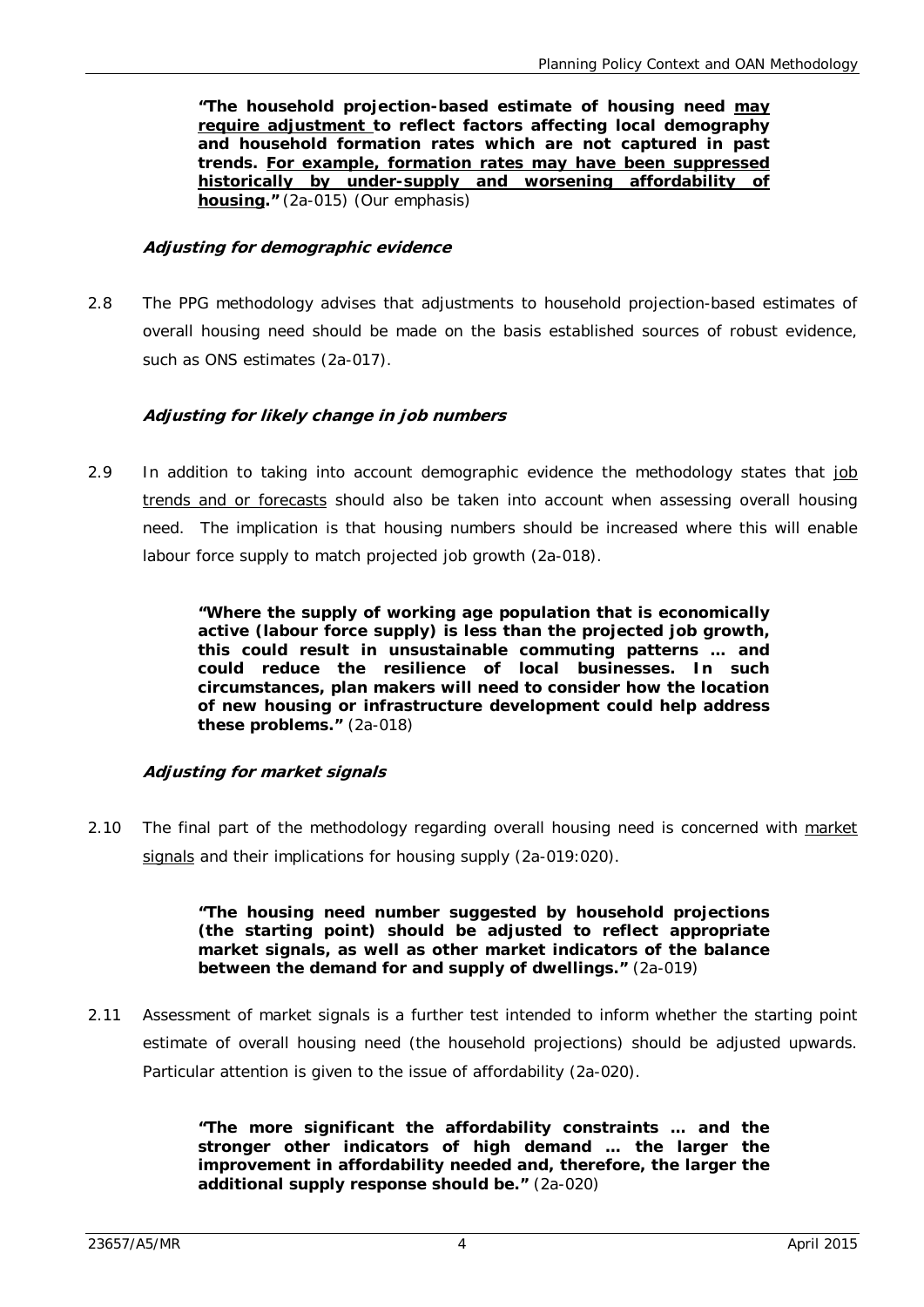## **Overall housing need**

- 2.12 An objective assessment of overall housing need can be summarised as a test of whether the household projection based starting point can be reconciled with a) the latest demographic evidence, b) the ability to accommodate projected job demand, c) the requirement to address worsening market signals. If it cannot be reconciled, then an adjustment should be made.
- 2.13 The extent of any adjustment should be based on the extent to which it passes each test. That is,
	- It will at least equal the housing need number implied by the latest demographic evidence,
	- It will at least accommodate projected job demand; and,
	- On reasonable assumptions, it could be expected to improve affordability.
- 2.14 The approach used by Barton Willmore to objectively assess overall housing need follows the methodology set out in PPG 2a-014:20 and summarised above. The result is a policy off assessment of housing need that takes no account of the impact of planned intervention strategies and policies.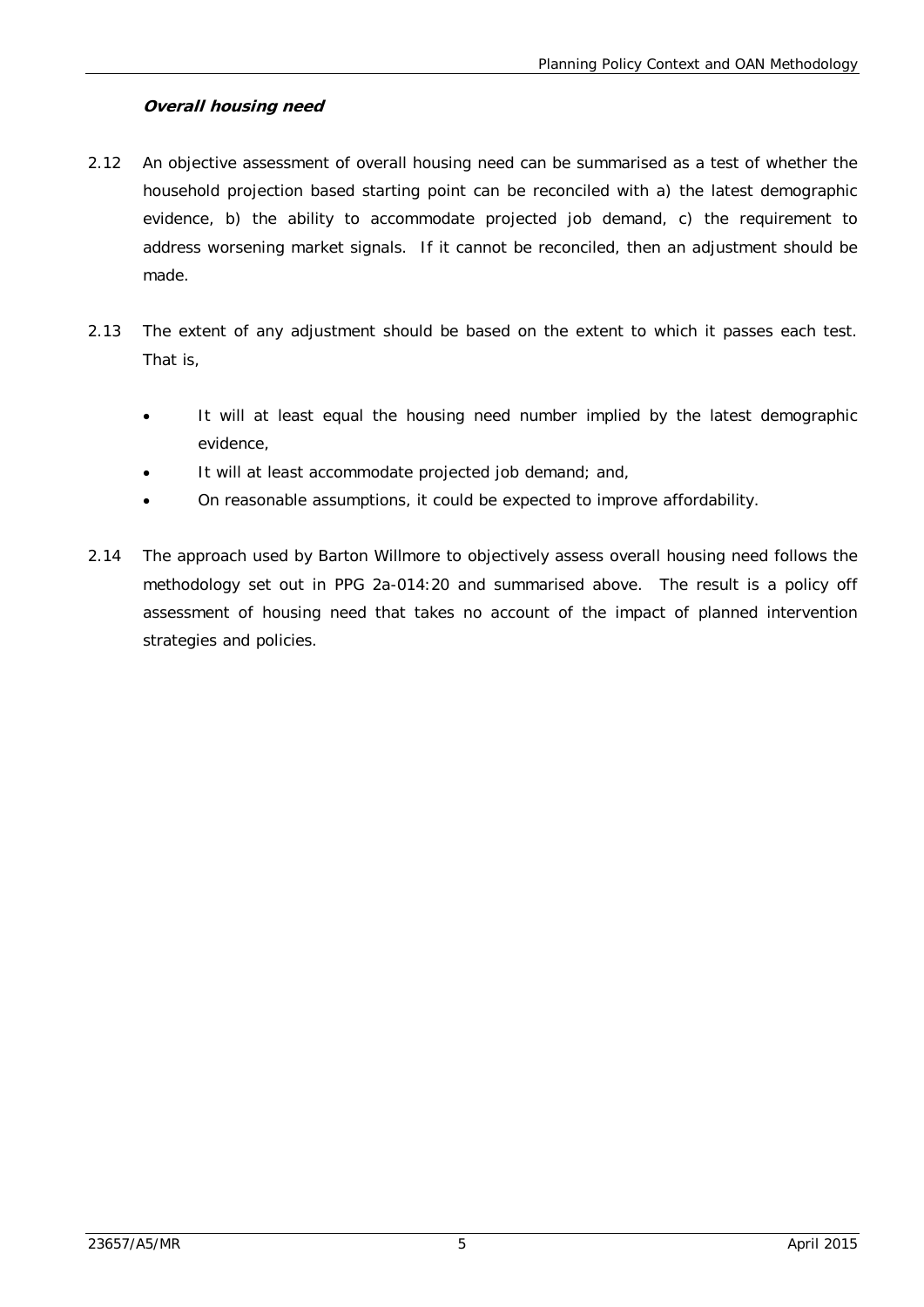# **3.0 SUMMARY OF BARTON WILLMORE ASSESSMENTS TO DATE**

3.1 This section summarises the approach and results of Barton Willmore's earlier housing requirements assessments. We review the conclusions of this earlier assessment in the context of more recent evidence later within this report.

**Barton Willmore: Coventry and Warwickshire Sub-Regional Housing Study (BW SRHS, June 2014)**

- 3.2 Barton Willmore's June 2014 Coventry and Warwickshire Sub-Regional Housing Study (SRHS) was prepared on behalf of a consortium of house builders and developers with interests in the Coventry and Warwickshire sub-region, which was taken to comprise the following local authorities:
	- **Coventry**
	- North Warwickshire
	- Nuneaton and Bedworth
	- Rugby
	- Stratford-on-Avon
	- **Warwick**
- 3.3 The sub-region was confirmed to represent a robust Housing Market Area following independent analysis of commuting and migration data. This HMA definition also aligns with the Coventry and Warwickshire Joint SHMA (H004).
- 3.4 The primary purpose of the BW SRHS was to provide an alternative to the GL Hearn/JGC SHMA (H004, November 2013), which was considered to under-represent the full extent of the need for housing in Coventry and Warwickshire.

# Demographic -led Modelling

- 3.5 The 2011-based CLG household projections estimated that 4,067 households per annum will form in the HMA over the 2011-21 period, a similar figure to the preceding two household projection series (2008-based and 2006-based) at HMA level. Further demographic-led modelling was then carried out to test demographic need based on more recent projections and longer term trends.
- 3.6 Firstly, a scenario based on the most recent 2012-based Sub-National Population Projections (SNPP) from the ONS (2012-based) was modelled. This involved translating the projected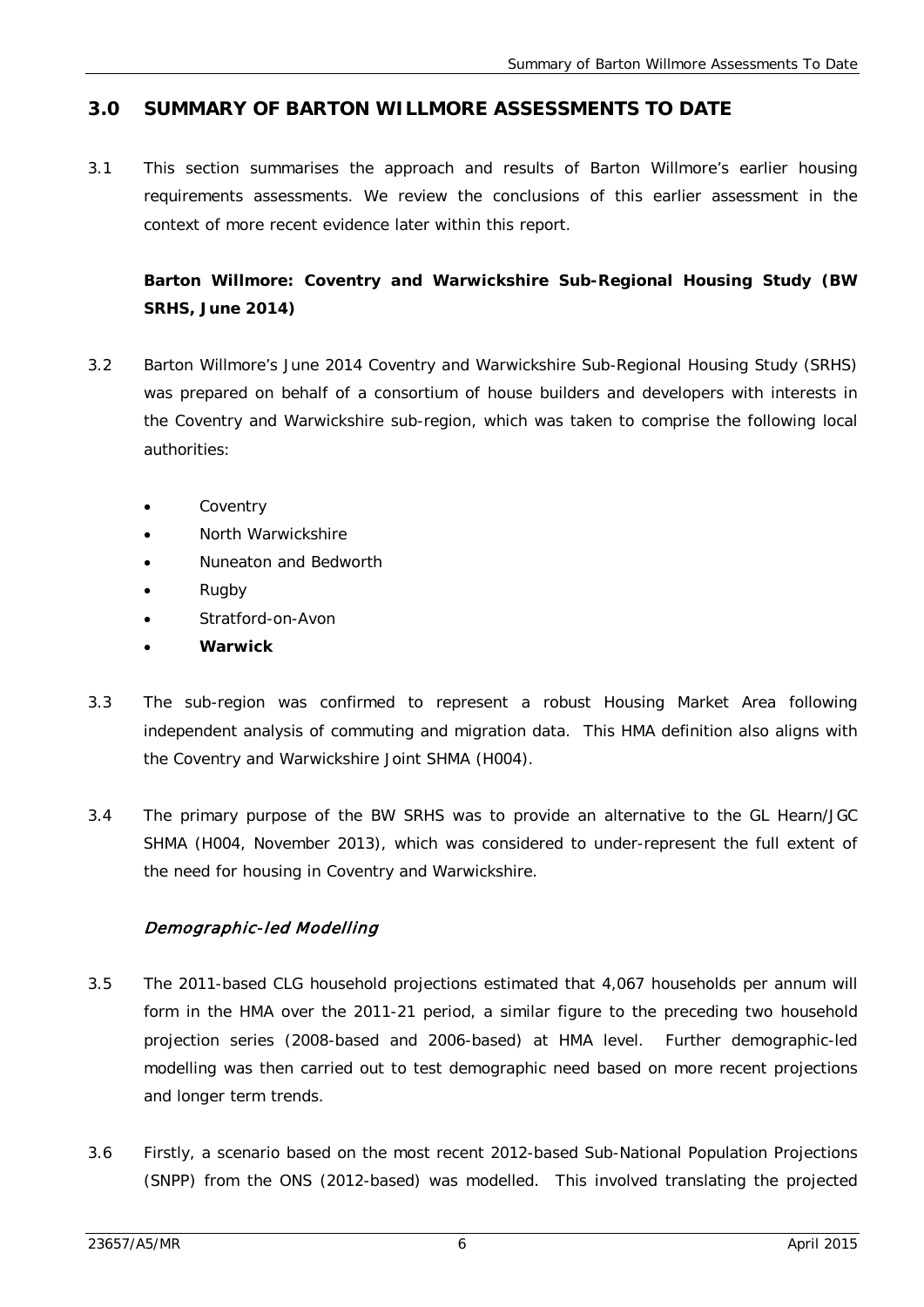population growth (averaging 7,165 per annum) from the 2012-based SNPP into an equivalent number of households. This was achieved by applying headship rate assumptions from the CLG 'interim' 2011-based Household Projections for 2011-2021, with a full return to the headship rates from the 2008-based CLG Household Projections by the end of the plan period (2031). The result, which included an adjustment for vacant, second and shared homes, indicated HMA-wide need for **4,461 net additional dwellings per annum over the plan period**. The equivalent figure for Warwick was **695 dwellings per annum**.

- 3.7 However, it is considered that the ONS 2012-based SNPP significantly underestimates international migration at the national level. Furthermore the housing moratorium will have impacted on migration in the shorter term. As a result, a further scenario was tested using the same headship rate assumptions described above, but with a 10 year trend in net migration (as observed in the ONS Mid-Year Population Estimates for 2002-2012) incorporated into the model. The result of this approach indicated need to plan for an additional +1,460 people per annum more than the 2012-based ONS SNPP, equating to a **net additional dwelling requirement of 4,983 dpa across the HMA**. The equivalent figure for Warwick was **846 dwellings per annum**. This is considered a more representative demographic-led position than that based on the 2012-based ONS SNPP.
- 3.8 We review the implications of the 2012-based household projections and associated household formation rates later within this Report.

## Economic -led Modelling

- 3.9 A comparison was carried out between the labour force capacity arising from the two demographic-led scenarios described above, and independent employment forecasts from Experian Economics and Cambridge Econometrics. The Experian forecasts were sourced from the March 2014 release and forecast growth of 62,920 jobs over the plan period. The Cambridge Econometrics forecasts totalling 94,500 jobs were derived from the LEP Strategic Economic Plan (EC02), and Joint Strategic Land Study (EC01).
- 3.10 Both demographic-led scenarios would supply sufficient labour capacity compared against the Experian forecast, but both would fail to supply sufficient capacity compared against the CE forecast. As such, it was considered additional economic-led modelling was required to establish OAN to meet the CE forecasts, particularly given that these underpin the LEP's baseline job growth forecasts and higher trend based forecasts. Indeed the SEP states at paragraph 3.1, page 24, that investment is critical given the following: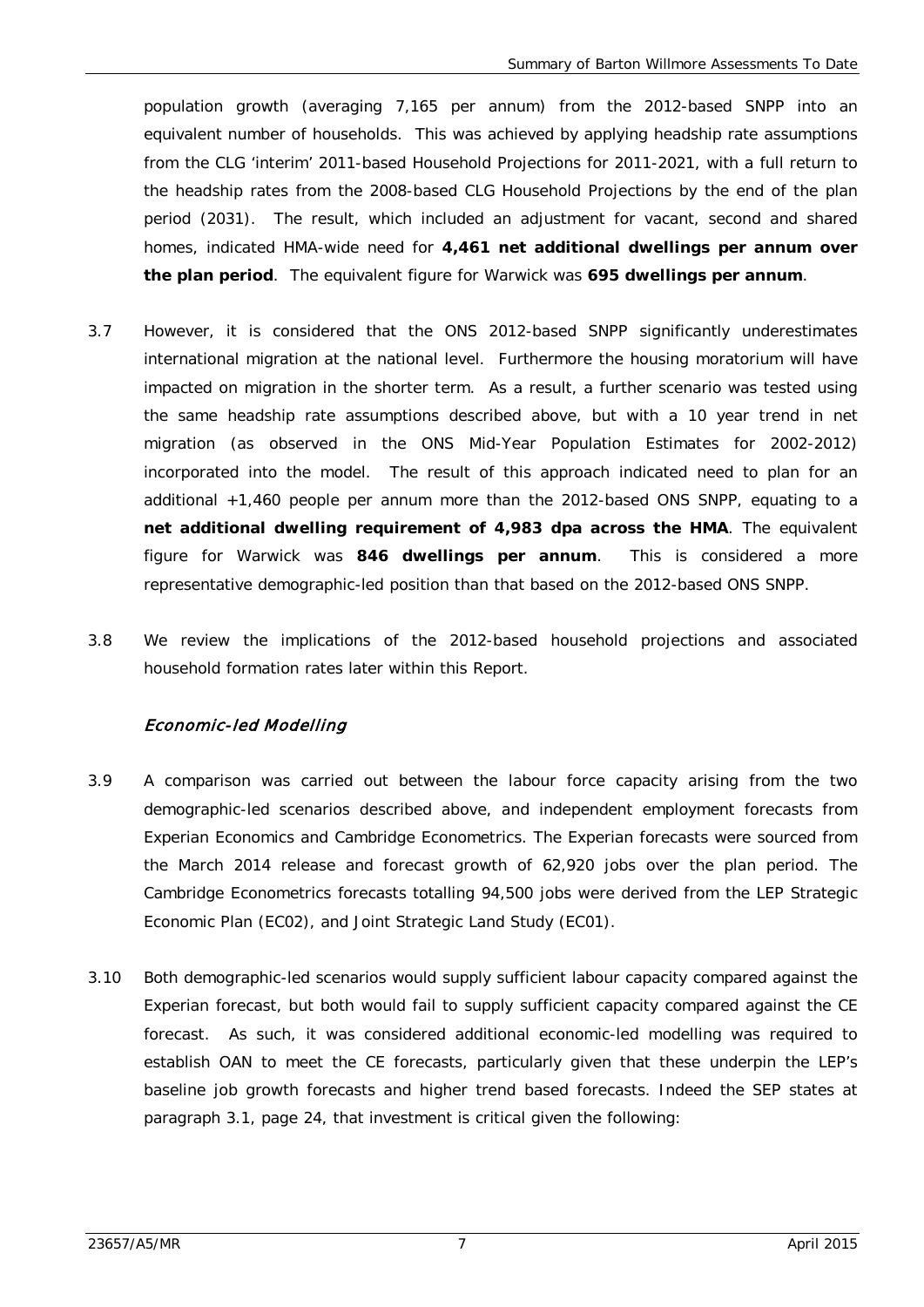#### **"We will generate 94,500 new jobs between 2013 and 2031 and will increase this further through the development of our economic plan."** (Our emphasis)

- 3.11 At the time of the Report's preparation the CE job growth forecast was only reported at the HMA level in the Coventry and Warwickshire LEP SEP (EC02). To enable an assessment at local authority level, the 94,500 job growth was apportioned to the individual local authorities of the HMA. This apportionment was based on the distribution of the Experian forecast set out above.
- 3.12 The demographic modelling demonstrated how (after accounting for commuting patterns), the total population would need to grow by 8,590 per annum to support the required level of economically active (labour force supply) population growth – around 1,425 per annum higher than the ONS 2012-based SNPP. This translates into a need for 5,075 dwellings per annum over the plan period. In the context of an active, ambitious Local Enterprise Partnership operating in this area with plans for growth in high value sectors, a projection of this magnitude was not considered unreasonable. Based on our apportionment approach of allocating HMA-wide level growth on the basis of the District-wide Experian forecasts, this would require **900 new dwellings per annum in Warwick**.
- 3.13 We review the implications of more recent employment forecasts, and employment trends later within this Report.

# Market Signals

- 3.14 The PPG is clear (at ID: 2a-019 and 020) that where market signals (such as house prices, affordability and overcrowding) indicate an imbalance between the supply of and demand for housing, plan makers should look to increase supply.
- 3.15 Although by many indicators the HMA was found to be broadly in line with national average, it was clear that affordability in particular had worsened significantly since the late 1990s, with a lower quartile property costing 6.6 times lower quartile earnings in 2012, compared with 3.8 times in 1997. With a ratio of 7.7 in 2012, Warwick is less affordable than national average. There were also significant numbers of concealed households, particularly in the under 25 and 25-34 age groups. As such, it was considered that the supply of housing would need to be boosted significantly in order to improve affordability and widen access to the private housing market.
- 3.16 In considering what might represent a reasonable boost to supply, the difference between the Cambridge Econometrics-based Employment-led forecast (5,075 dwellings per annum)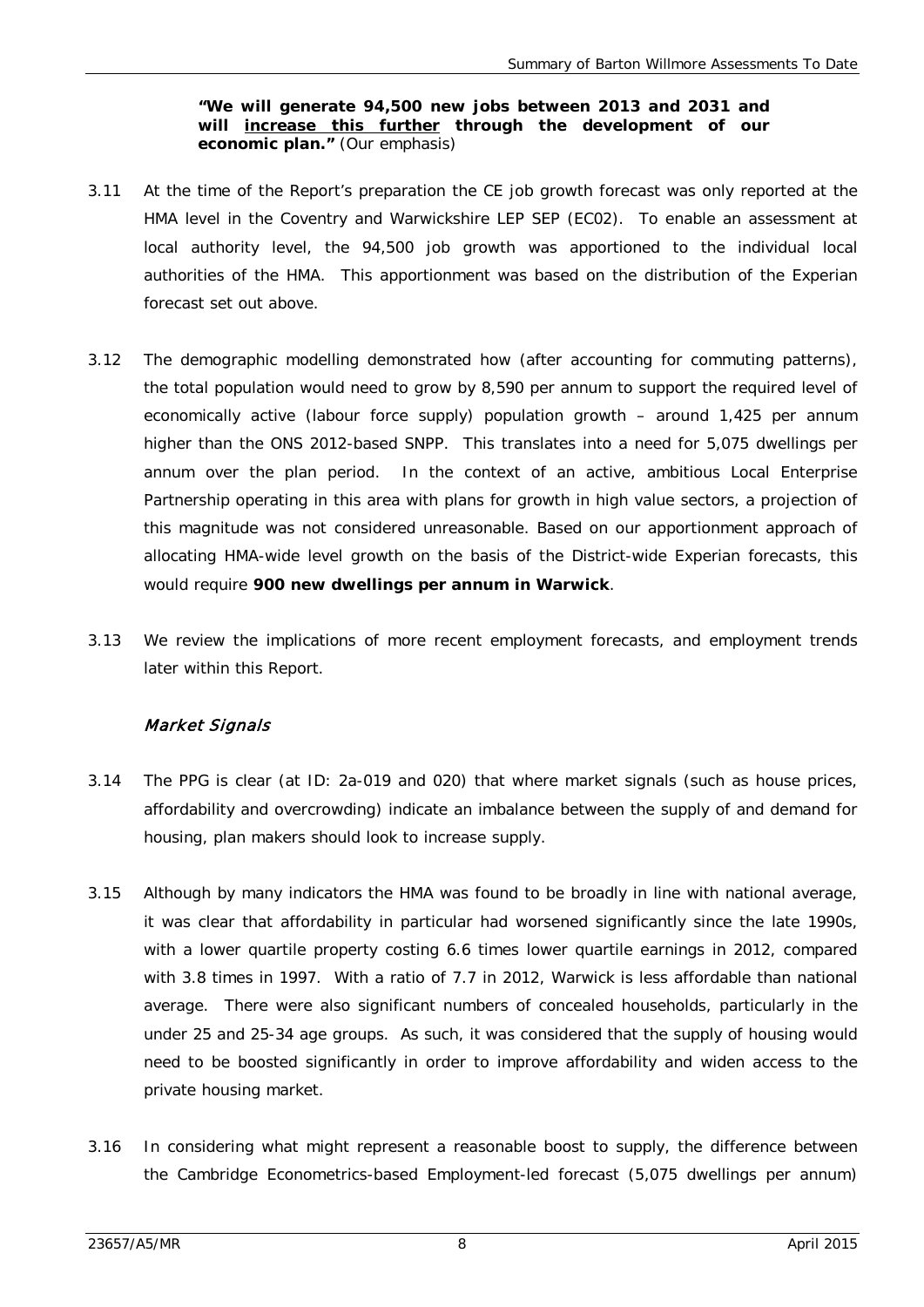and historic delivery rates (2,293 dwellings per annum, 2006/7 to 2012/13) was calculated. This higher scenario was found to represent a 133% increase over historic delivery rates. In the context of the Barker Review (which recommended an 86% increase in build rates nationally to improve the housing market, from a 2003 base) and research from the Home Builders Federation (which found that build rates may now need to increase by 176% due to low build rates since the publication of the Barker review), this appeared to be a reasonable uplift.

## Full Objectively -assessed Housing Need

- 3.17 In summary, the Barton Willmore June 2014 Coventry and Warwickshire SRHS determined that the full, objectively assessed housing needs for the HMA stood at approximately 5,075 dwellings per annum. This also triangulated broadly with the demographic-led scenario based on projecting forward the 10-year trend in net migration (4,983 dpa, 2011-2031).
- 3.18 This compares with the minimum recommended OAN figure of 3,750 dwellings per annum set out in the GL Hearn November 2013 SHMA (H004) and a minimum of 4,000 dwellings per annum in the Joint SHMA Addendum (September 2014) (H008).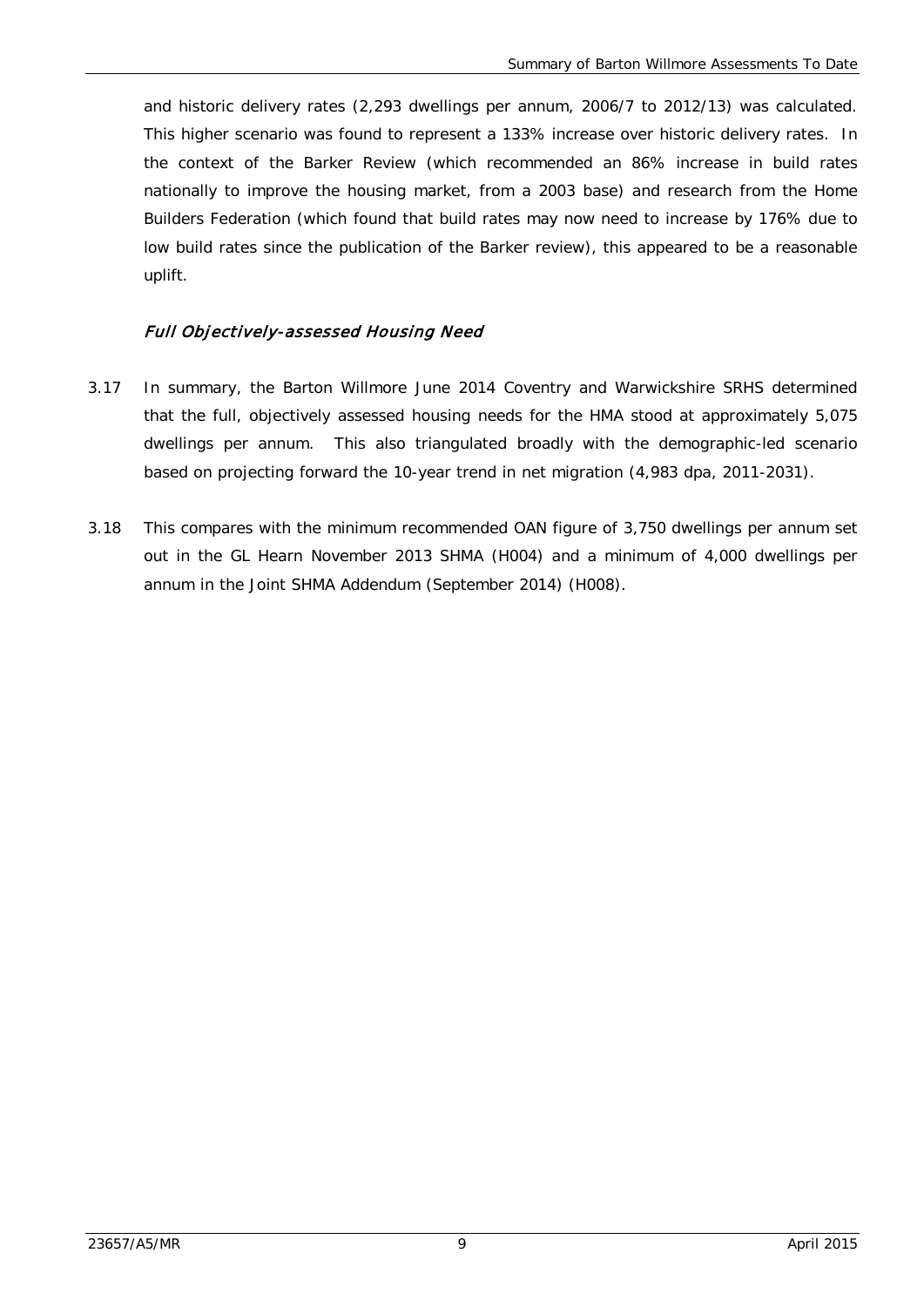# **4.0 LOCAL EVIDENCE BASE REVIEW**

- 4.1 Warwick District Council has jointly commissioned the preparation of the Coventry and Warwickshire SHMA, published in November 2013 (H004), alongside the Joint SHMA Addendum published in September 2014 (H008).
- 4.2 The Joint SHMA Addendum (H008) provides the Council's most up to date evidence on the objective assessment of housing need across the housing market area (noting that this should be read in conjunction with the earlier SHMA Report (H004). We have provided a more detailed review of the Joint SHMA Addendum (H008) alongside a comparison of our own earlier evidence in EXAM5, however for ease we provide a brief summary below.

# **GL Hearn: Coventry and Warwickshire Joint SHMA Addendum – September 2014 (H008)**

- 4.3 The Joint SHMA Addendum was published to take account of new demographic evidence (specifically the ONS 2012-based Sub-National Population Projections) and respond to the publication of the Planning Practice Guidance in its non-beta form. H008 also provides further sensitivity tests relating to household formation rates (HFRs). In many respects, this brings SHMA closer in line with the Barton Willmore assessment described above.
- 4.4 This section briefly summarises the methodology applied in the Addendum and highlights areas where the updated analysis differs significantly to the original November 2013 SHMA (H004).

# Implications of the ONS 2012 -based SNPP

- 4.5 H008 provides a new demographic-led scenario which takes account of the ONS 2012-based SNPP, effectively replacing the 'PROJ 1A' scenario from the SHMA which used an adjusted version of the ONS 2011-based 'interim' SNPP to determine housing need for the full plan period.
- 4.6 In carrying out this new demographic modelling exercise, the Joint SHMA Addendum (H008) provides a discussion of Unattributable Population Change – population change that could not be accounted for by ONS in its demographic equation. In the intervening period between the publication of the SHMA and the publication of the 2012-based SNPP, there was significant debate among those interested in demographic projections with regards to UPC, specifically whether or not it could be considered to be equated to additional net migration or another factor entirely. The approach of the SHMA (H004) meant that UPC was included in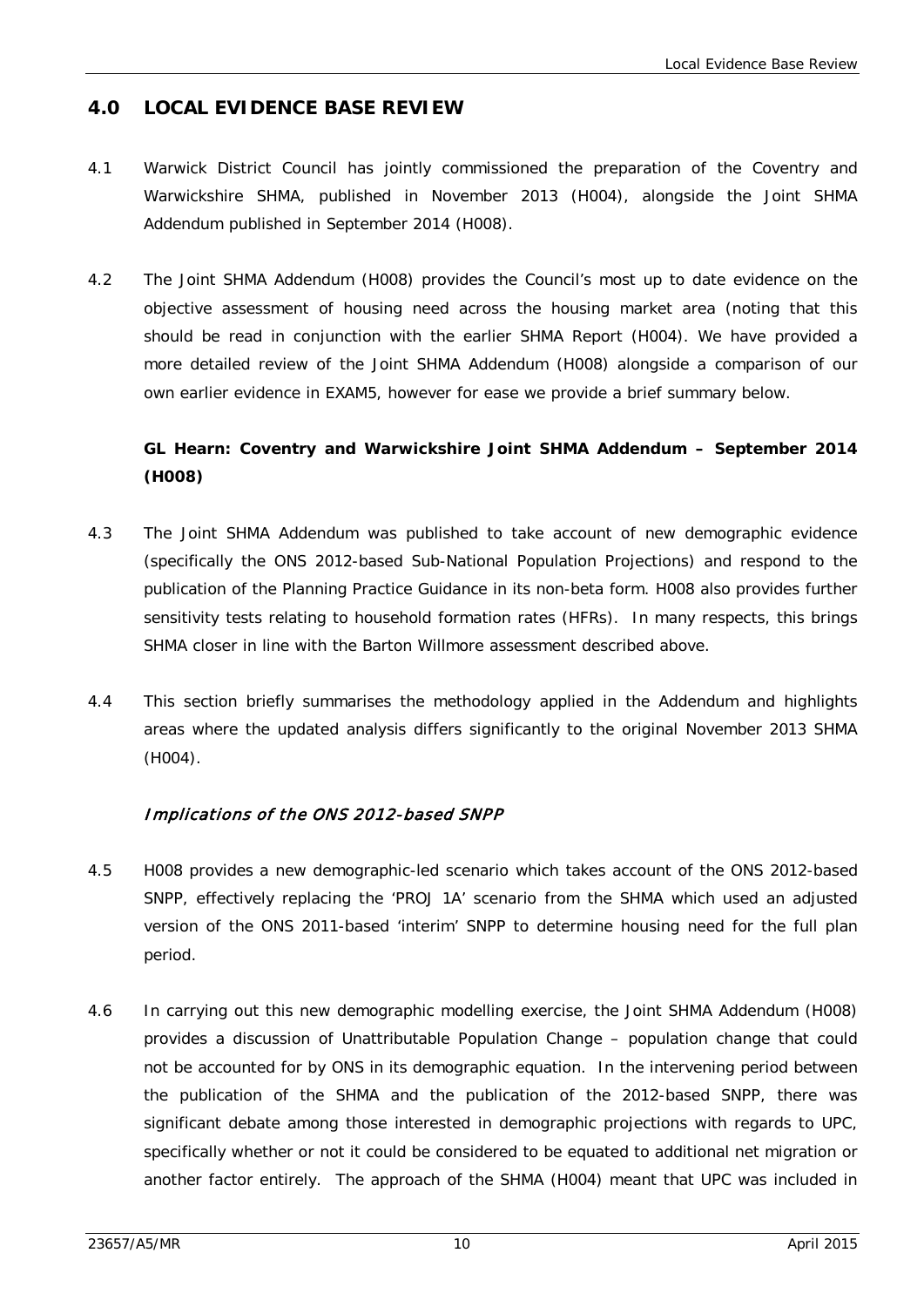the original assessment. However, it was decided by ONS that UPC should not be included in the 2012-based SNPP, and as a result, is excluded from both H008, and the Barton Willmore SRHS. This accounts for some of the difference in population growth assumptions between the studies.

4.7 The baseline result of the new ONS 2012-based SNPP scenario indicates a need for 3,906 net additional dwellings per annum over the plan period (based on 2011-based household formation rates). However, this is adjusted upwards to **4,004 dwellings per annum** once headship rates are adjusted to reflect a 'part return to trend' (see discussion on headship rates below). This represents an increase of 254 dwellings per annum over and above the 'PROJ 1A – Midpoint Headship Rates' scenario from the SHMA, largely due to a slightly higher baseline population growth rate assumed and an updated approach taken towards headship rates. The ONS 2012-based SNPP scenario with 'part return to trend' headship rates scenario equates to **606 dwellings per annum** for Warwick.

#### Economic -led Assessment

- 4.8 In addition to providing new demographic-led modelling, H008 also provided additional economic-led modelling based on District-specific employment forecasts from Cambridge Econometrics (supplied by Warwickshire County Council). These forecasts indicate employment growth of 90,500 across the HMA over the plan period, which compares broadly with a job growth forecast of 94,500 set out in the CWLEP SEP (EC02), and Joint Strategic Employment Land Study (EC01) (Cambridge Econometrics August 2013). The scenario based on the CE forecast (modelled using the 'part return to trend' headship rates) indicates a need for **4,546 dwellings per annum** over the plan period. The equivalent need figure for Warwick is **825 dwellings per annum** (on the basis of [1](#page-23-0)8,900 jobs, 2011-2031)<sup>1</sup>.
- 4.9 In addition to this, the economic-led scenario based on a June 2013 Experian Economic forecast (+62,600 jobs across the HMA) set out in the SHMA (H008) was updated with more recent household formation rates to take account of the new 'part return to trend' rates. This resulted in a need for **3,636 dwellings per annum** – a slight decrease compared with the scenario provided in the SHMA. The equivalent need figure for Warwick is **604 dwellings per annum** (on the basis of 10,300 jobs, 2011-2031).
- 4.10 We also note that in addition to the baseline Cambridge Econometrics job growth forecast of +94,500 jobs 2011 – 2031, which underpins Scenario 1 of the Joint Strategic Employment Land Study (EC01), a further scenario was tested and termed 'Baseline+' (Scenario 2). The 'Baseline+' scenario is said to use the Cambridge Econometrics scenario (+94,500 jobs) as its

<span id="page-23-0"></span><sup>1</sup> Figure 7, page 16, H008 -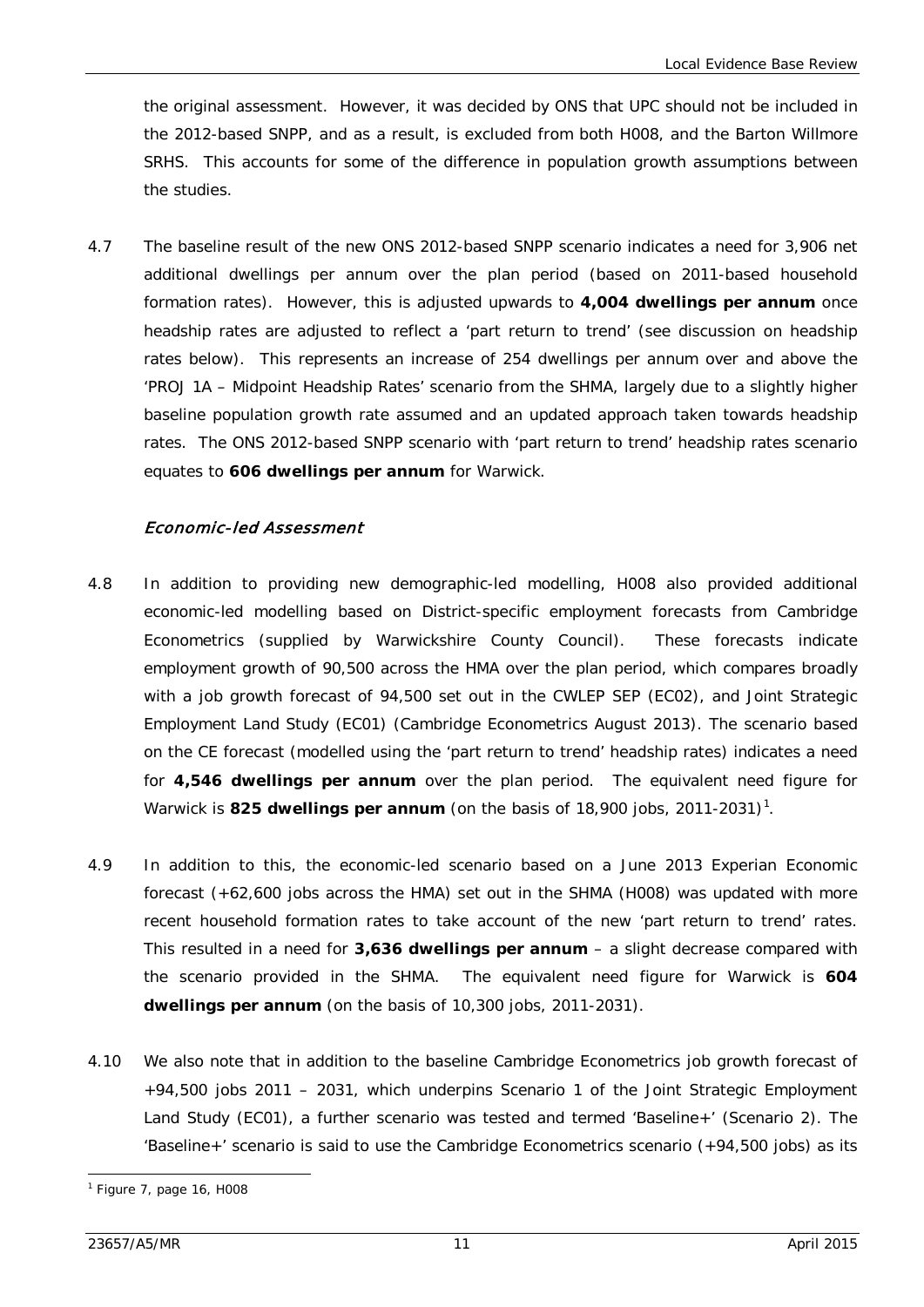base, but assumes that 629 new jobs will be created in the advanced manufacturing and engineering sectors per year, cumulating to +8,800 new jobs by 2025, which when projected forward to 2031 is said to provide for a total of 12,570 jobs (which are in addition to the baseline forecast of 94,500<sup>[2](#page-24-0)</sup>). The 'Baseline+' scenario therefore totals +107,070 jobs 2011 -2031. The Report also goes on to test the employment land implications of a demographic led labour force scenario, as well as one based on past completions. However, in concluding the Report is very clear in stating that:

**"We recommend that Scenario 2 (baseline+) is used as the minimum estimation of quantitative need in the sub region. This scenario reflects the continuation of past trends boosted by targeted investment in new advanced manufacturing and engineering activity. Under this scenario, future demand for additional land is estimated to be around 326ha in the period up to 2031. However, as evidenced by past rates of take up, actual demand could be significantly greater (up 660ha between 2011 and 2031). Bearing in mind the historical rates of take-up and the need to build in sufficient flexibility to enable the property market to operate efficiently, we recommend that the future need estimate is treated as a minimum guideline."[3](#page-24-1)** (Our emphasis)

4.11 The Joint Strategic Employment Study (EC01) post dates the preparation of the Joint SHMA Addendum (H008) and as such H008 did not test the implications on future housing growth of the 'Baseline+' scenario, but it is clear that this scenario would warrant a higher level of housing across the HMA than results from Cambridge Econometrics (LEP) job growth figure of 94,500 tested in the Joint SHMA Addendum. This in itself adds further weight to the need to plan for the upper end of job growth tested in the Council's evidence.

## Household Formation Rates

- 4.12 The Joint SHMA Addendum applied two different headship rate assumptions to both the demographic-led and economic-led scenarios.
- 4.13 The first, 'Part Return to Trend', is the more constrained of the two. H008 acknowledges that the CLG 'interim' 2011-based household projections include an element of suppressed household formation due to the economic downturn – effectively projecting forward an assumption that households will be larger than they would be under 'normal' (i.e. nonrecessionary) circumstances.
- 4.14 The 'Part Return to Trend' scenarios therefore assume that household formation rates will fall somewhere between the rates of the 2011-based and 2008-based household projections.

<sup>2</sup> Paragraph 4.12, EC01 -

<span id="page-24-1"></span><span id="page-24-0"></span><sup>3</sup> Paragraph 7.5, EC01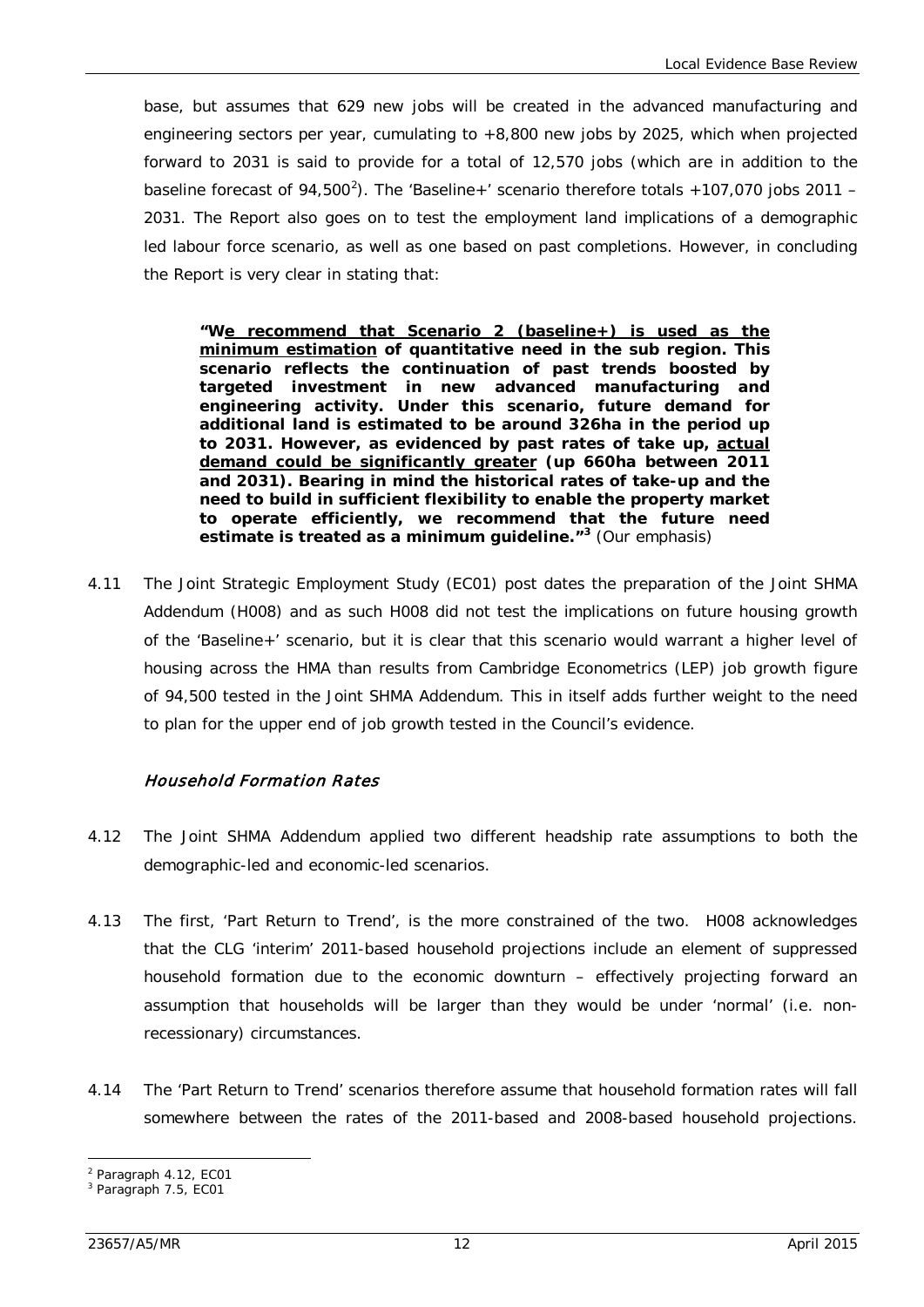This approach differs to the one applied in the SHMA (H004) (where a midpoint between the 2008- and 2011-based rates was taken) and the one applied by Barton Willmore in the June 2014 SRHS (where the 2011-based rates are applied until 2021, after which rates gradually make a full return to 2008-based rates by 2031).

- 4.15 The second, 'Improved Household Formation Rates of those aged 25-34' is a response to the particular problem of suppressed household formation in the 25-34 age group, and is justified in part on market signals grounds.
- 4.16 The 'Full Return 25-34' scenarios assume that headship rates in the 25-34 age group will gradually make a full return to the levels from the 2008-based Household Projections over the entire plan period 2011-31. For other age groups, the 'Part Return to Trend' methodology is applied.
- 4.17 The results of the 'Full Return 25-34' scenarios for the **HMA** are as follows:
	- ONS 2012-based SNPP: 4,373 dwellings per annum (369 above 'part return to trend')
	- Experian Economic-led: 3,950 dwellings per annum (314 above 'part return to trend')
	- Cambridge Economic-led: 5,046 dwellings per annum (335 above 'part return to trend').
- 4.18 The results of the 'Full Return 25-34' scenarios for Warwick are as follows:
	- ONS 2012-based SNPP: 655 dwellings per annum (49 above 'part return to trend');
	- Experian Economic-led: 653 dwellings per annum (49 above 'part return to trend');
	- Cambridge Economic-led: 933 dwellings per annum (58 above 'part return to trend').

## Full Objectively assessed Housing Need

4.19 The Joint SHMA Addendum (H008) concludes that 4,000 dwellings per annum should be considered as the minimum level of supply that can be considered OAN. This, according to the authors, would support basic demographic-led housing need with an allowance made for a partial return to 2008-based headship rates. This scenario would also be sufficient to meet the Experian Economics June 2013 employment forecast, but it is also clear that this level of housing would fall significantly short of that required to accommodate the necessary increase in labour force associated with the Cambridge Econometric Forecast and nor would it help to address issues of suppressed household formation and market signals. **Although this represents an increase over the November 2013 SHMA (H004), we do not consider**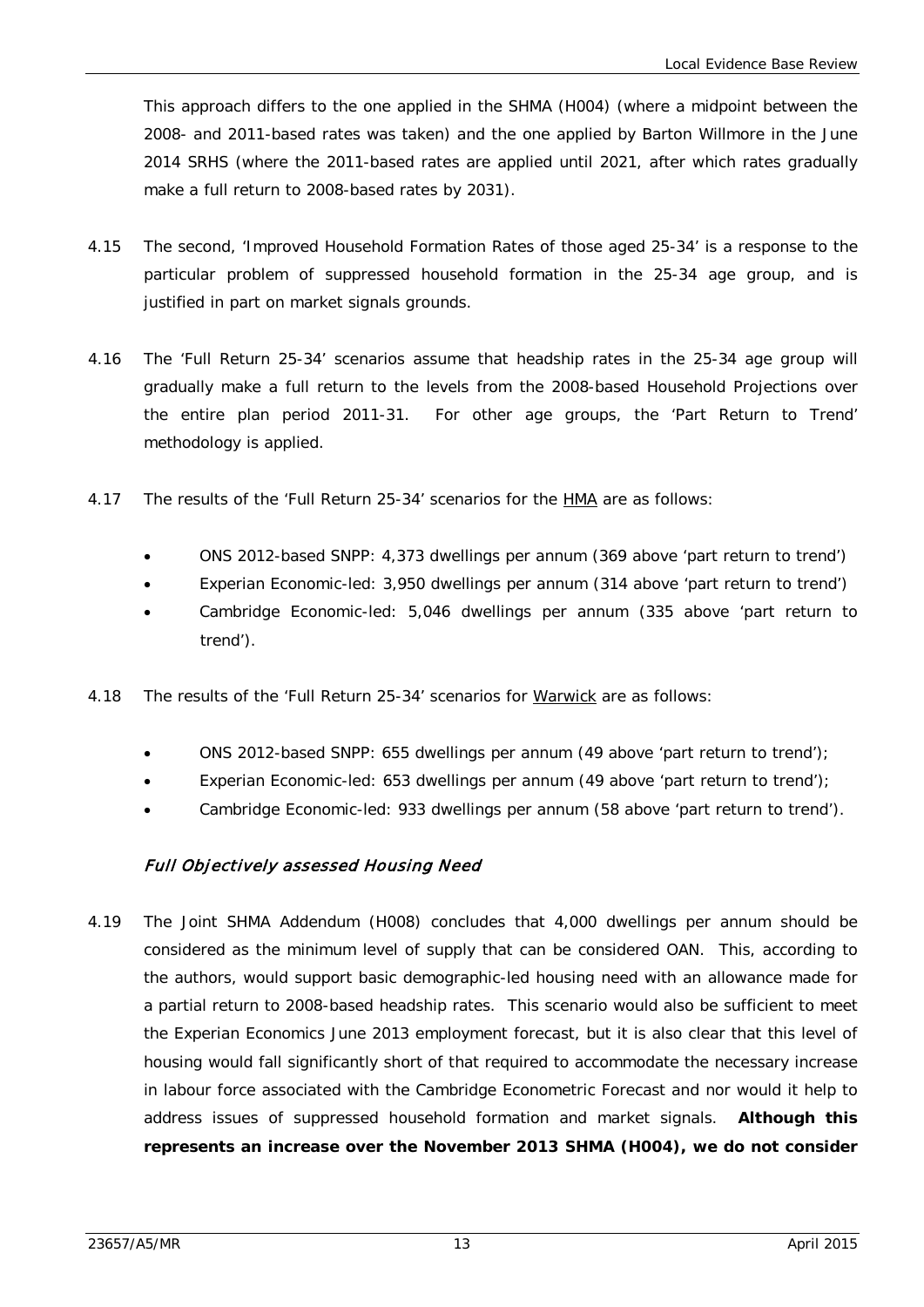**4,000 dwellings per annum to reflect the full, objectively assessed needs for housing across the HMA.**

- 4.20 The scenarios incorporating a full return to the 2008-based headship rates in the 25-34 age group provided a reasonable response to the issue of constrained household formation, and in many respects brings the Joint SHMA Addendum (H008) broadly in line with the Barton Willmore assessment.
- [4](#page-26-0).21 However, H008 reports that this higher end of the range is 'unlikely'<sup>4</sup>, based on the author's view that household formation will not return to the levels shown in the 2008-based household projections due to issues relating to international migration and associated household sizes. However, as we go on to demonstrate later within this Report, household suppression appears isolated to younger age groups, with older age groups displaying similar levels of formation to the 2008-based household formation rates. As such it is considered entirely reasonable to assume that these are issues associated with past poor rates of housing delivery, and that a return to 2008-based household formation rates should be positively planned for.
- 4.22 Furthermore, and notwithstanding the above, the subsequent comments in paragraph 4.19 of the Report confirm that it was considered appropriate to address market signals issues by making an upward adjustment to housing provision, albeit we would disagree with the mechanism proposed being either to set the housing target as a minimum or include a monitoring system to ensure housing supply can be increased to match demand. Neither of these approaches is considered to be a substitute for properly planning for future housing growth at the outset.
- 4.23 Furthermore, by failing to plan positively for an outcome that we would consider plausible in the context of an improving economy and an active LEP (with plans for growth in high value sectors) and a Government seeking to boost significantly the supply of housing<sup>[5](#page-26-1)</sup>, the Coventry and Warwickshire authorities run the risk of facilitating a self-fulfilling prophecy; planning for insufficient housing will ultimately lead to a failure to meet economic growth forecasts, as the population will not grow sufficiently to meet the demand for labour.

<sup>4</sup> Paragraph 5.19, H008 -

<span id="page-26-1"></span><span id="page-26-0"></span><sup>5</sup> Paragraph 47 of the NPPF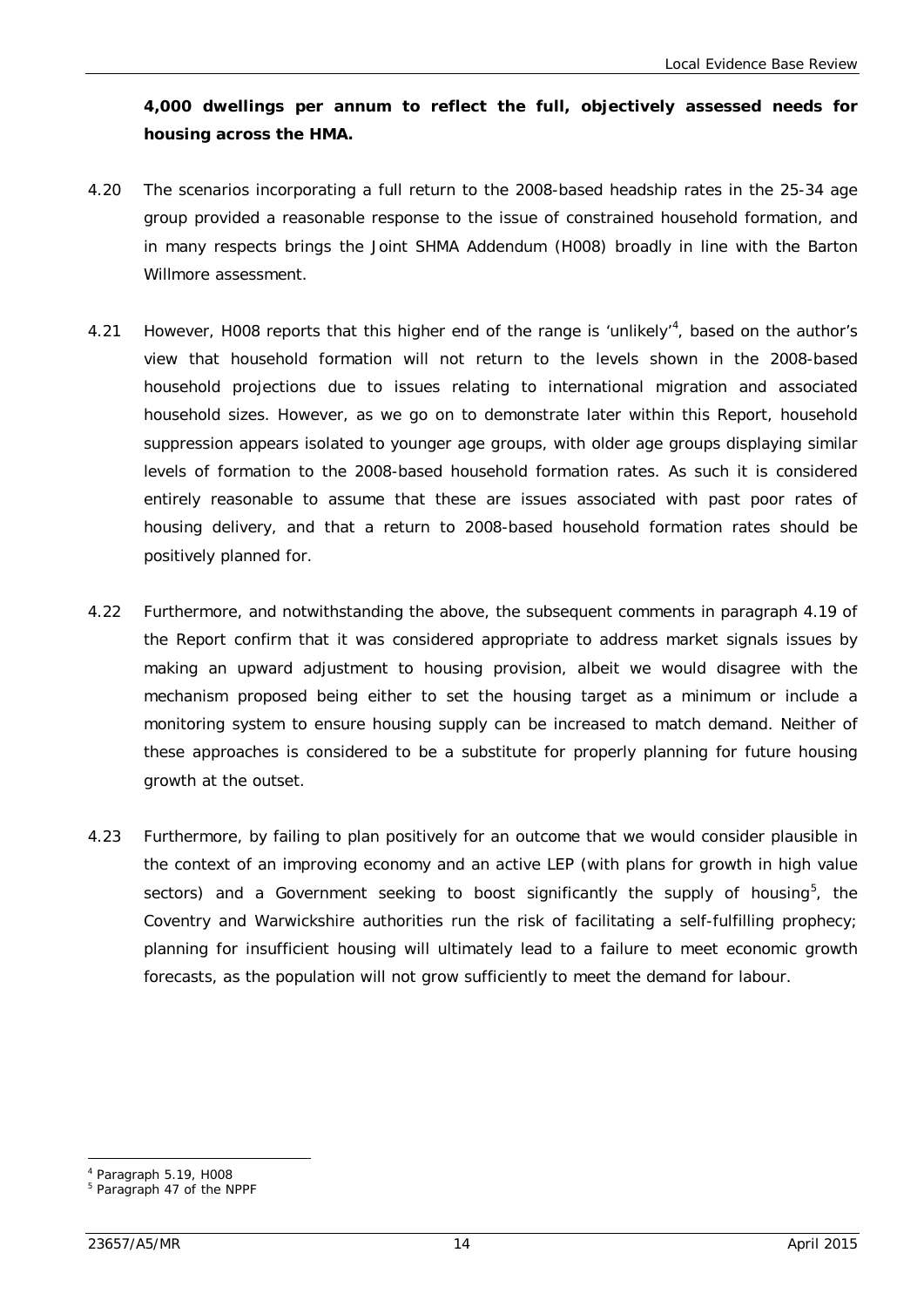# **Examination of the Stratford-On-Avon Core Strategy Inspector's Interim Conclusions**

- 4.24 The Inspector examining the Stratford-On-Avon (SoA) Core Strategy issued his initial conclusions on 18 March 2015, following an examination in public which commenced in January 2015. One conclusion of particular relevance can be found at paragraph 20, where the Inspector appears to favour a demographic scenario based on a 10 year net migration trend (which the Council provided in separate evidence for the District in isolation).
- 4.25 The Inspector then went on to conclude in paragraph 27 that there remains a case for considering an uplift to housing numbers in order to support economic growth. The Inspector goes on to advocate job growth of 12,100 jobs, stating in paragraph 31 that:

**"Whilst there does not appear to be an agreed apportionment of the jobs by District the estimate of 12,100 jobs does not appear to be fundamentally at odds with what is inevitably an aspirational figure contained in the SEP [totalling 94,500 jobs [6](#page-27-0) ]"**

-

<span id="page-27-0"></span><sup>6</sup> Paragraph 33, SoA CS Inspectors Interim Conclusions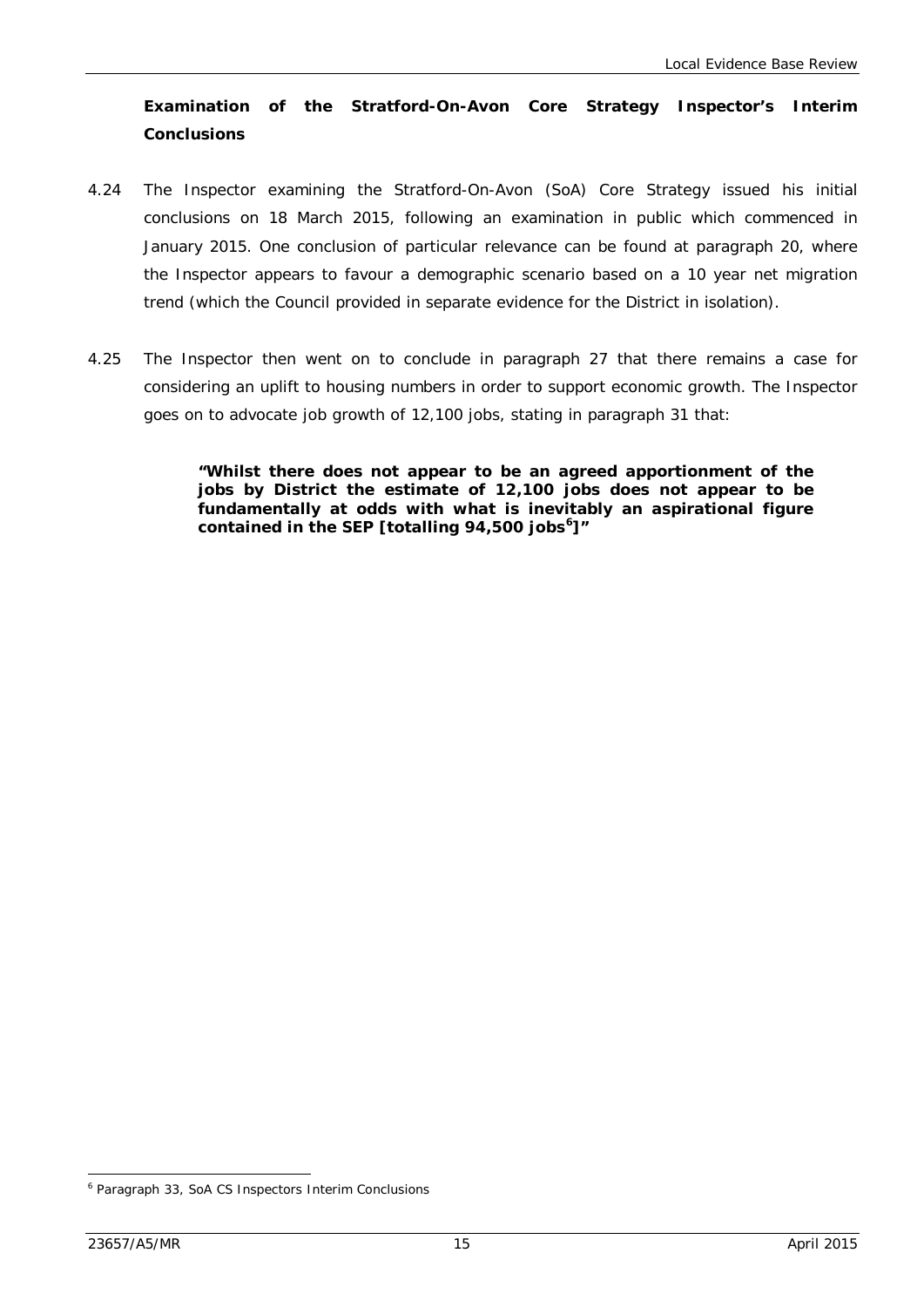# **5.0 IMPLICATIONS OF CLG 2012-BASED HOUSEHOLD PROJECTIONS**

- 5.1 CLG published the 2012-based household projections for local authorities within England in February 2015. The release of these projections updates the evidence base that PPG recommends should be used to provide the 'starting point estimate' of housing need for an area. According to the 2012-based household projections the starting point estimate of housing need for the Coventry HMA is 3,878 households per annum (based on 2012-2037 average), increasing to 3,946 over the shorter period of 2011 – 2031.
- 5.2 Table 5.1 below compares the annual housing need associated with the 2012-based household projections alongside the previous 'interim' 2011-based household projections for Warwick and the HMA.

|                  | <b>CLG Interim</b> |                |           |           |
|------------------|--------------------|----------------|-----------|-----------|
|                  | 2011-based         | CLG 2012-based |           |           |
|                  |                    |                | 2011-2031 | 2012-2037 |
|                  | 2011-2021          | 2011-2021      | annual    | annual    |
|                  | annual average     | annual average | average   | average   |
|                  |                    |                |           |           |
| Warwick          | 625                | 561            | 573       | 571       |
|                  |                    |                |           |           |
| <b>HMA</b> total | 4,067              | 3,993          | 3,946     | 3,878     |

#### **Table 5.1: Comparison of annual household growth from CLG household projections**

Source: CLG

- 5.3 Table 1 illustrates that the CLG 2012-based household projections project a lower annual net housing need for the Coventry HMA as a whole than was shown in the previous 'interim' 2011-based household projections (3,993 annual household growth compared to 4,067 based on the period 2011-2021). A similar pattern is shown for Warwick in isolation.
- 5.4 The 2012-based household projections are underpinned by the ONS 2012-based Sub National Population Projections (SNPP). The ONS 2012-based SNPP show lower population growth than the previous 2011-based SNPP for all local authorities within the HMA.
- 5.5 The ONS 2012-based SNPP are thought to be conservative in their projection of future population as they are underpinned by the 2012-based National Population Projections which are based on the assumption of 165,000 net international migrants to the UK per annum over the next 25-years. However, the latest migration statistics report by the ONS puts net international migration to the UK at 298,000 people in the year ending September 2014. This underestimate in projected population growth directly affects the CLG household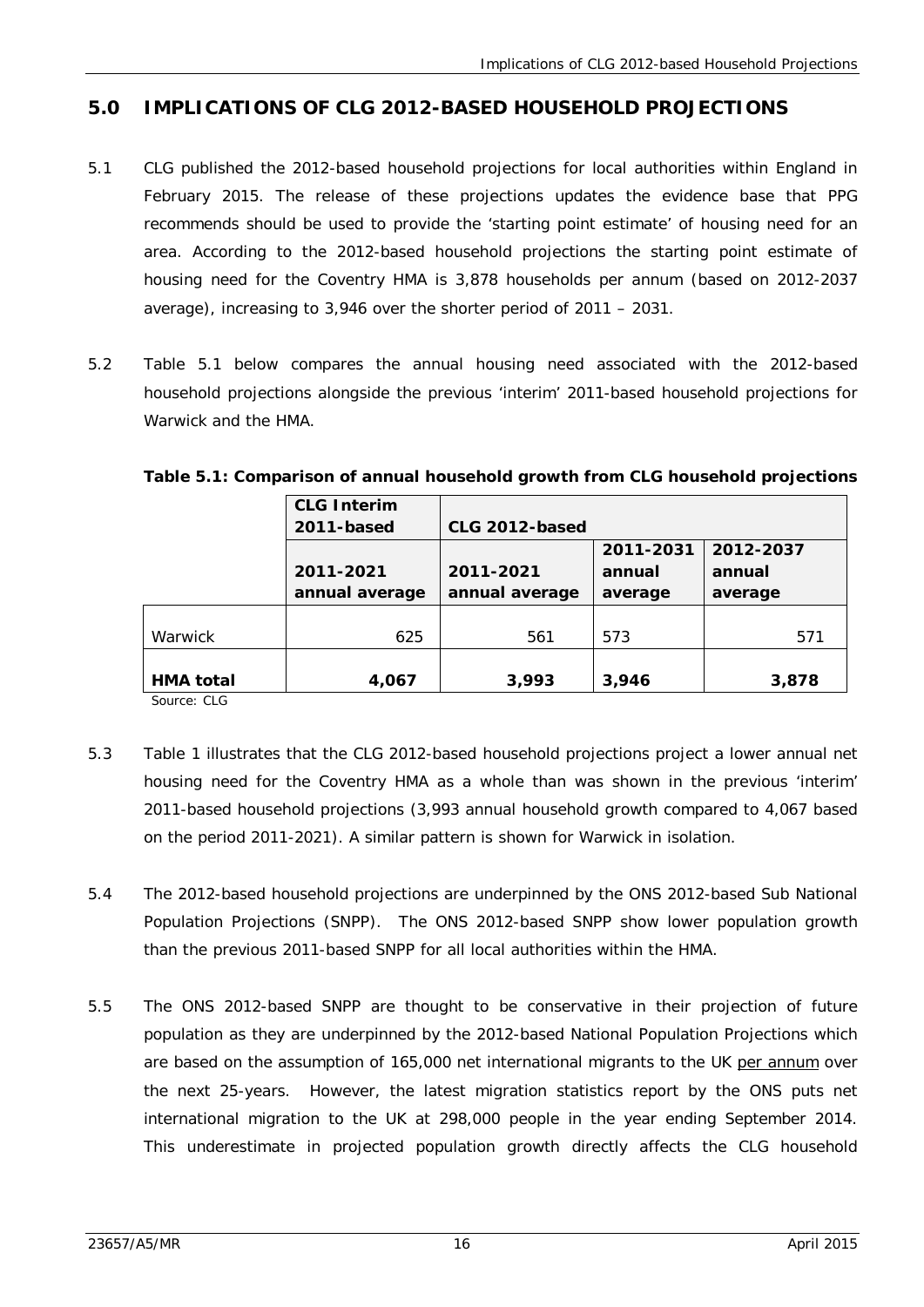projections, which already significantly under-estimate population (and household change) since the projections commenced in 2012.

- 5.6 The 2012-based household projections continue to project on the basis of recessionary trends in household formation and still fall short of returning to the pre-recessionary trends reflected in the 2008-based household projections. However, as can be seen from the graphs of household formation by 10 year age band (enclosed in Appendix 1), this is most noticeable in those aged 25 to 44 years old. Indeed the 2012-based household formation rates appear to result in levels of household formation in older age groups which more closely align with the 2008-based series rates in 2031.
- 5.7 This pattern is not surprising given that the age group 25 44 has been most disadvantaged by the chronic undersupply of housing and the lingering effects of recession on their ability to form households.



**Figure 5.1: Extract of household formation rate projections 25 - 34, & 35 - 44 years of age – Warwick District**

- 5.8 In accordance with Paragraph 2a-017 of the PPG an adjustment to the 2012-based household formation rates in the age group 25 – 44 is appropriate, and a return to 2008-based rates in 2031 is sought.
- 5.9 Application of the 2008-based CLG household formation rates would also limit the effect of concealed households in the recessionary 2012-based CLG household projections and formation rates. ONS research (06 February 2014) has shown how there are 289,000 concealed households in England and Wales in 2011, a 70% increase from 2001.
- 5.10 As set out in Table 5.2 below, the 2012-based household projections result in a need for 4,079 dpa across the HMA, and 593 dpa within Warwick District (after the application of a vacancy rate). This increases to a figure of 4,391 dpa across the HMA, and 649 dpa within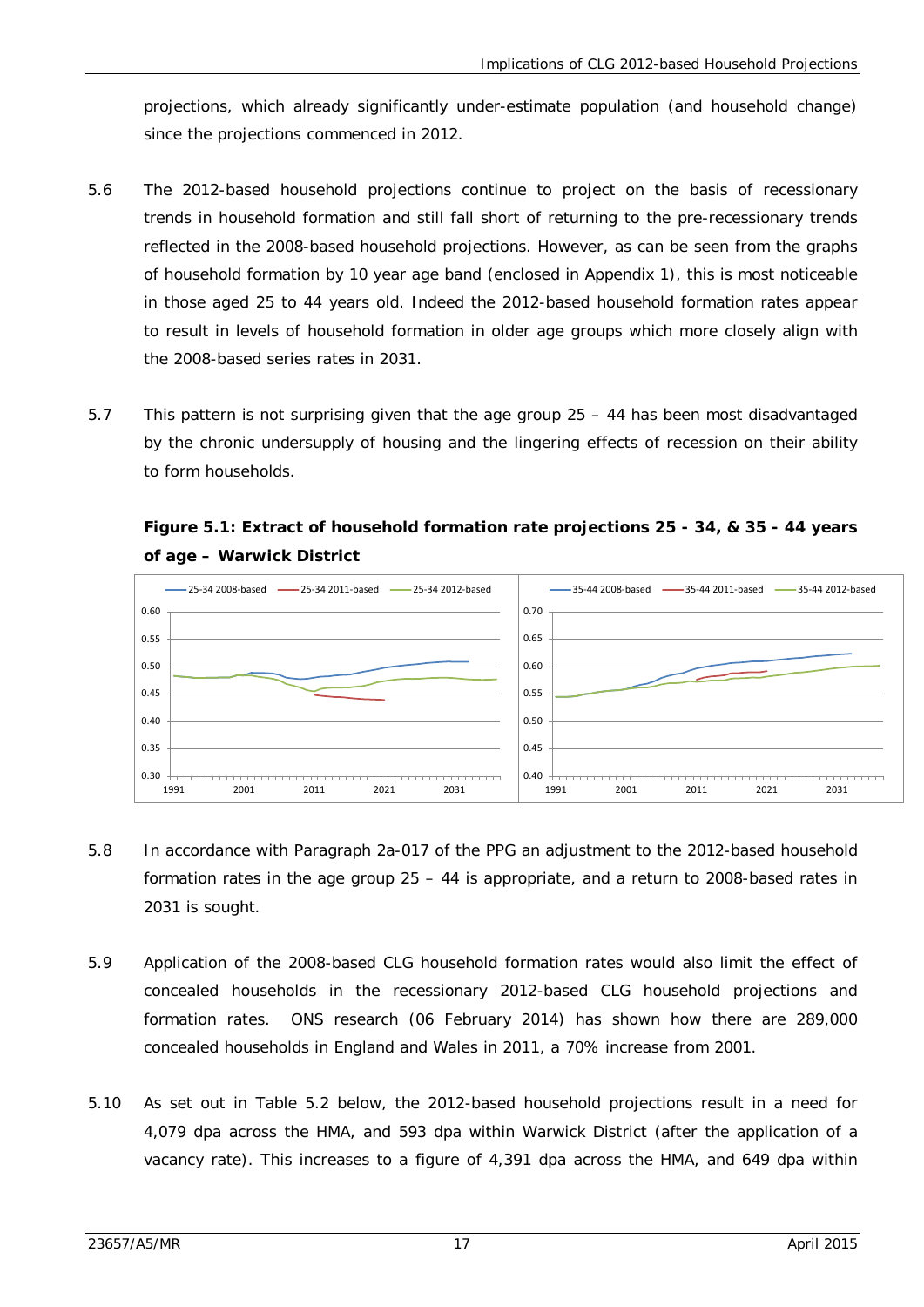Warwick once household formation rates in the age group 25 – 44 are adjusted to reflect 2008-based rates in 2031.

|                  | 2012-based Housing Growth 2011-2031 (dpa)                   |     |  |  |
|------------------|-------------------------------------------------------------|-----|--|--|
|                  | 2012-based household<br>Adjusted for a full return to       |     |  |  |
|                  | 2008-based rates in the 25-44<br>projections (incl. vacancy |     |  |  |
|                  | rates)<br>year age group in 2031                            |     |  |  |
| Warwick          | 593                                                         | 649 |  |  |
| <b>HMA</b> total | 4,391<br>4.079                                              |     |  |  |

**Table 5.2: Summary of housing need - 2012-based projections**

- 5.11 However, as detailed above and in earlier evidence, the 2012-based projections are not considered to provide an accurate measure of demographic change within the Coventry HMA, and Warwick. This is because 1) the 2012-based sub national population projections considerably underestimate net international migration, and 2) the housing moratorium in Warwick and other authorities within the HMA will have impacted migration patterns in more recent years.
- 5.12 Whilst we acknowledge that they represent the starting point in the assessment of objectively assessed housing need it is considered appropriate to adjust the demographic led need to account for long term trends in migration. As a result, a further scenario was previously tested by Barton Willmore based upon a 10 year trend in net migration (as observed in the ONS Mid-Year Population Estimates for 2002-2012) incorporated into the model. As described in Section 3 above, the result of this approach indicated a need to plan for an additional +1,460 people per annum more than the 2012-based ONS SNPP across the HMA. We have however taken the opportunity of testing the implications of the 2012-based household formation rates on this long term migration scenario which results in a need for 4,581 dpa across the HMA, and 755 dpa within Warwick.
- 5.13 As above we consider it appropriate to plan for a full return to the 2008-based rates in the 25 – 44 year age group by 2031. As set out in the following table this results in a need based on long term migration trends for 4,918 dpa across the HMA, and 816 dpa within Warwick.

|           | Long term migration based Housing Growth 2011-2031 (dpa)  |  |  |  |
|-----------|-----------------------------------------------------------|--|--|--|
|           | Adjusted for a full return to 2008-                       |  |  |  |
|           | based rates in the 25-44 year age<br>2012-based household |  |  |  |
|           | formation rates<br>group in 2031                          |  |  |  |
| Warwick   | 816<br>755                                                |  |  |  |
| HMA total | 4,581<br>4,918                                            |  |  |  |

**Table 5.3: Summary of housing – Long term migration projections**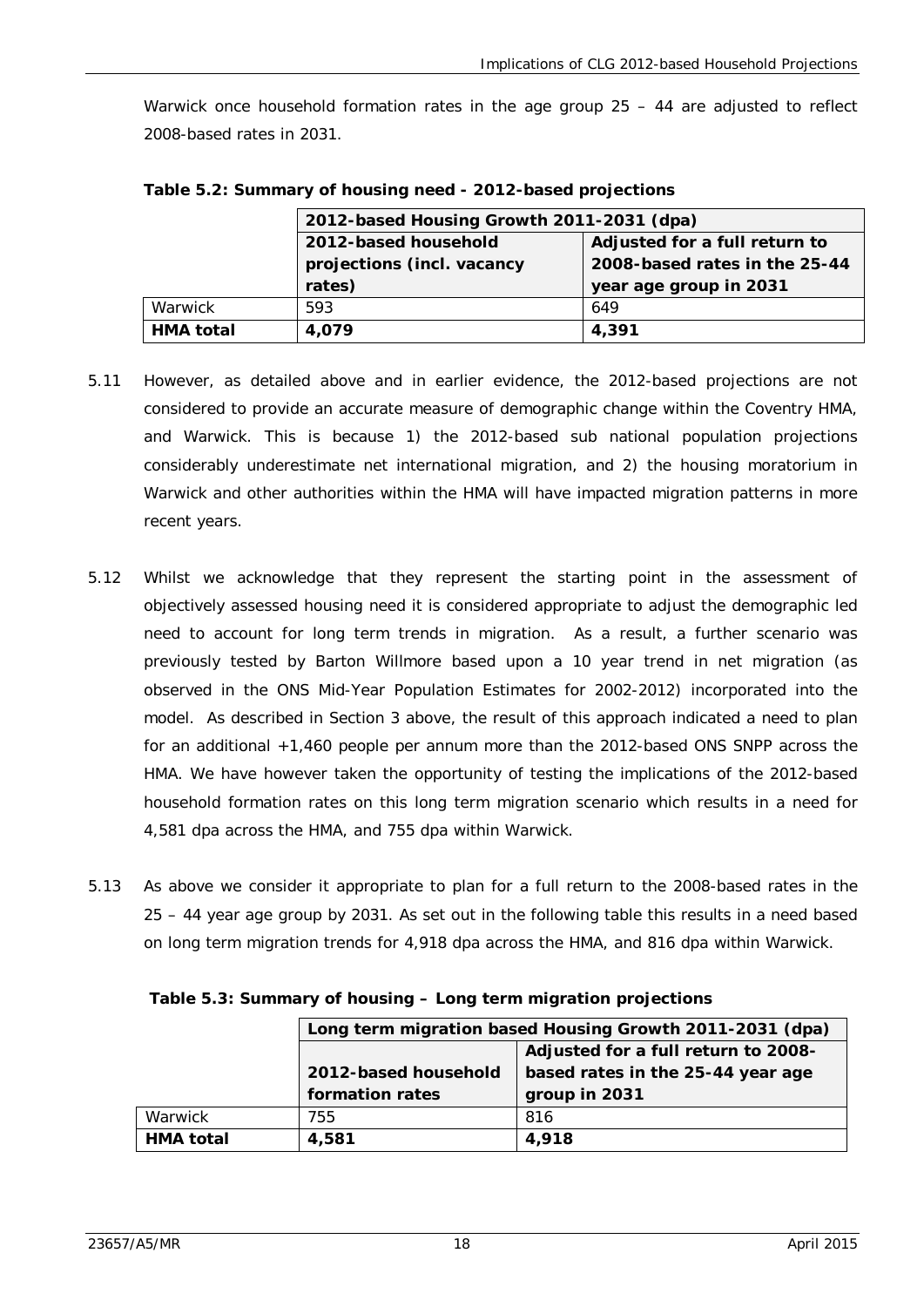5.14 In summary we conclude that the updated demographic led need (accounting for the latest 2012-based household projections) is as follows.

#### **1. Starting Point**

- $= +3.946$  hh per annum HMA/  $+573$  hh per annum Warwick
- **2. Demographic adjustment to household formation rates**   $= +4,391$  dpa HMA/  $+649$  dpa Warwick
- **3. Demographic adjustment to account for long term migration trends**  $= +4.918$  dpa HMA/  $+816$  dpa Warwick

#### **4. Overall demographic led need**

 $= +4,918$  dpa HMA/  $+816$  dpa Warwick

5.15 However, as detailed in our earlier assessment neither the population growth projected by the 2012-based sub national population projections, or that resulting from long term net migration trends will provide for sufficient growth in the resident labour force of the housing market area to balance with LEP and Cambridge Econometrics job growth forecast of 94,500 jobs across the HMA/ LEP area, or within Warwick<sup>[7](#page-31-0)</sup>. There is therefore a need to plan for a higher level of net in-migration than provided by demographic trends in order to facilitate sufficient growth in the labour force. We deal with this in the following section of this Report.

-

<span id="page-31-0"></span> $7$  The long term net migration forecast results in a growth in the resident labour force of +85,000 across the HMA, and +12,300 within Warwick District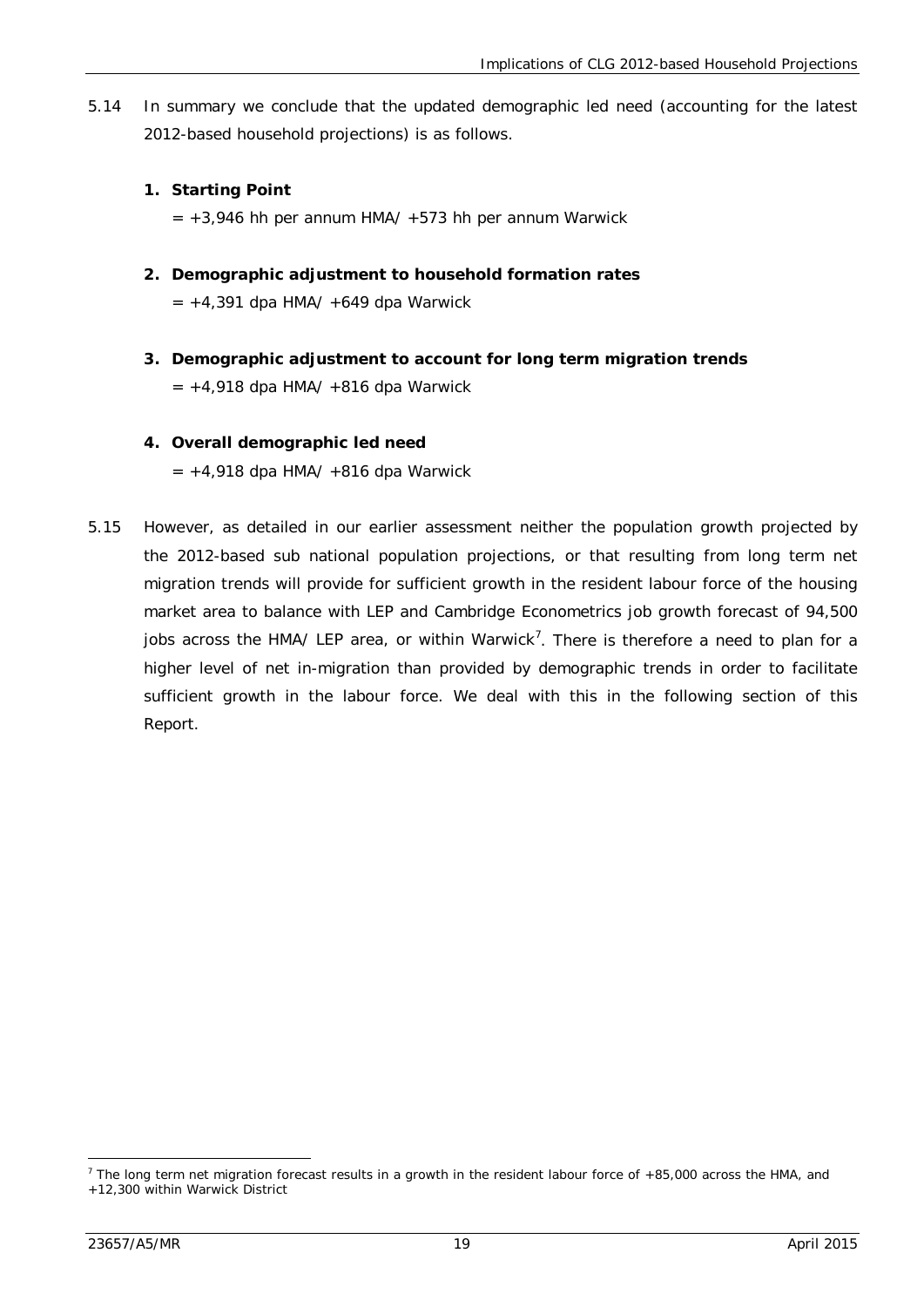# **6.0 FURTHER ANALYSIS OF EMPLOYMENT GROWTH PROSPECTS**

6.1 This section summarises the economic context of Warwick and the wider CWLEP area, drawing on official data sources such as the 2011 Census, Annual Population Survey (APS) and Business Register Employment Survey (BRES). In addition to this, trends and forecasts from Experian Economics are also taken into account.

#### **Base Year Context**

#### **Employment by Industry**

6.2 Figure 6.1 below summarises the profile of employment by industrial class according to the 2011 Census. A regional benchmark is also shown for comparison.



#### **Figure 6.1: Employment by Industry, Census 2011**

Source: ONS, Census 2011 (Workplace Statistics)

6.3 Wholesale & Retail, Professional & Other Private Services and Health are the three sectors which employ the largest numbers of Warwick residents. Proportions of jobs in Professional &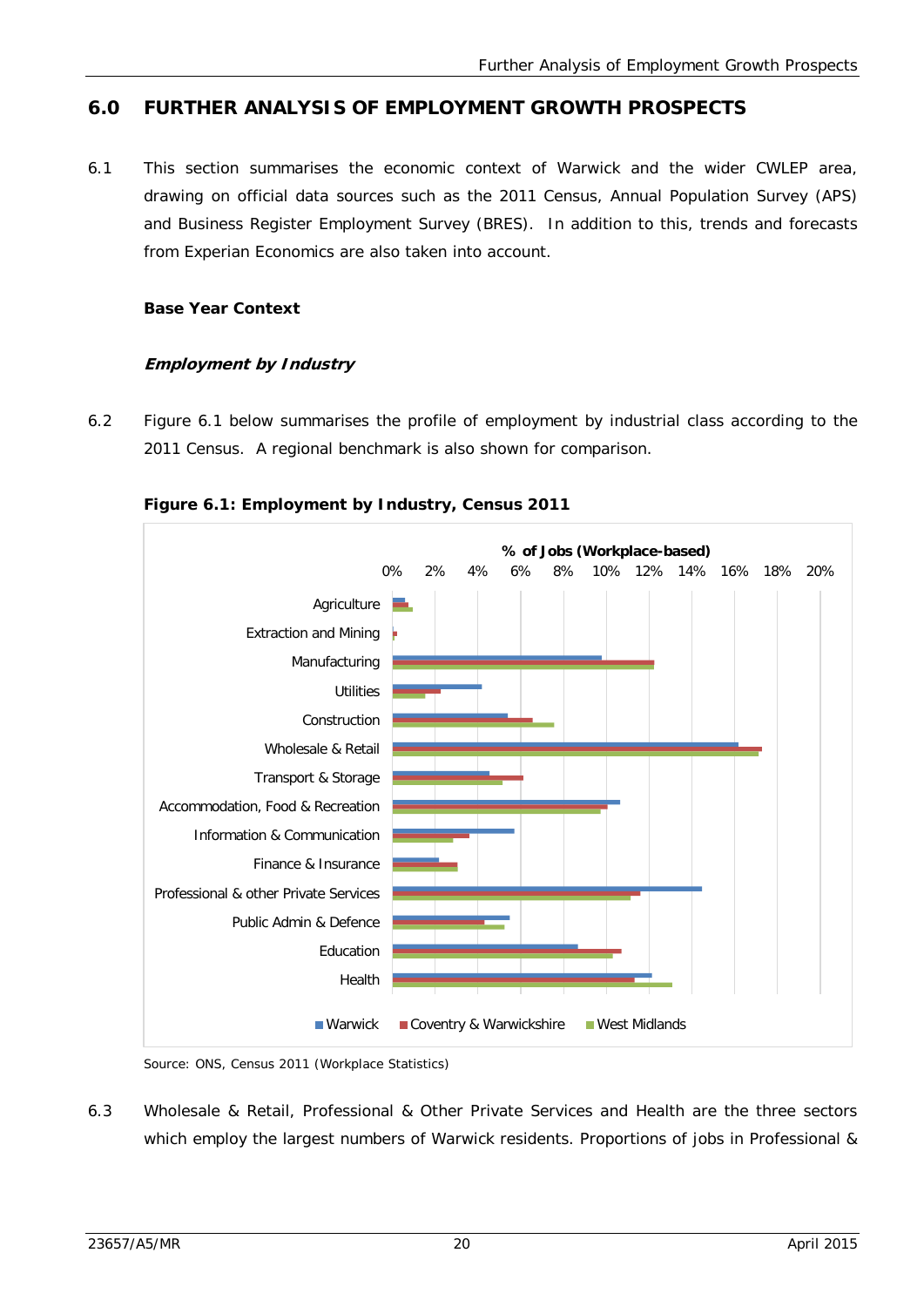Other Private Services, Utilities and Information & Communication in particular are significantly higher than Regional average.

6.4 Warwick's economy is well balanced, with relatively few sectors being strongly over/under represented relative to C&W and Region. Employment in Manufacturing (which is in decline nationally) is low relative to C&W and the Region, whilst Public Administration & Defence employment is broadly in line with regional average. This suggests that the risk of significant job losses due to ongoing structural change in the national economy is relatively low, whilst the relative specialisms in Professional & Other Private Services and Information & Communication suggest that Warwick is well placed to take advantage of a general shift towards high value service industries.

#### **Commuting Balance**

6.5 Table 6.1 below summarises the commuting ratio (the number of residents in employment per workforce job) for Warwick, compared against C&W as a whole (including Warwick).

|  | Table 6.1: Commuting Ratios - Census 2011 |  |  |
|--|-------------------------------------------|--|--|
|  |                                           |  |  |

|                         | <b>Workforce</b><br><b>Residents in</b><br>Jobs<br>Employment |         | Ratio |  |
|-------------------------|---------------------------------------------------------------|---------|-------|--|
| Warwick                 | 70.069                                                        | 78,236  | 0.90  |  |
| Coventry & Warwickshire | 412.138                                                       | 424,147 | 0.97  |  |

Source: ONS, Census 2011 (Origin-Destination Tables); Analysis includes home workers, workers with no fixed place of work (assumed to work within home LPA), workers with workplaces overseas and offshore workers.

- 6.6 Warwick is a net importer of labour, meaning that there are more workforce jobs than there are residents in employment. A ratio of 0.97 for C&W indicates that employment across the wider area is effectively balanced.
- 6.7 Figures 6.2 and 6.3 below show the commuting balance by occupational class (based on the SOC2007 specification and derived from the 2011 Census) for Coventry and C&W respectively.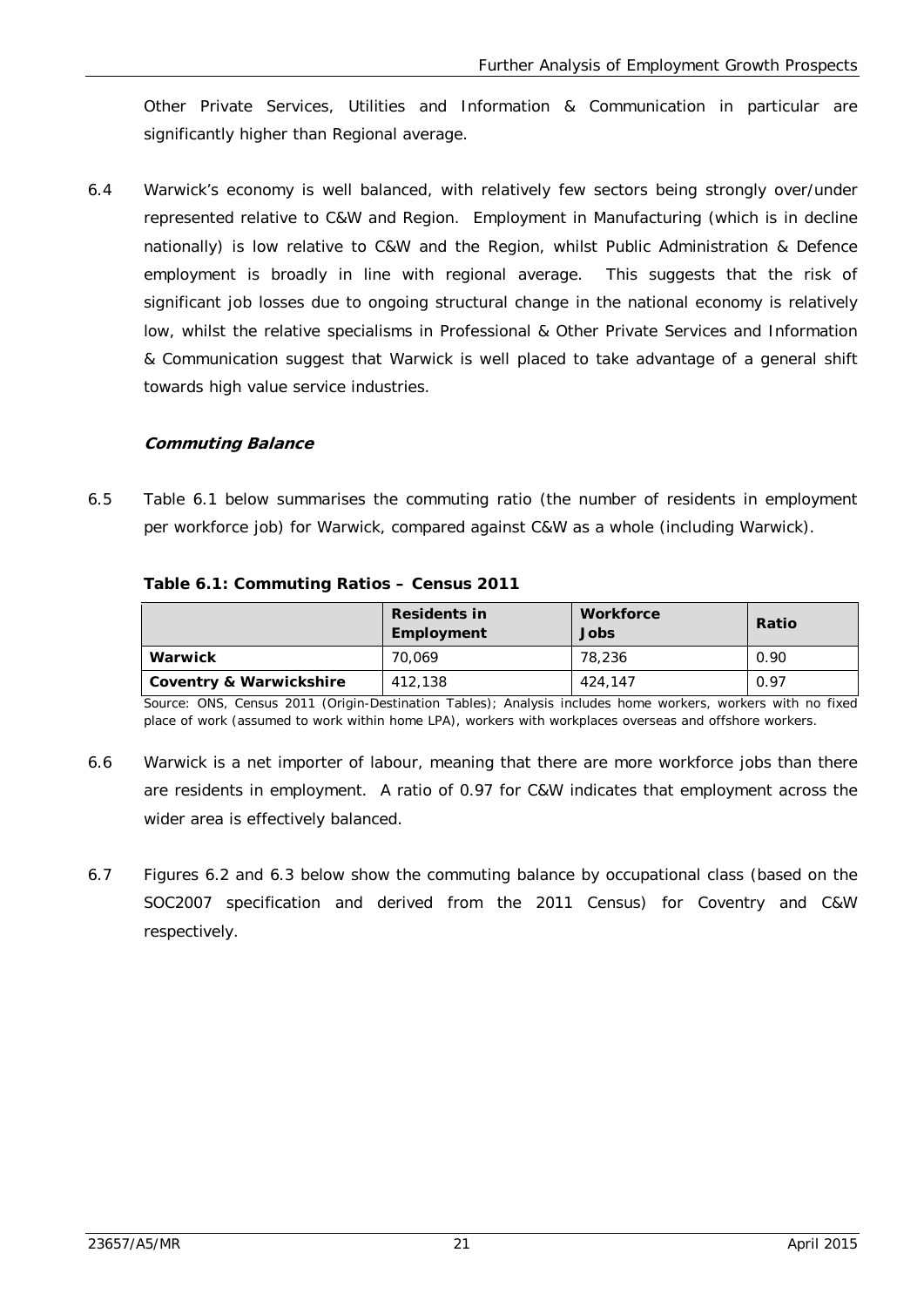

**Figure 6.2: Commuting Balance by Occupation - Warwick**

Source: ONS, Census 2011





Source: ONS, Census 2011

6.8 Both Warwick and C&W demonstrate surpluses of residents employed in Professional Occupations. Although balanced at C&W level, relatively large numbers of Administrative & Secretarial and Elementary Occupations workers are commuting into Warwick. One possible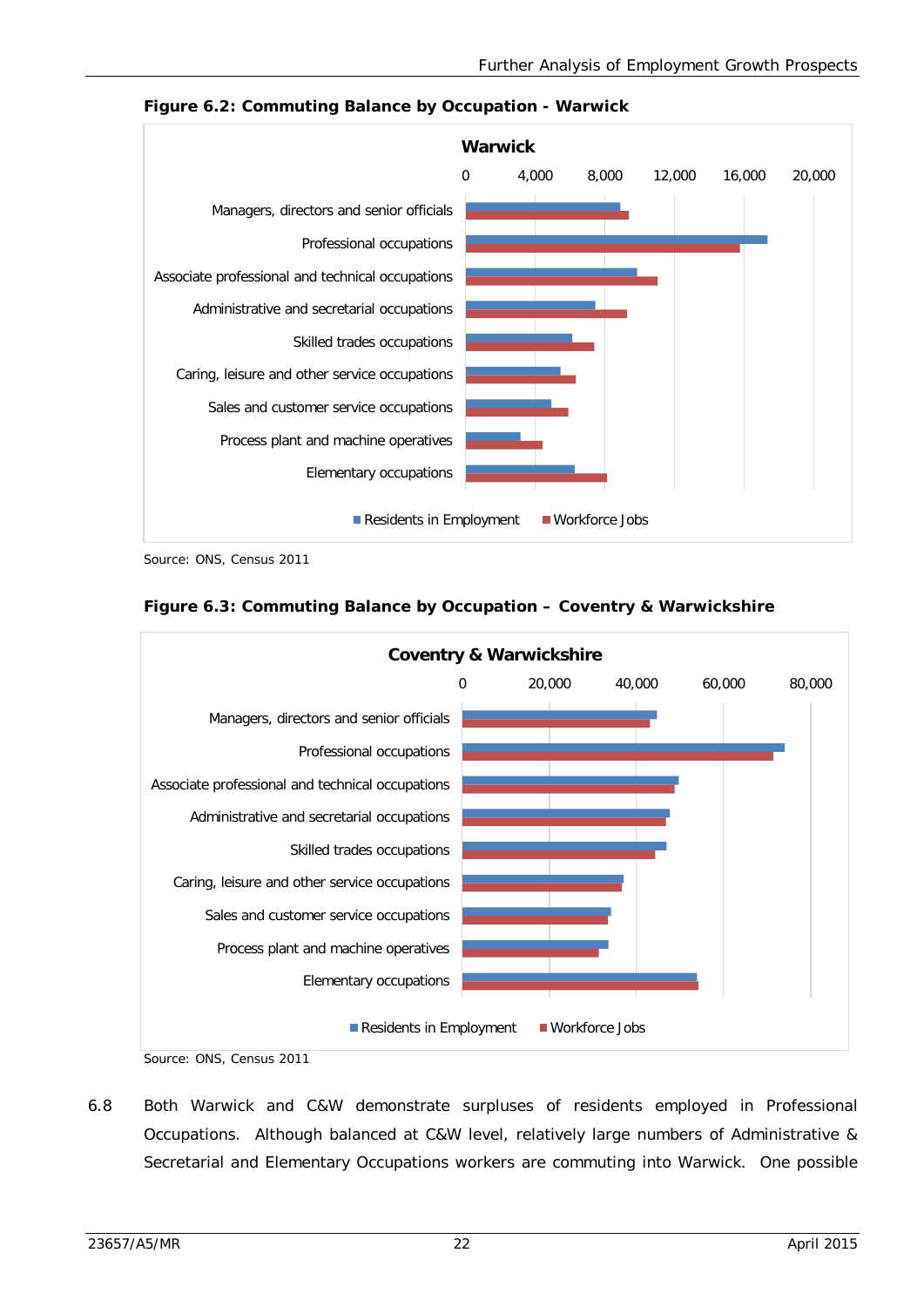explanation for this is that as housing costs in Warwick are higher than in some neighbouring districts (see Appendix 2), workers in lower paid occupations are more likely to seek more affordable accommodation outside the district. Should affordability continue to worsen, it is likely that Warwick will become even more reliant on in-commuting.

#### **Unemployment and Economic Activity**

6.9 Table 6.2 below summarises Economic Activity and Unemployment rates from the 2011 Census. Rates for the other C&W districts are shows for reference.

|                                         | Population | <b>Economically Active:</b> |                 |            | Economically    |
|-----------------------------------------|------------|-----------------------------|-----------------|------------|-----------------|
|                                         | $16-SPA*$  | Total                       | <b>Employed</b> | Unemployed | <b>Inactive</b> |
| Coventry                                | 200.097    | 73.7%                       | 89.1%           | 10.9%      | 26.3%           |
| North Warwickshire                      | 37,380     | 83.6%                       | 94.0%           | 6.0%       | 16.4%           |
| <b>Nuneaton</b><br>&<br><b>Bedworth</b> | 76.274     | 81.8%                       | 92.1%           | 7.9%       | 18.2%           |
| Rugby                                   | 60.290     | 84.0%                       | 94.2%           | 5.8%       | 16.0%           |
| Stratford-on-Avon                       | 68.696     | 84.2%                       | 95.9%           | 4.1%       | 15.8%           |
| Warwick                                 | 86,931     | 79.6%                       | 94.7%           | 5.3%       | 20.4%           |
| C&W                                     | 529,668    | 79.1%                       | 92.4%           | 7.6%       | 20.9%           |
| <b>West Midlands</b>                    | 3,391,674  | 77.8%                       | 90.9%           | 9.1%       | 22.2%           |
| England                                 | 32,713,954 | 78.9%                       | 92.3%           | 7.7%       | 21.1%           |

**Table 6.2: Unemployment and Economic Activity Rates**

Source: ONS, Census 2011

6.10 According to the Census there were around 87,000 people aged between 16 and the state pension age, with around 80% being economically active. Of those who are economically active, 5.3% were unemployed (i.e. able to work and seeking employment) – a much lower rate than C&W, West Midlands and England averages.

#### **Workforce Job Trends and Forecasts**

- 6.11 Accommodating anticipated change in employment over the plan period is an important part of objectively assessing housing need. If too few homes are built to accommodate a growing workforce it is likely that at best unsustainable long distance commuting patterns will increase and at worst economic output will be lost altogether.
- 6.12 Figure 6.4 below shows the trend in annual (year-on-year) employment change observed between 1998 and 2011. This is based on data from Experian Economics, which in turn is informed by several official data sources including ONS regional estimates of workforce jobs and BRES/ABI.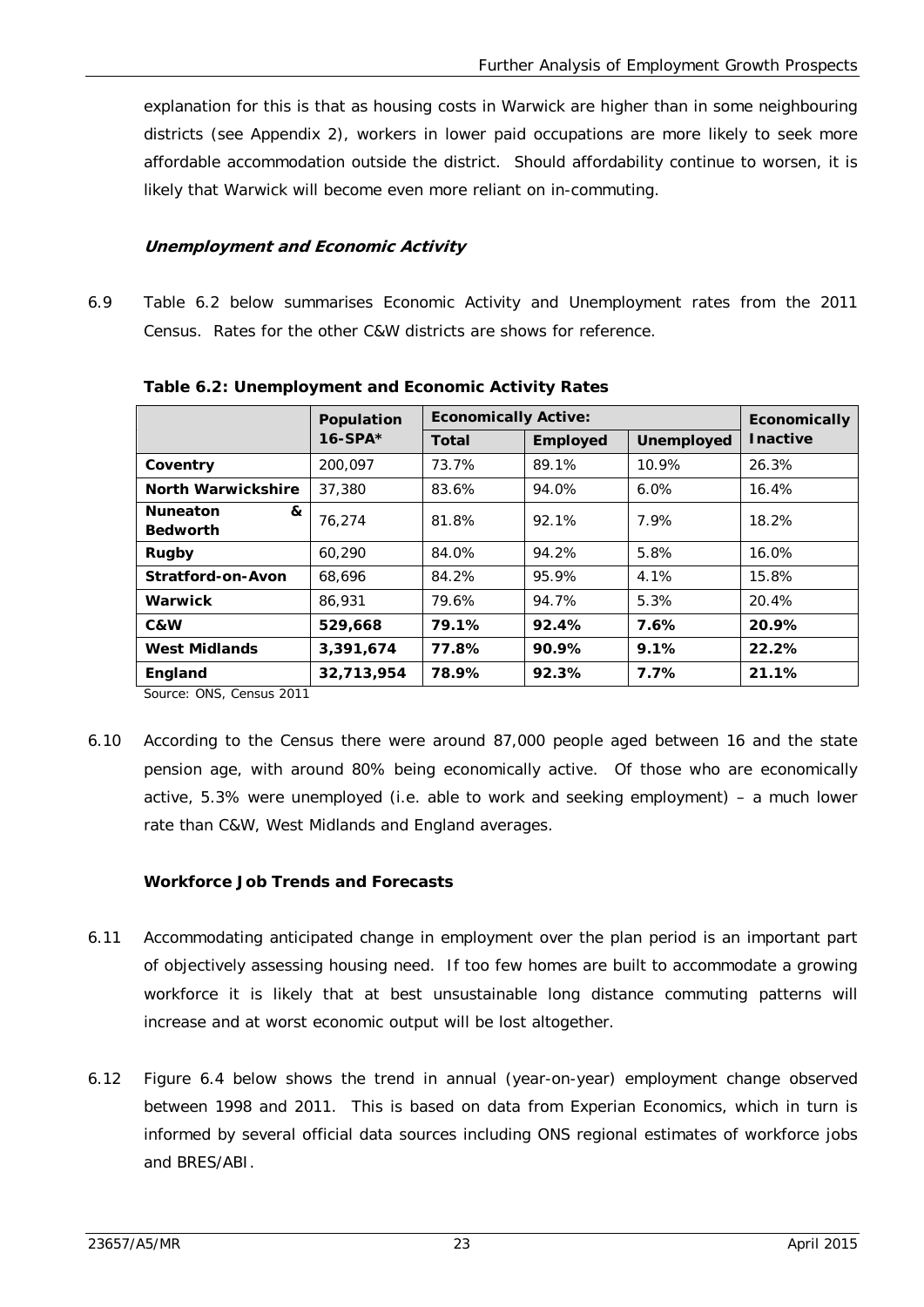

**Figure 6.4: Year-on-Year Changes in Employment (Trend) – Experian Economics**

Source: Experian Economics, March 2015 RPS

- 6.13 According to Experian Economics, Warwick sustained a higher rate of employment growth than C&W and Regional average in almost every year. The average rate of change over the full period analysed was 1.0% per annum, whilst the average rate up to 2008 (i.e. prior to the recession) was 1.4%. The rates of change for C&W were 0.9% up to 2008 and 0.6% for the full period (0.5% and 0.1% respectively for the Region).
- 6.14 **In absolute terms, the number of workforce jobs increased by 10,570 between 2001 and 2011 (an average of 1,057 per annum). At C&W level, the number of workforce jobs increased by 33,110 (3,311 per annum) over the same 10 year period.**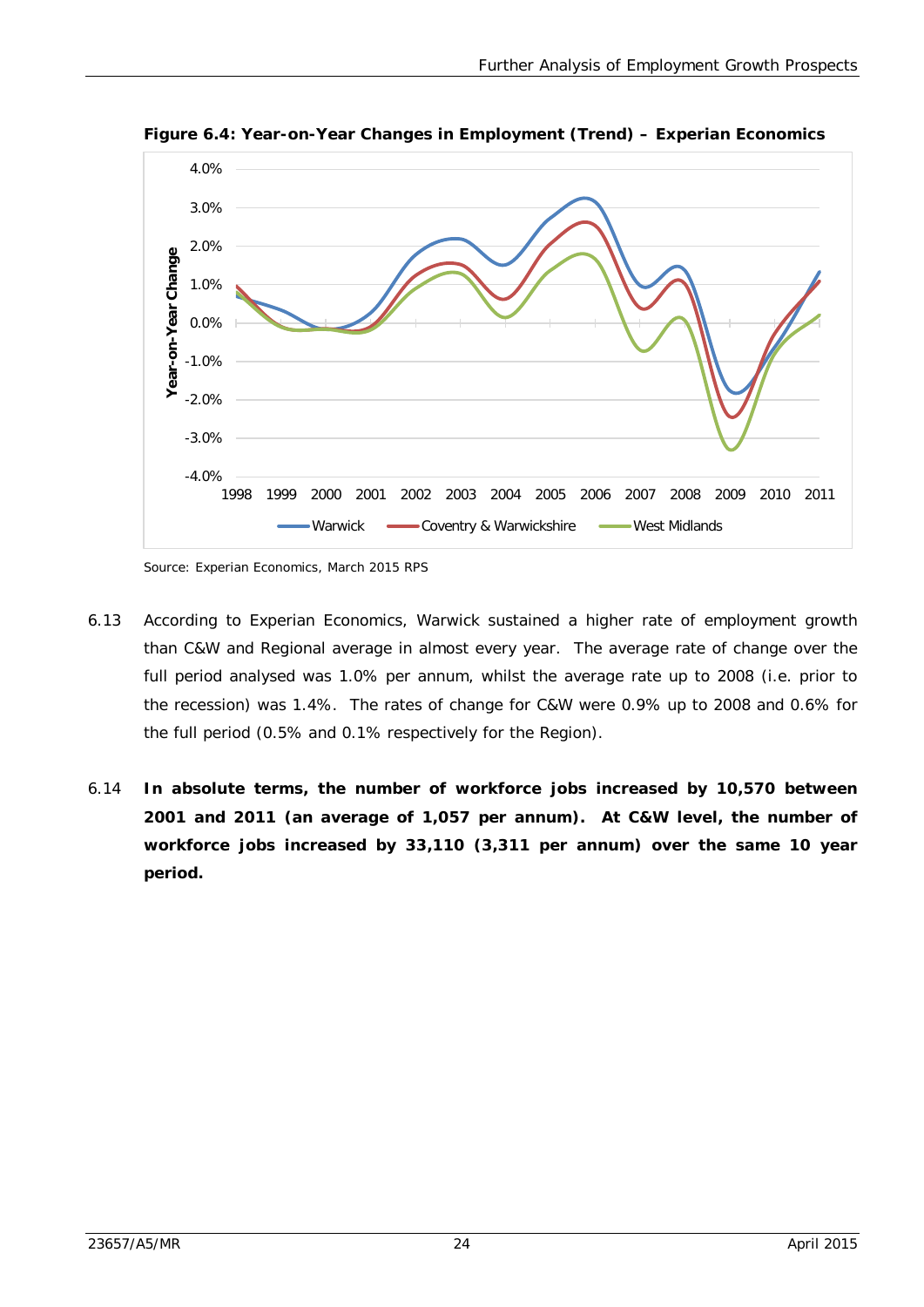6.15 Figure 6.5 below shows forecast change over the plan period, again based on data from Experian Economics.



**Figure 6.5: Year-on-Year Changes in Employment (Forecast) – Experian Economics**

- 6.16 High levels of year-on-year growth are forecast for the early years of the plan period as the economy recovers from recession. The growth rate then rests at between 0.6% and 0.7% per annum for the remainder of the plan period.
- 6.17 In the context of growth averaging 1.0% between 1998 and 2011 (and 1.4% between 1998 and 2008) in Warwick, this forecast appears to be conservative.
- 6.18 **In absolute terms, the number of workforce jobs is forecast to increase by 20,360 between 2011 and 2031 (an average of 1,018 per annum). This is broadly in line with the 2001-11 trend.**
- 6.19 **At C&W level, the rate of growth is expected to be higher than suggested by the 10-year trend, with a forecast for 94,470 jobs 2011-31 (4,724 per annum).**
- 6.20 Growth in employment of 94,470 jobs 2011-31 at HMA level is similar to the forecast for 94,500 jobs (77,600 FTEs) from Cambridge Econometrics upon which the Coventry & Warwickshire Assessment of Sub-Regional Employment Land Study (EC01) is based. Indeed, at page 43 the Employment Land Study considers the 'Baseline+' scenario (which also incorporates a policy-on boost in advanced manufacturing employment in line with LEP

Source: Experian Economics, March 2015 RPS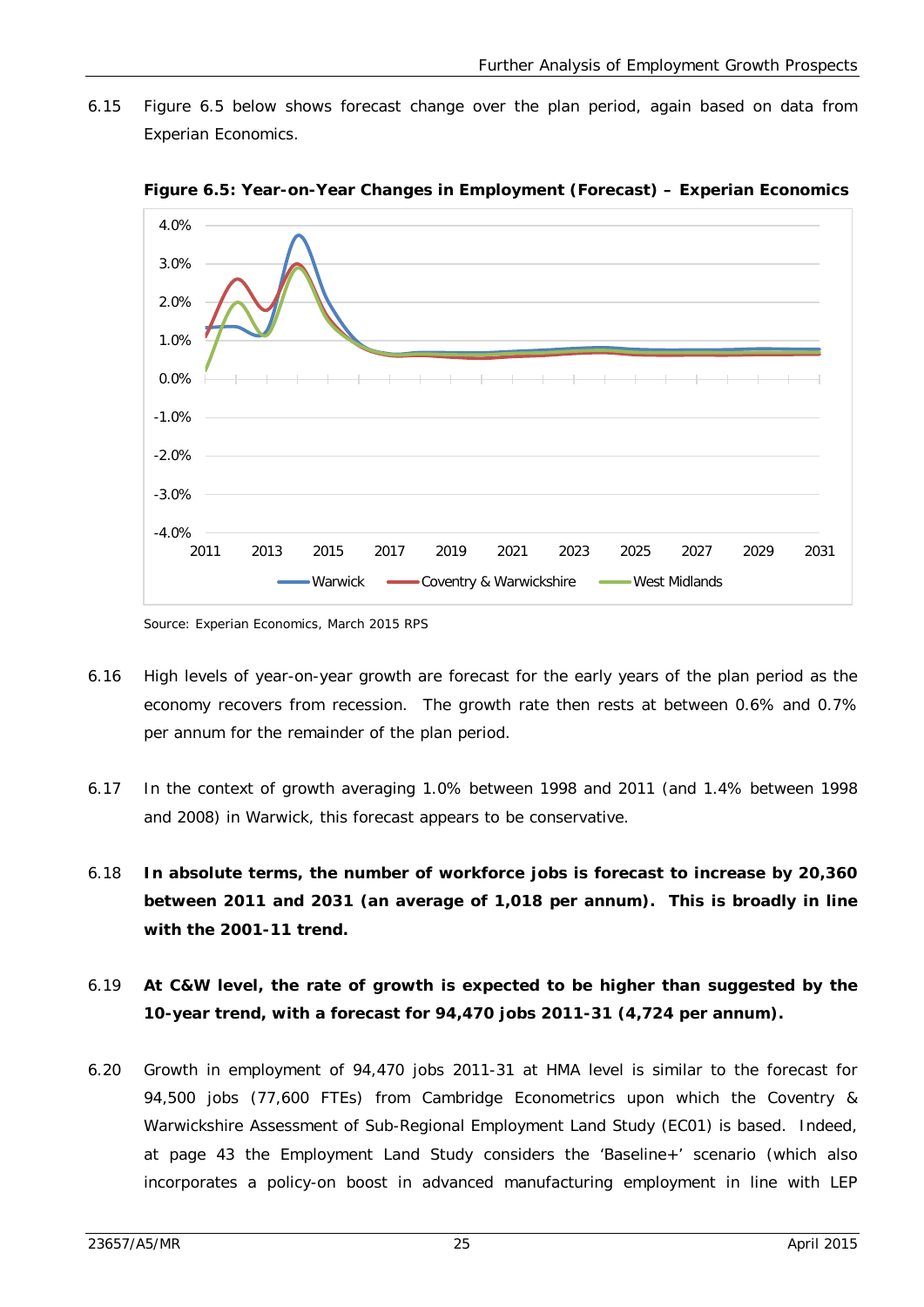aspirations) to be the "minimum estimation of quantitative need in the sub-region". Forecasts of c.94,500 for the C&W LEP area and c.20,000 for Warwick are therefore considered to be prudent and justified.

#### **Unemployment and Economic Activity Rate Assumptions**

- 6.21 For the purpose of this update report, the same assumptions as were made in the original June 2014 study regarding changes in unemployment and economic activity have been applied.
- 6.22 The overall economic activity rate of 79.1% (see table 6.2 above) is applied to all people aged between 16 and State Pension Age (taking account of the differing pension ages of Men and Women and the scheduled changes in pension age due to occur over the plan period). For unemployment, it has been assumed that the C&W-wide rate will fall to 6.5% between 2011 and 2021, and remain at 6.5% thereafter. For Warwick, this equates to a fall from 5.3% to 4.5%. We have however updated commute ratios to take account of the 2011 Census commute data which post dated the publication of our earlier assessment – these were previously sourced from the annual population survey.

#### **Balancing job growth and housing need**

- 6.23 The latest employment forecasts demonstrate a need for +94,500 jobs across the HMA between 2011 and 2031, and +20,300 within Warwick District. The HMA wide job forecast correlates with the Cambridge Econometrics job forecast which in turn underpinned the LEP baseline employment forecast, noting that the Joint Employment Land Study (EC01) of October 2014 recommends that a higher 'baseline +' scenario is used to inform quantitative need in the sub-region of  $+107,070$  jobs.
- 6.24 It therefore would appear entirely reasonable and appropriate to plan for job growth of at least +94,500 jobs across the HMA, and given the evidence of more recent forecasts, coupled with their comparability to past trends, growth of at least +20,300 jobs within Warwick.
- 6.25 Table 6.3 summarises the necessary level of additional housing to balance with job growth forecasts, based upon the 2012-based household formation rates in the first instance, and then adjusted to reflect a full return to the 2008-based rates in the 25 – 44 year old age band by 2031. Consistent with our earlier evidence this shows a need for c.+5,000 dpa across the HMA, and an increased need of 1,063 dpa within Warwick reflecting higher levels of job growth forecasts evidenced through past trends and more recent forecasts.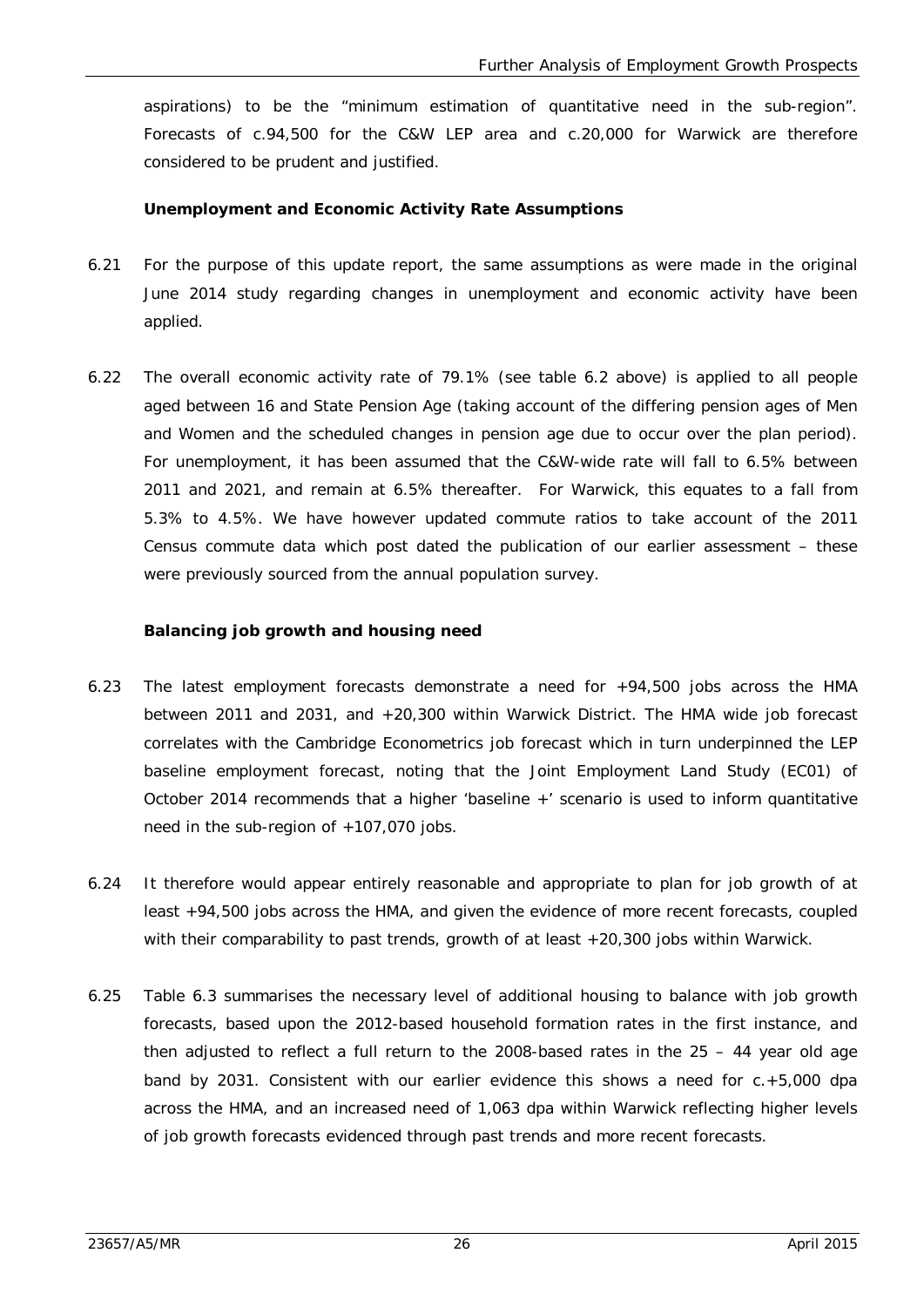|         |                                                          | Economic Led Housing Growth 2011-2031 (dpa) |  |  |  |
|---------|----------------------------------------------------------|---------------------------------------------|--|--|--|
|         | 2012-based                                               | Adjusted for a full return to 2008-         |  |  |  |
|         | household formation<br>based rates in the 25-44 year age |                                             |  |  |  |
|         | group in 2031<br>rates                                   |                                             |  |  |  |
| Warwick | 968                                                      |                                             |  |  |  |
|         |                                                          | 1,063                                       |  |  |  |

**Table 6.3: Summary of housing need – economic led**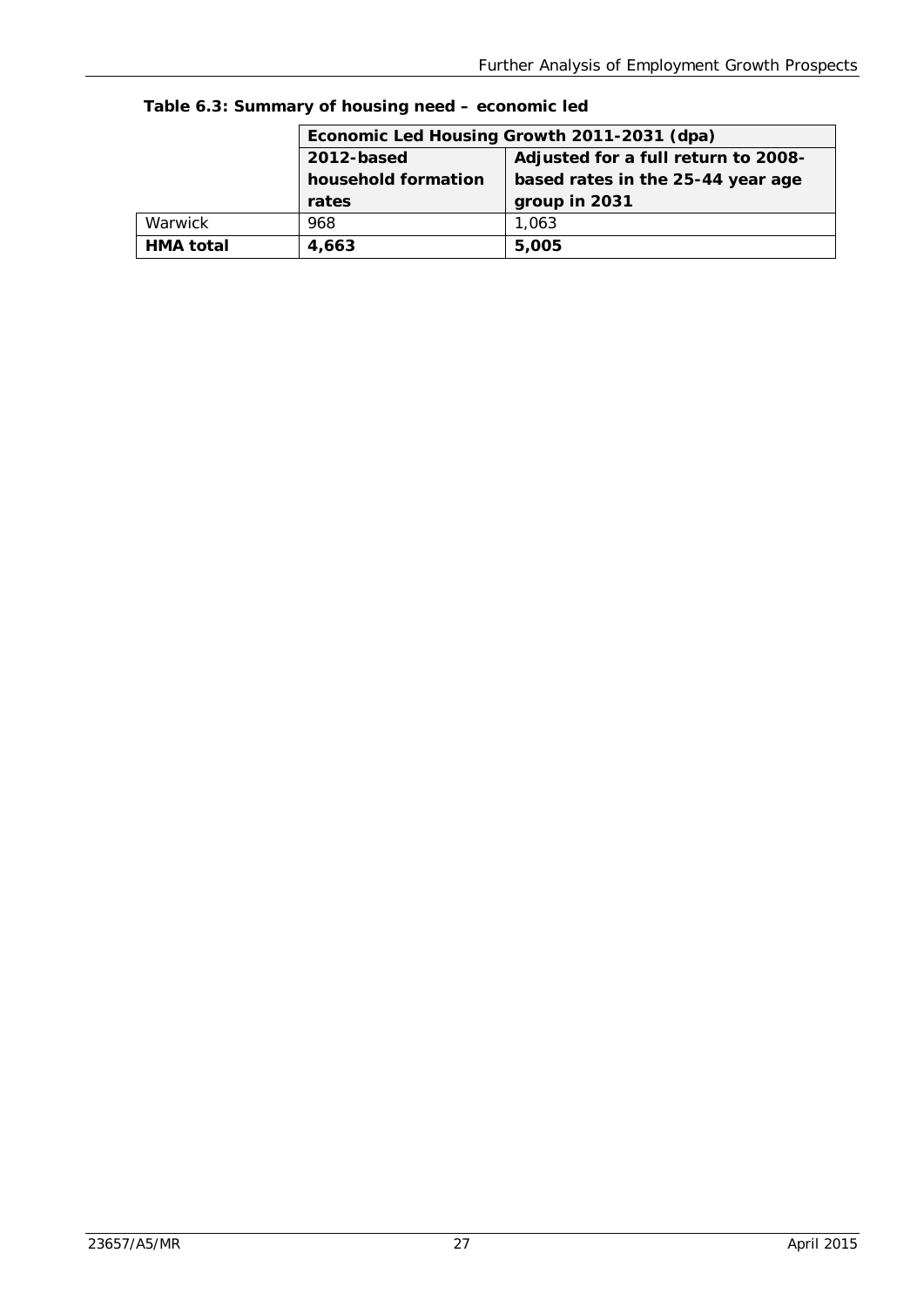# **7.0 FULL OBJECTIVELY ASSESSED HOUSING NEEDS**

- 7.1 The evidence we present in this report supports the initial findings of Barton Willmore's Objective Assessment of Need (OAN) set out in the 'Coventry and Warwickshire Sub-Regional Housing Study' (SRHS, June 2014), and responds to the more recent 2012-based CLG household projections, as well as up to date employment forecasts.
- 7.2 This report also supports responses to the Planning Inspector's 'Initial Matters and Issues Identified by the Inspector' in preparation for the Examination in Public (EiP) of the draft Plan.
- 7.3 The minimum level of OAN determined by Barton Willmore's previous assessment in June 2014 determined the following housing need:

|                    | Recommended<br>Minimum | Housing | Recommended Minimum Housing |
|--------------------|------------------------|---------|-----------------------------|
|                    | Target (per annum)     |         | Target (total)              |
| Warwick            | 900                    |         | 18,000                      |
| <b>C&amp;W HMA</b> | 5.075                  |         | 102,000                     |

Note: Figures may not sum due to rounding

## **April 2015 – Update**

- 7.4 It is concluded within this report that demographic-led need based on the 2012-based ONS SNPP would require provision of between 593 and 649 dpa in Warwick District (and between 4,079 & 4,391 across the HMA), the latter figures respectively enabling a full return to 2008 based household formation rates in younger (25 – 44 year old) age groups.
- 7.5 However, the 2012-based ONS SNPP are underpinned by short-term trends in net migration heavily influenced by the housing moratorium, as well as the implications associated with a continued under-estimate of net international migration. **It is therefore considered that demographic-led need is better represented by the long-term net-migration trend, resulting in a requirement for 816 dpa within Warwick (2011-2031), and 4,918 dpa across the HMA (both assuming a full return to 2008-based household formation rates in age bands 25 – 44).**
- 7.6 Demographic-led provision would not however, account for economic-led need based on the Cambridge Economics (CE) job growth forecasts set out in Joint SHMA Addendum – September 2014 (H008), or the job growth set out in the Coventry and Warwickshire LEP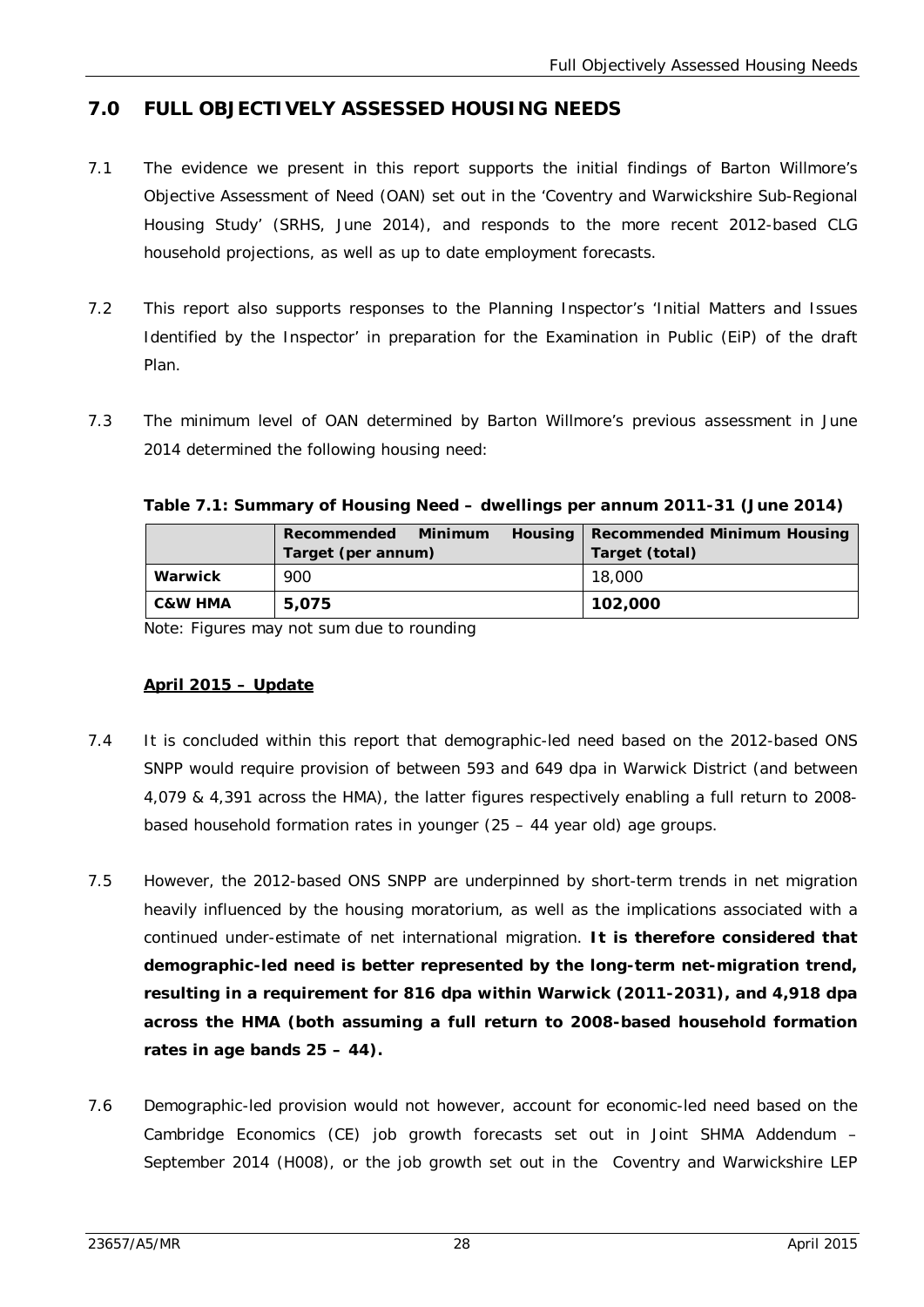SEP (EC02). Furthermore, we note that the Joint Employment Land Study (EC01) published in October 2014 confirms that the minimum quantitative need in the sub-region is set out within a 'baseline+' scenario totalling some 107,070 jobs (2011 – 2031).

- 7.7 For Warwick, the latest forecast by Experian Economics (1,018 net new jobs per annum) triangulates with past trends (which showed growth of 1,057 jobs 2001-2011) and the Cambridge Econometrics/CWLEP 'policy off' position (945 jobs per annum, as shown in the September 2014 SHMA annex). The GL Hearn SHMA Annex's recommended scenario, which totals c.4,000 dpa and 606 dpa in Warwick, would not supply a labour force of sufficient size to meet this level of growth.
- 7.8 **To fully accommodate forecast (policy off) economic growth and in turn address worsening market signals issues, Barton Willmore's assessment of OAN shows a requirement for at least 1,036 dwellings per annum (dpa) in Warwick**, an increase from our previous recommendation reflecting higher levels of job growth forecast within Warwick (but one consistent with past trends). However, we continue to broadly conclude that **a minimum housing provision of 5,000 dpa should be provided for across the HMA**. These figures reflect a return to 2008-based household formation rates in younger age groups, which will relieve levels of household suppression inherent within the projections during the early part of the Plan period.
- 7.9 No account has been made within these figures to meet any of Birmingham City Council's unmet need, as such this should be considered in addition to these figures.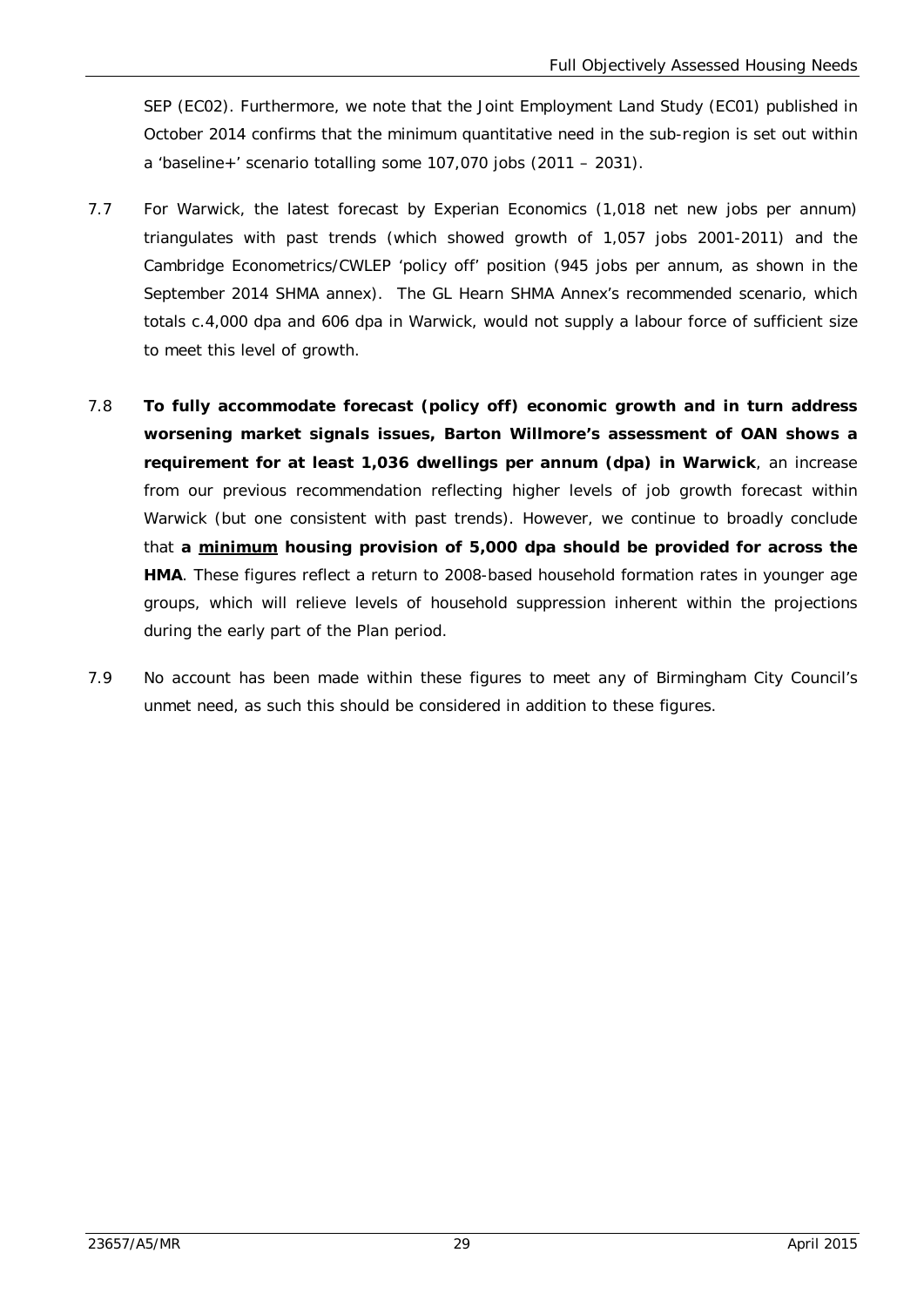|                     |                                                                                  | C&W                      | Warwick                 |
|---------------------|----------------------------------------------------------------------------------|--------------------------|-------------------------|
|                     | Projected Population Growth (ONS 2012-based SNPP)                                | 7,165 pa                 | 850 pa                  |
|                     | Projected Household Growth (CLG 2012-based SNHP)                                 | 3,946 pa                 | 573 pa                  |
| Starting Point      | Projected Household Growth (Adjusted to address<br>suppressed need)              | 4,248 pa                 | 628 pa                  |
| A                   | <b>Starting Point Dwelling Requirement*</b>                                      | 4,391 dpa                | 649 dpa                 |
|                     | 10-year Net Migration Trend (ONS MYE - 2004-13 Trend)                            | 4,722 pa                 | 719 pa                  |
| Net Migration       | Projected Population Growth (10yr Trend)                                         | 8,618 pa                 | 1,165 pa                |
|                     | Dwelling Requirement - Continuation of 10yr Trend                                | 4,918 dpa                | 816 dpa                 |
| B                   | Adjustment to Starting Point required to accommodate 10yr<br>net migration trend | $+527$ dpa               | $+167$ dpa              |
|                     | <b>Employment Forecast 2011-31</b>                                               | 94,470                   | 20,360                  |
| Economic Growth     | <b>Commuting Ratio (Census 2011)</b>                                             | 0.97                     | 0.90                    |
|                     | <b>Required Labour Force</b>                                                     | 91,636                   | 18,324                  |
|                     | <b>Economic-led Dwelling Requirement</b>                                         | 5,005 dpa                | 1,036 dpa               |
| $\mathbf{C}$        | Further Adjustment required to accommodate Economic<br>Growth                    | $+87$ dpa                | $+220$ dpa              |
|                     | Subtotal Dwellings per Annum (A+B+C)                                             | 5,005                    | 1,036                   |
| Market Signals Test | Average delivery rate 2001/02 - 2012/13                                          | 2,588                    | 504                     |
|                     | Increase/Decrease vs. Average Annual Delivery 2001-12                            | $+94%$                   | $+106%$                 |
|                     | Difference vs. Barker Review Threshold (86%)                                     | $+8%$                    | $+20%$                  |
|                     | Further Adjustment Recommended?                                                  | No                       | No                      |
| $=$                 | FULL OBJECTIVELY ASSESSED NEED<br>$2011-31(A+B+C)$                               | 100,100<br>$(5,005$ dpa) | 20,720<br>$(1,036$ dpa) |
|                     | % increase in Housing Stock                                                      | 26.9%                    | 34.1%                   |

**Table 7.2: Full, Objectively-Assessed Housing Needs – April 2015**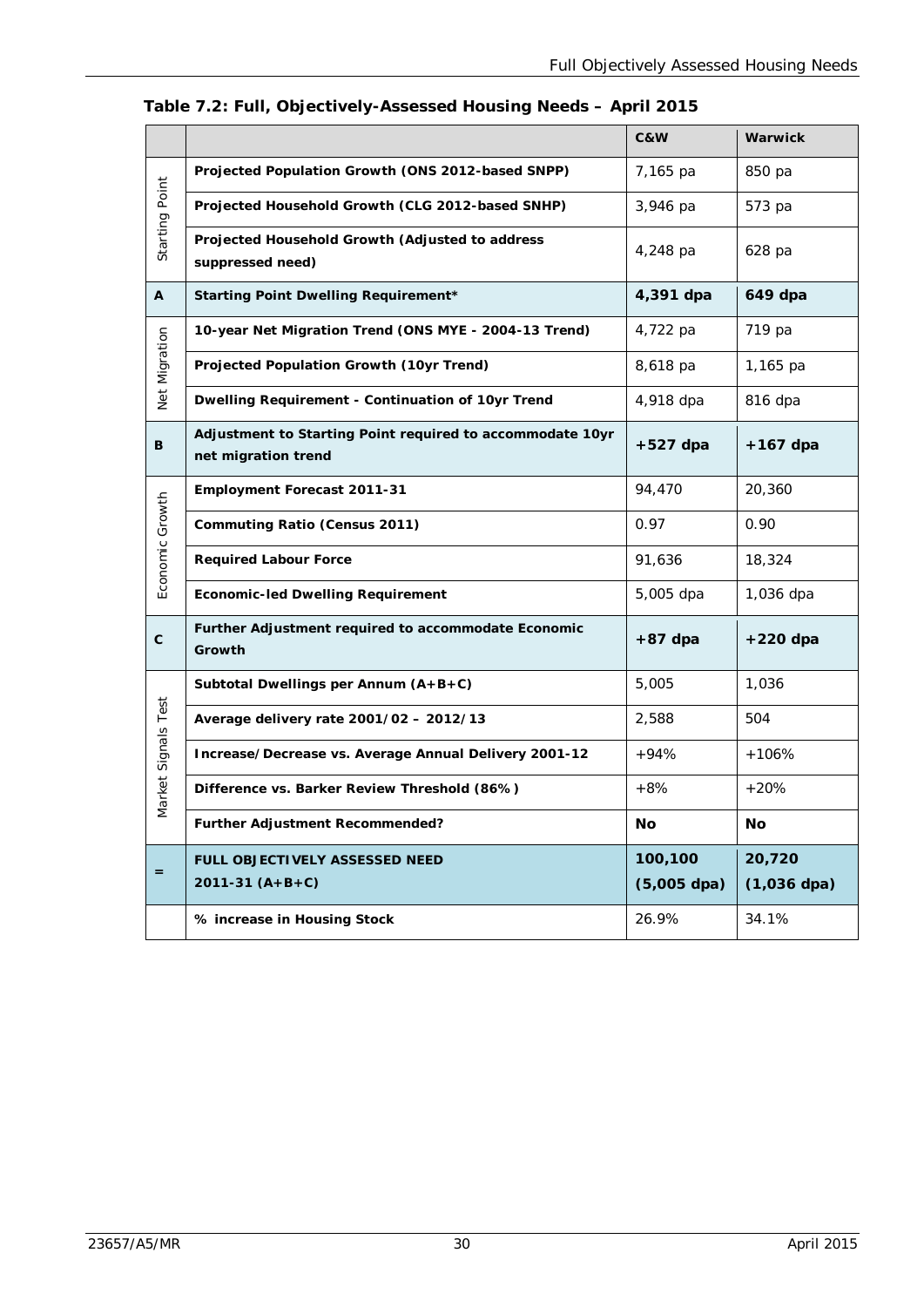**Appendix 1 Household Formation Rate Projection Charts**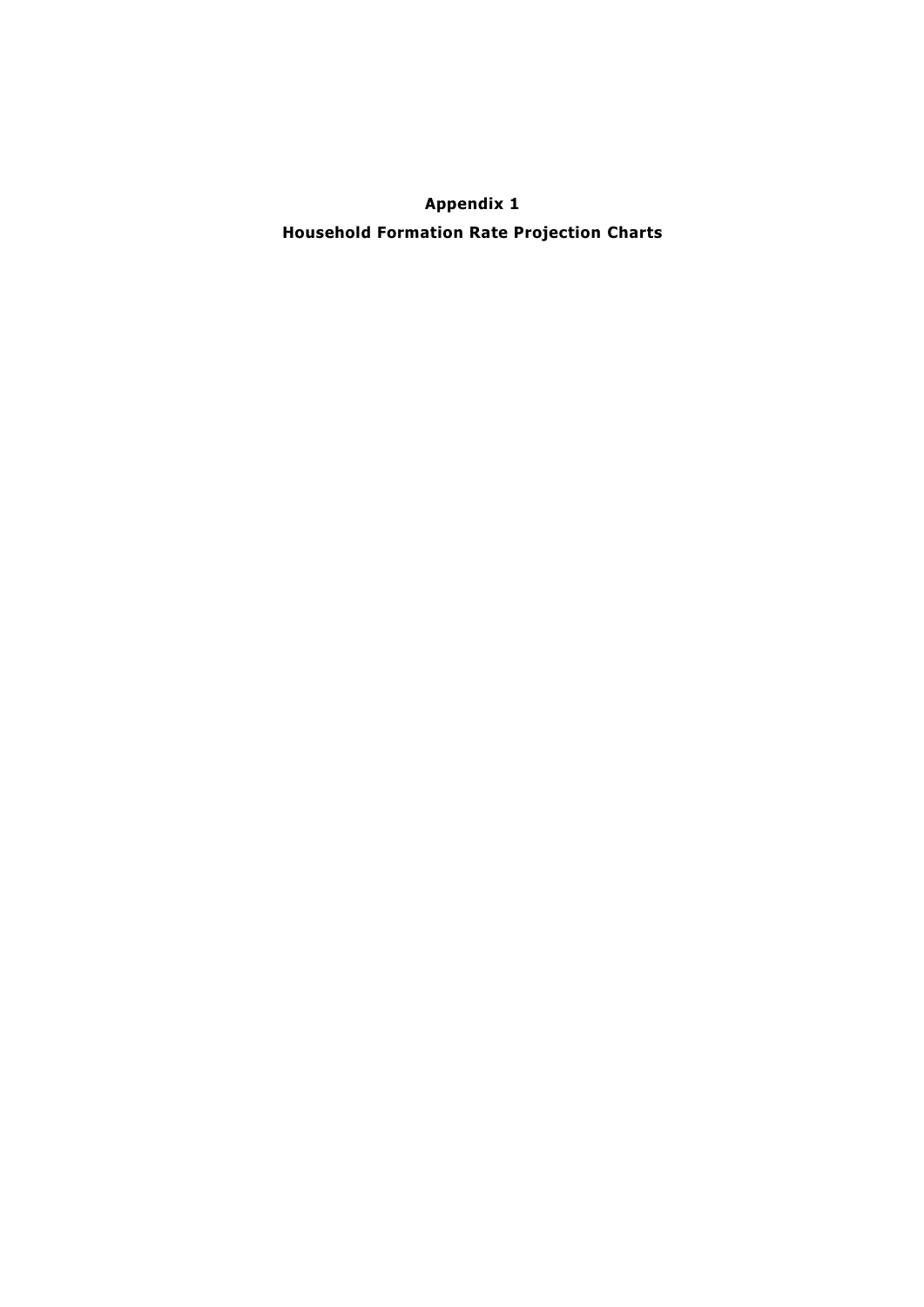**Comparison of HR rates for persons aged 15+, by 10 year age band, 15 to 74 and for persons 75+** is presented in the panels below. The HR rates shown are taken from the DCLG 2008-based (blue line), interim 2011-based (red line) and 2012-based projections (green line).

Although the position on a scale of 0 to 1 (0 to 100%) varies, the range on each left hand axis is the same (0.3 or 30%) so that like for like comparison can be made.

By way of explanation, a rate of 0.5 means that 50% of persons in that age group are said to represent a household, so that a hypothetical 100 persons is assumed to represent 50 households.

#### **Local Authority: North Warwickshire**

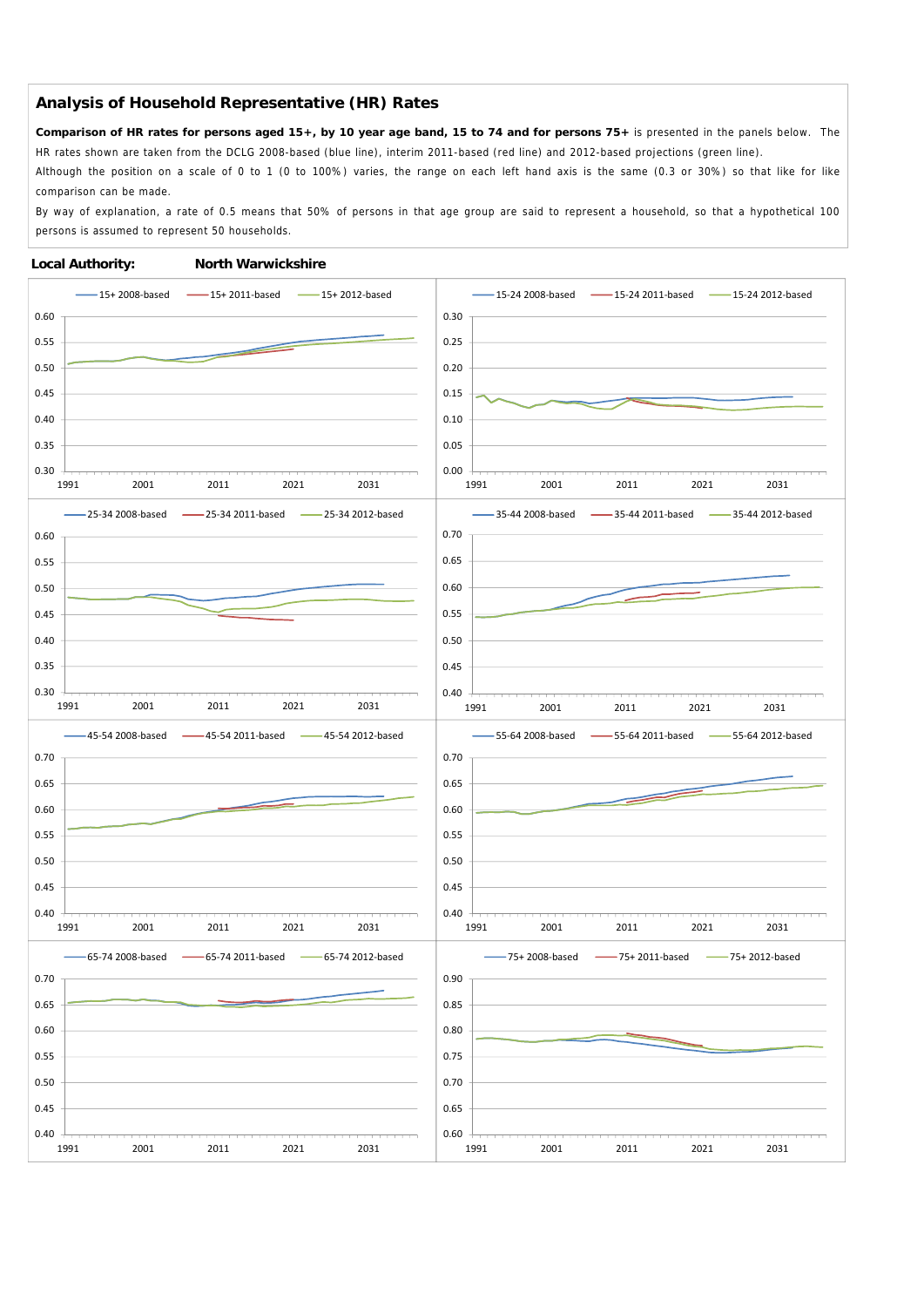**Comparison of HR rates for persons aged 15+, by 10 year age band, 15 to 74 and for persons 75+** is presented in the panels below. The HR rates shown are taken from the DCLG 2008-based (blue line), interim 2011-based (red line) and 2012-based projections (green line).

Although the position on a scale of 0 to 1 (0 to 100%) varies, the range on each left hand axis is the same (0.3 or 30%) so that like for like comparison can be made.

By way of explanation, a rate of 0.5 means that 50% of persons in that age group are said to represent a household, so that a hypothetical 100 persons is assumed to represent 50 households.

#### **Local Authority: Rugby**

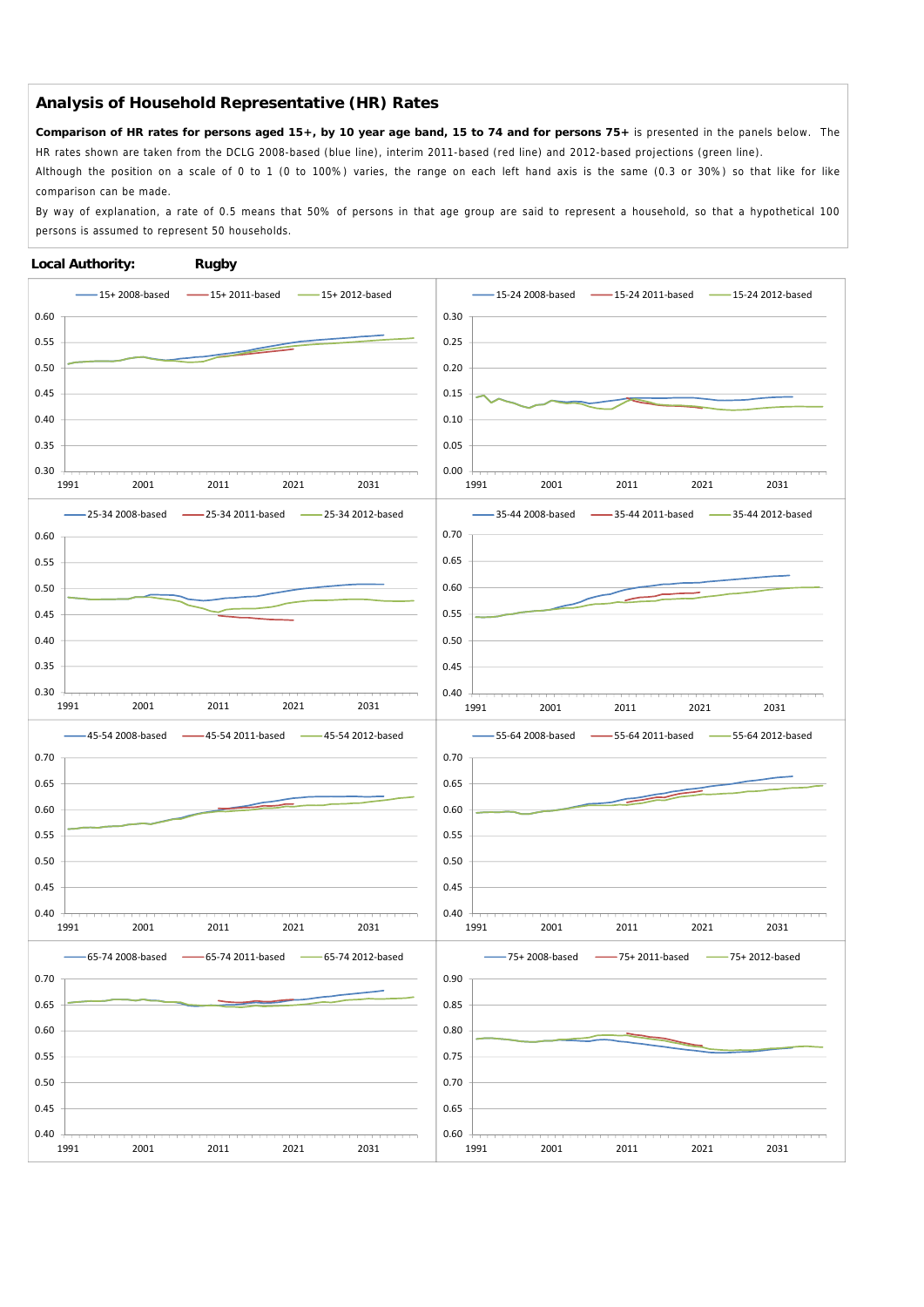**Comparison of HR rates for persons aged 15+, by 10 year age band, 15 to 74 and for persons 75+** is presented in the panels below. The HR rates shown are taken from the DCLG 2008-based (blue line), interim 2011-based (red line) and 2012-based projections (green line).

Although the position on a scale of 0 to 1 (0 to 100%) varies, the range on each left hand axis is the same (0.3 or 30%) so that like for like comparison can be made.

By way of explanation, a rate of 0.5 means that 50% of persons in that age group are said to represent a household, so that a hypothetical 100 persons is assumed to represent 50 households.

#### **Local Authority: Nuneaton and Bedworth**

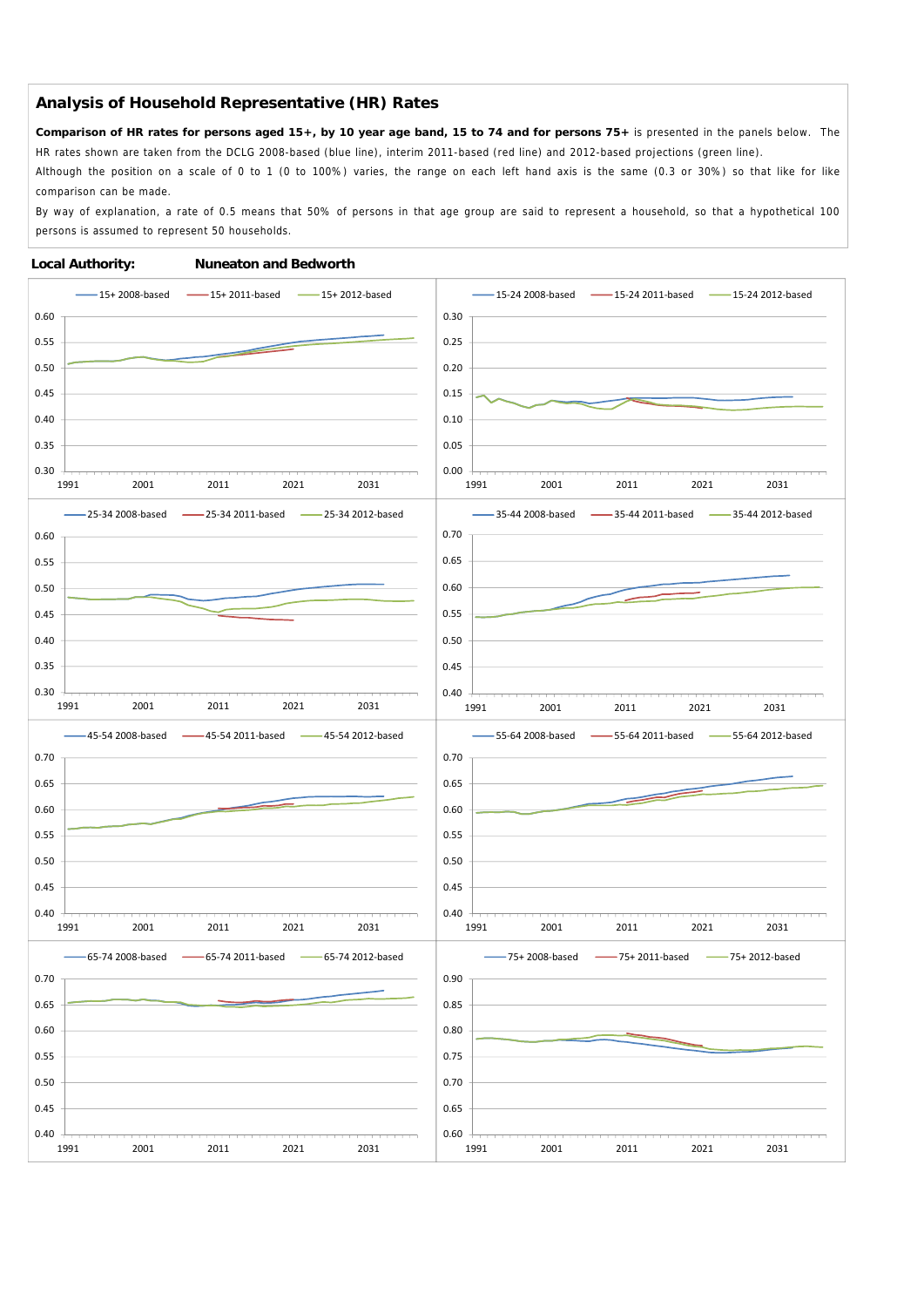**Comparison of HR rates for persons aged 15+, by 10 year age band, 15 to 74 and for persons 75+** is presented in the panels below. The HR rates shown are taken from the DCLG 2008-based (blue line), interim 2011-based (red line) and 2012-based projections (green line).

Although the position on a scale of 0 to 1 (0 to 100%) varies, the range on each left hand axis is the same (0.3 or 30%) so that like for like comparison can be made.

By way of explanation, a rate of 0.5 means that 50% of persons in that age group are said to represent a household, so that a hypothetical 100 persons is assumed to represent 50 households.

#### **Local Authority: Coventry**

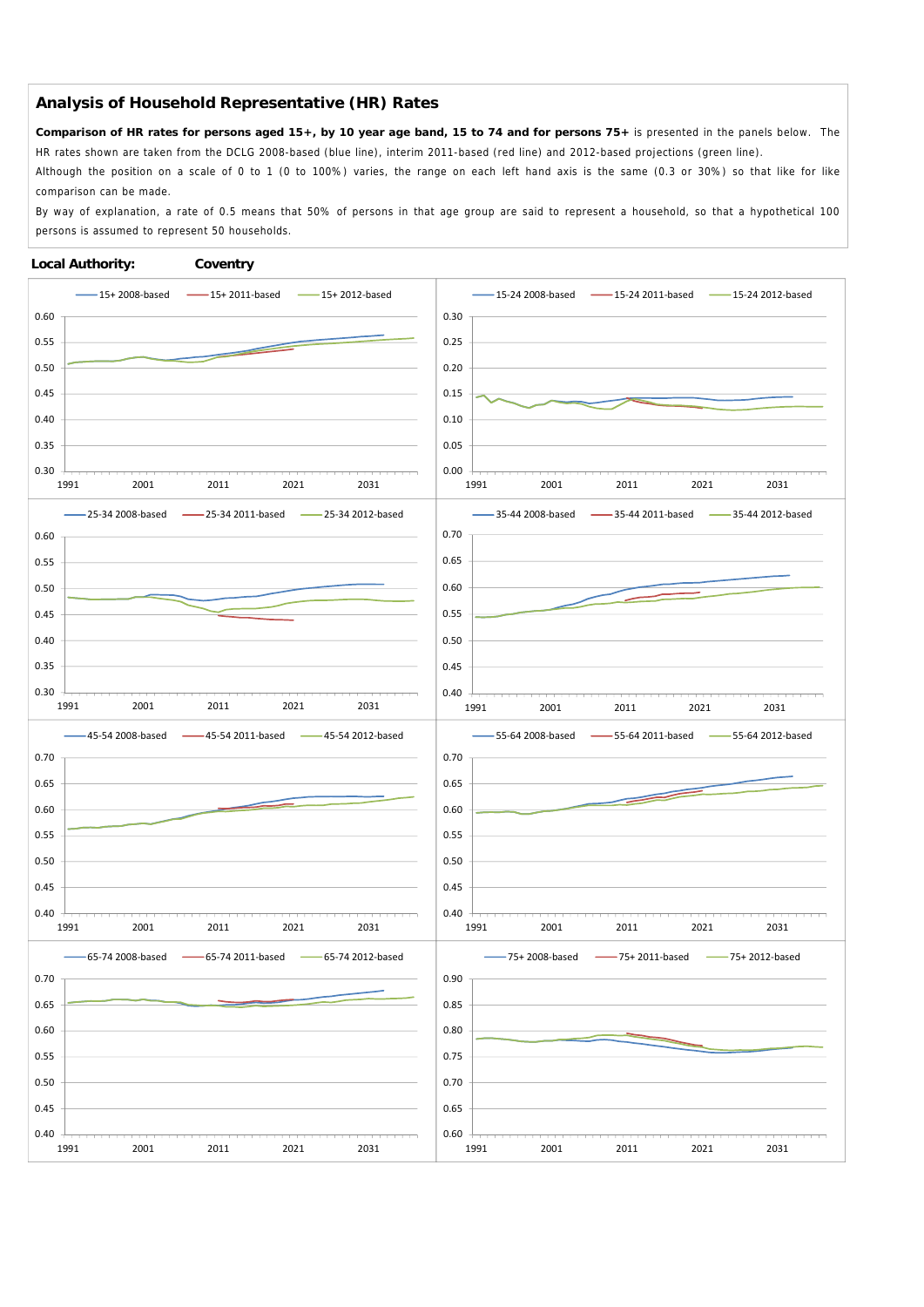**Comparison of HR rates for persons aged 15+, by 10 year age band, 15 to 74 and for persons 75+** is presented in the panels below. The HR rates shown are taken from the DCLG 2008-based (blue line), interim 2011-based (red line) and 2012-based projections (green line).

Although the position on a scale of 0 to 1 (0 to 100%) varies, the range on each left hand axis is the same (0.3 or 30%) so that like for like comparison can be made.

By way of explanation, a rate of 0.5 means that 50% of persons in that age group are said to represent a household, so that a hypothetical 100 persons is assumed to represent 50 households.

#### **Local Authority: Stratford-on-Avon**

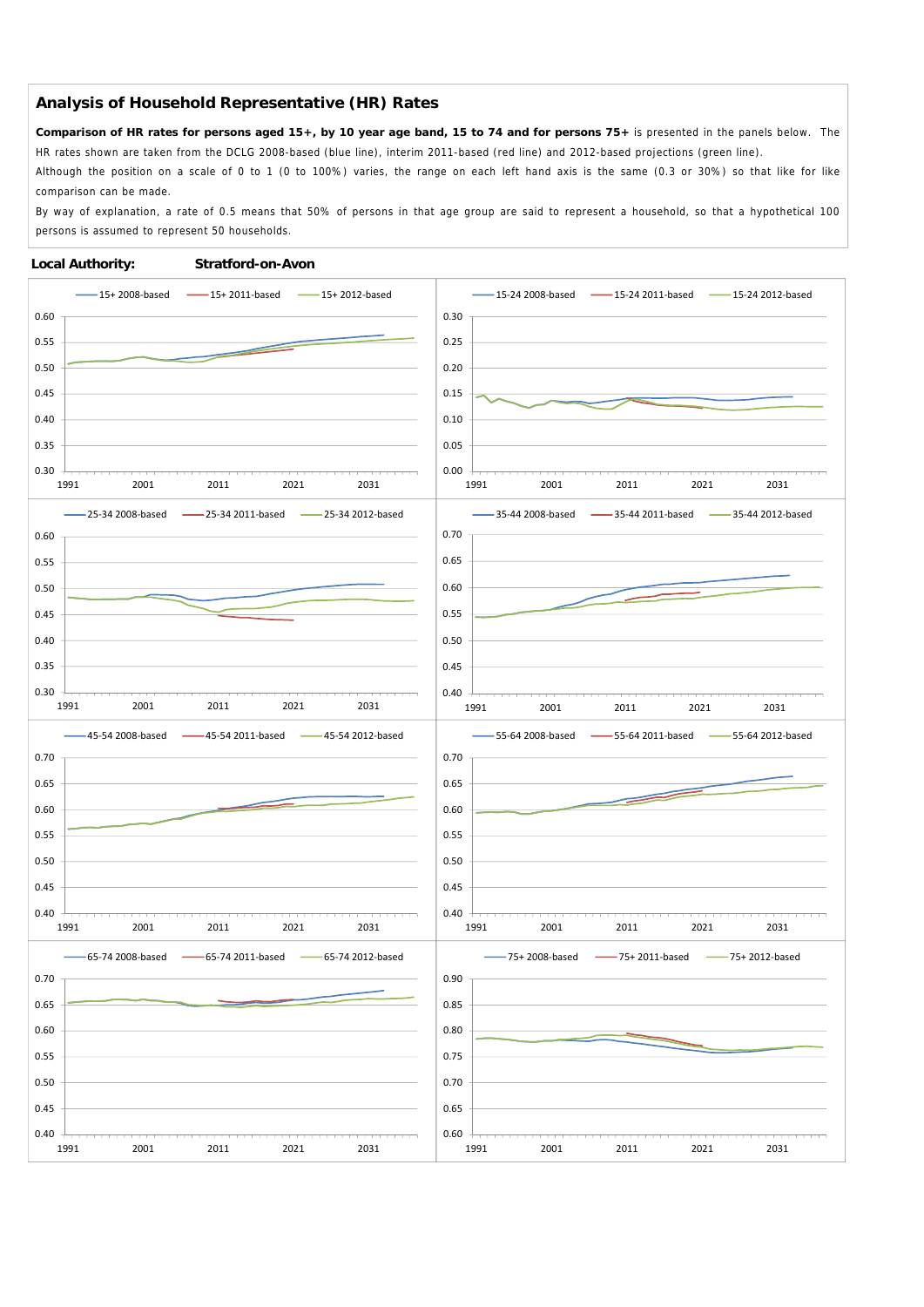**Comparison of HR rates for persons aged 15+, by 10 year age band, 15 to 74 and for persons 75+** is presented in the panels below. The HR rates shown are taken from the DCLG 2008-based (blue line), interim 2011-based (red line) and 2012-based projections (green line).

Although the position on a scale of 0 to 1 (0 to 100%) varies, the range on each left hand axis is the same (0.3 or 30%) so that like for like comparison can be made.

By way of explanation, a rate of 0.5 means that 50% of persons in that age group are said to represent a household, so that a hypothetical 100 persons is assumed to represent 50 households.

#### **Local Authority: Warwick**

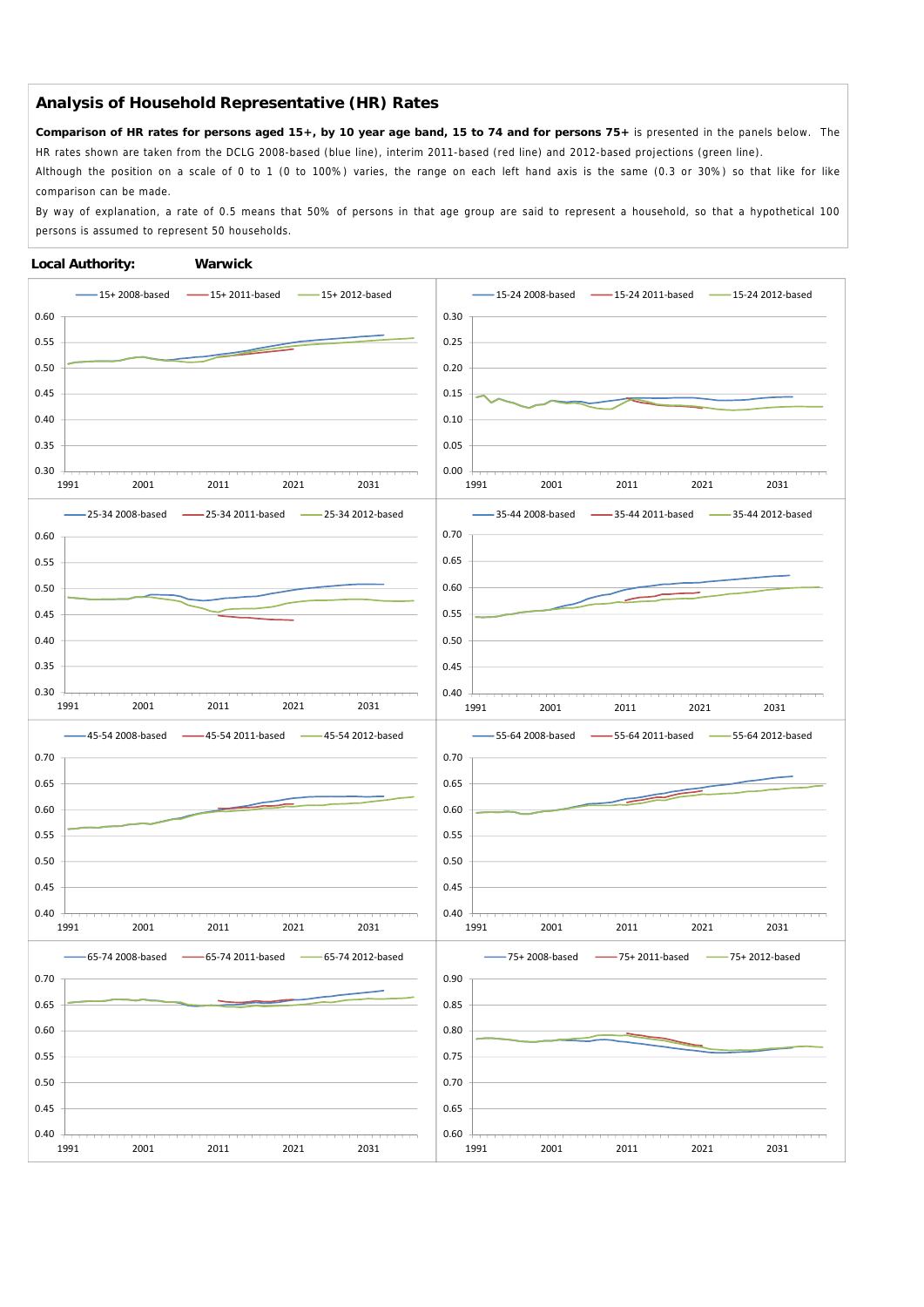**Appendix 2 Market Signals Extract from June 2014 Study**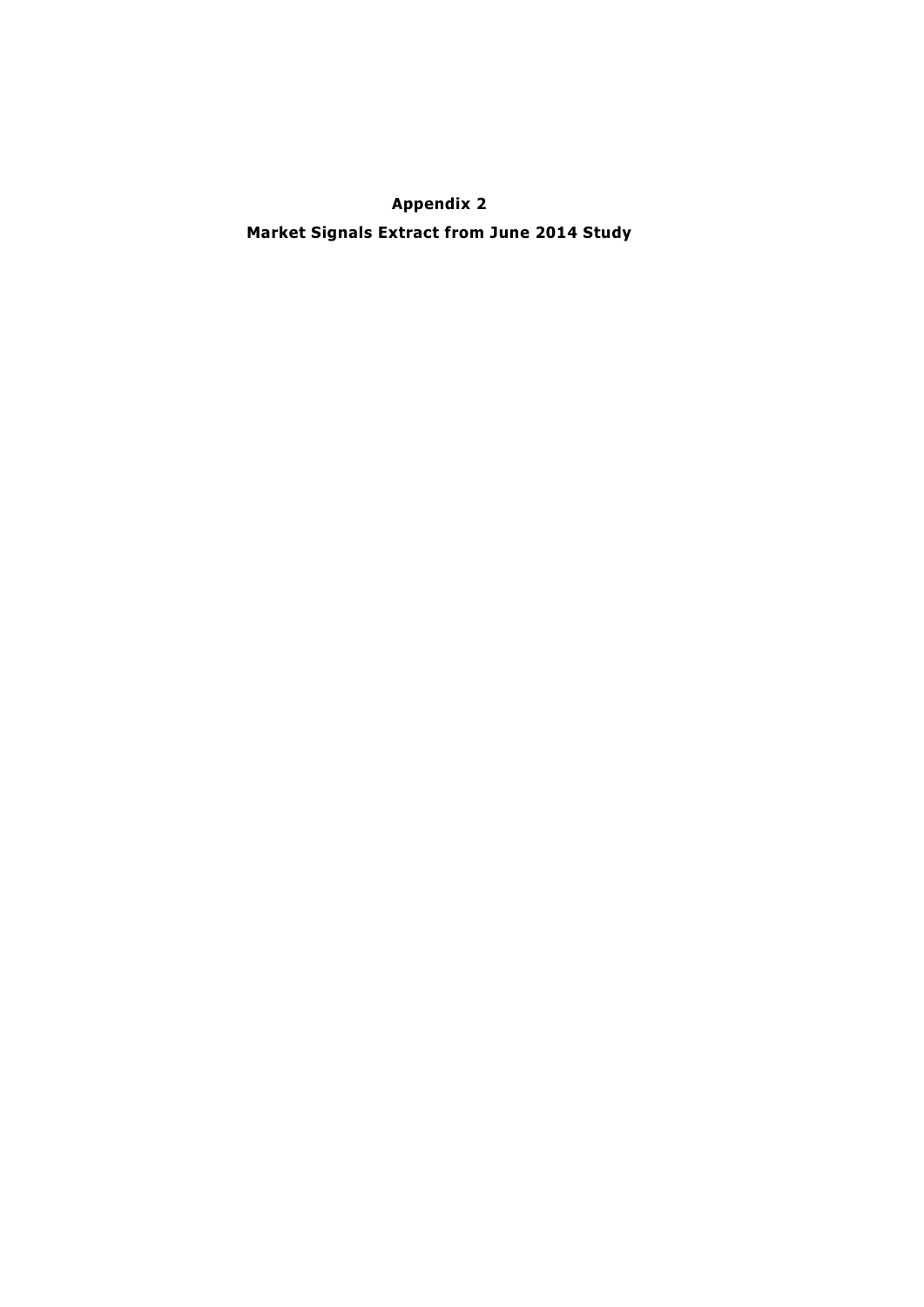### **1.0 HOUSING MARKET SIGNALS**

- **Between 2006/07 and 2012/13, housing delivery across the HMA averaged 2,293 net additional dwellings per annum. However, this is skewed by stronger performance in the earlier years of the period analysed. Between 2008/09 and 2012/13, delivery was 23% lower at 1,797 dwellings per annum**
- **Since 1997, house prices across the HMA have risen significantly, although Median house prices remain below national average in all LPAs apart from Warwick and Stratford-on-Avon**
- **Affordability, measured in terms of the ratio between lower quartile earnings and lower quartile house prices, has worsened significantly since 1997 and remains worse than national average in the authorities outside of Coventry. Private rents are also less affordable than national average in four of the six authorities**
- **Overcrowding in Coventry is above national average, but lower in the rest of the HMA**
- **Overall, market signals have clearly worsened in recent years, meaning that housing numbers should be boosted to address market dysfunction**
- 1.1 The problems arising from historic under-delivery of housing across the country can be observed locally through analysis of market signals. The Planning Practice Guidance (PPG) provides an overview of the ways in which assessments of housing need should take market signals into account.
- 1.2 The PPG states that market signals should be assessed in context, with appropriate comparisons made both over time and between locations. Furthermore, the guidance declares that:

#### **"A worsening trend in any of these indicators will require upward adjustment to planned housing numbers compared to ones based solely on household projections."<sup>1</sup>**

1.3 More specifically, it is suggested that the local housing supply targets should be proportionally increased based on the extent to which prices are rising and affordability ratios are widening. It is not, however, necessary to calculate the exact number of dwellings that would need to be built to alleviate a given problem, as advised by the PPG:

<sup>-</sup>1 Paragraph: 020 Reference ID: 2a-020-20140306, Planning Practice Guidance, 06 March 2014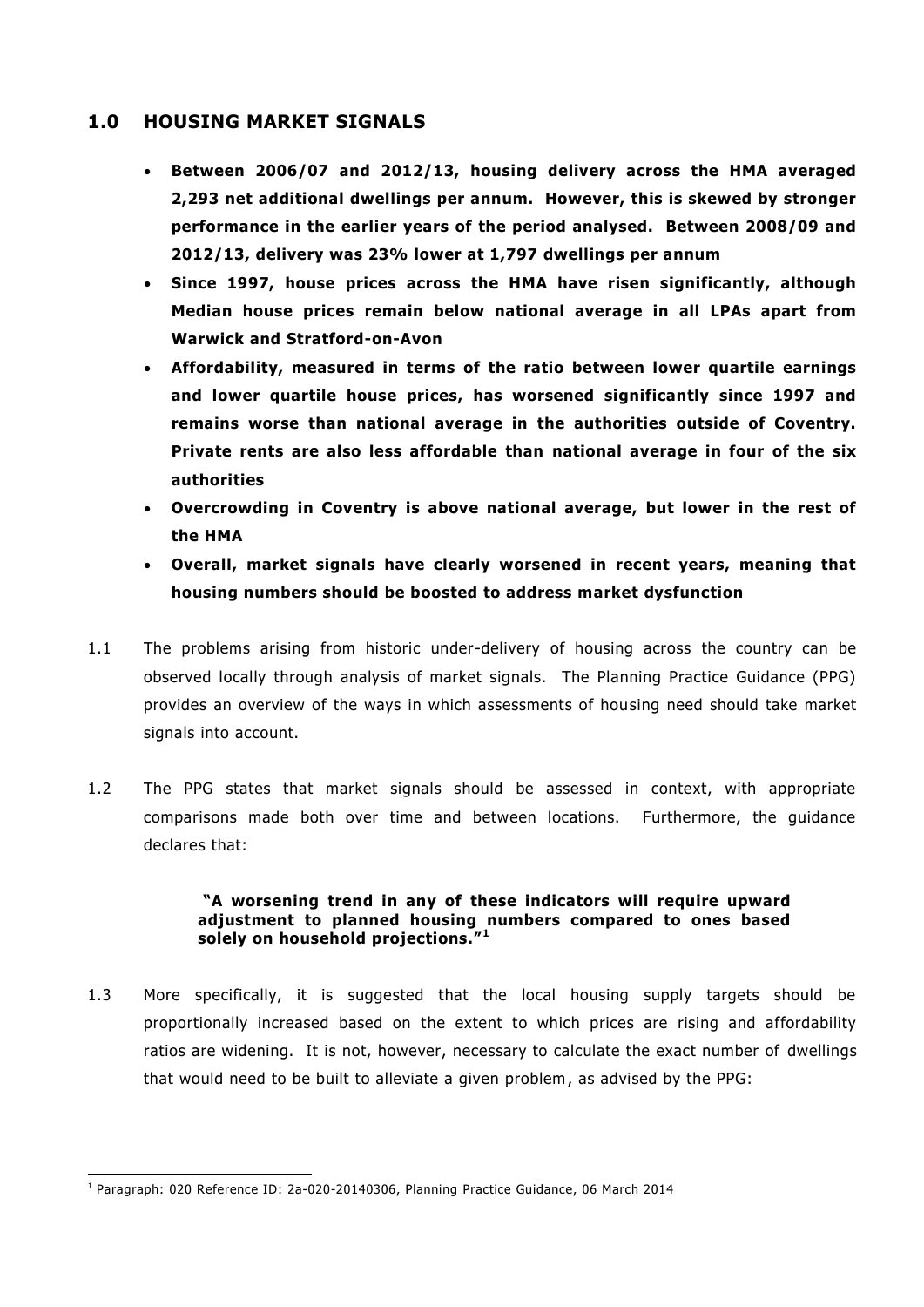**"Plan makers should not attempt to estimate the precise impact of an increase in housing supply. Rather they should increase planned supply by an amount that, on reasonable assumptions and consistent with principals of sustainable development, could be expected to improve affordability, and monitor the response of the market over the plan period."<sup>2</sup>**

1.4 To help inform our assessment, five key market signals have been taken into consideration – Rate of Development, House Prices, Affordability, Residential Rents and Overcrowding.

#### **Rate of Development**

1.5 The first indicator taken into account is Rate of Development. Local Authorities which have permitted their dwelling stock to grow significantly over an extended period of time should, in theory, see house prices rise more slowly than those authorities which have seen smaller increases in dwelling stock. Figure 1.1 below summarises net housing completions within the HMA for the period 2006/07 to 2012/13, as reported the LPAs in their Annual Monitoring Reports.



#### **Figure 1.1: Net Completions 2006-13**

Source: LPA AMRs.

<sup>-</sup>2 Paragraph: 020 Reference ID: 2a-020-20140306, Planning Practice Guidance, 06 March 2014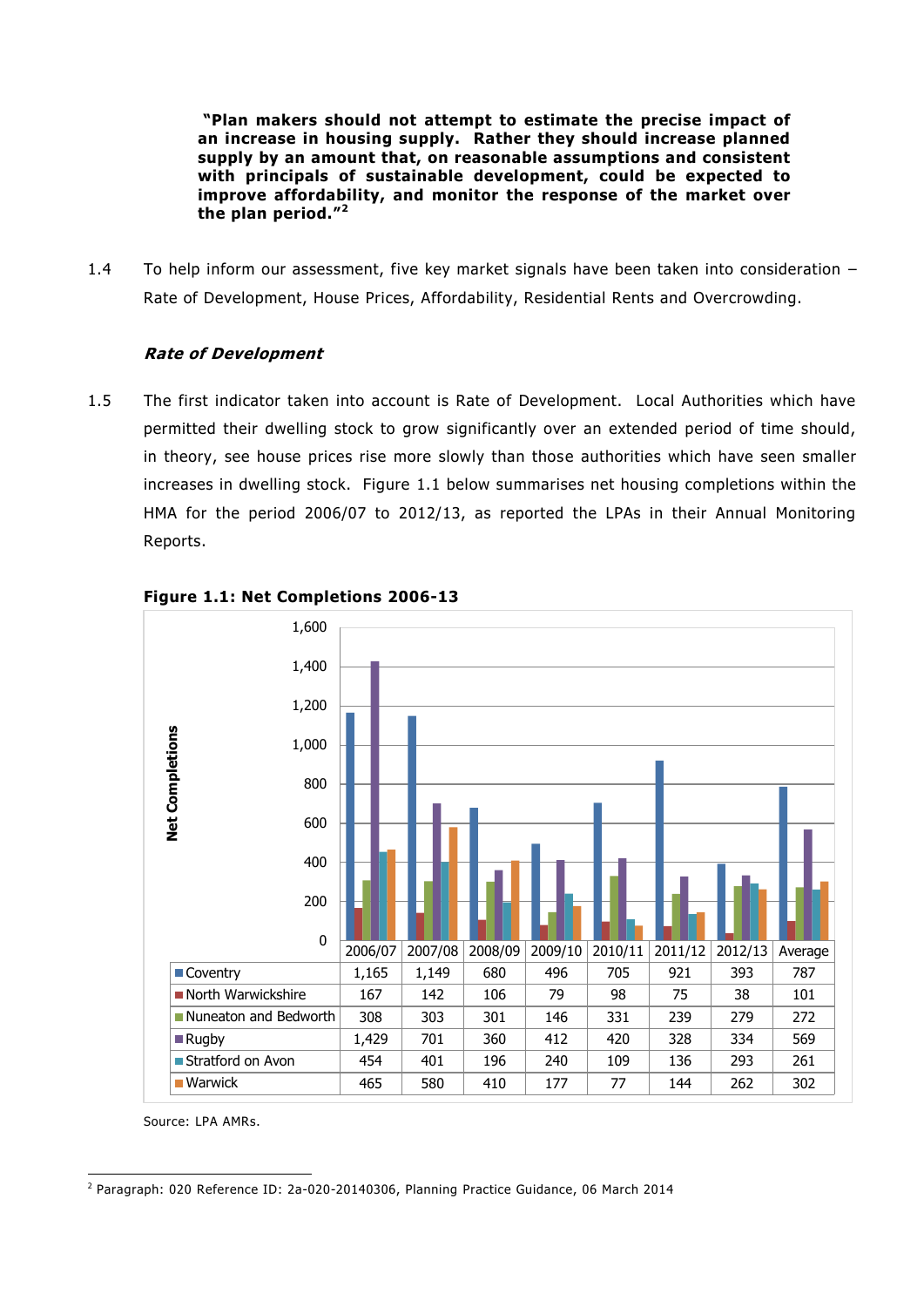1.6 The average net completion rate for the HMA as a whole over the period analysed was 2,293 dwellings per annum, with Coventry and Rugby delivering nearly 60% of this figure. The average completion rate is slightly above the previous RSS-based target of 2,180 dwellings per annum. This average rate is, however, positively influenced by strong delivery performance in the earlier years; the 5-year trend (2008/9 to 2012/12) is significantly lower at just 1,757 dwellings per annum – 21% lower than the RSS-based target.

#### **House Prices**

1.7 The second indicator taken into account is median house price. House prices are influenced by a wide variety of factors and can vary significantly within a district; the median house price has been used to limit the influence of extreme high and low values. Figure 1.2 tracks the median house price across the HMA (with and without Coventry) over the period 1997- 2012, indexed against their 1997 levels, whilst Table 1.1 summarises sales values at 5 year intervals.



**Figure 1.2: Median House Price 1997-2012 (Index 100 =1997 prices)**

Source: Office for National Statistics/Land Registry, via CLG Live Table 586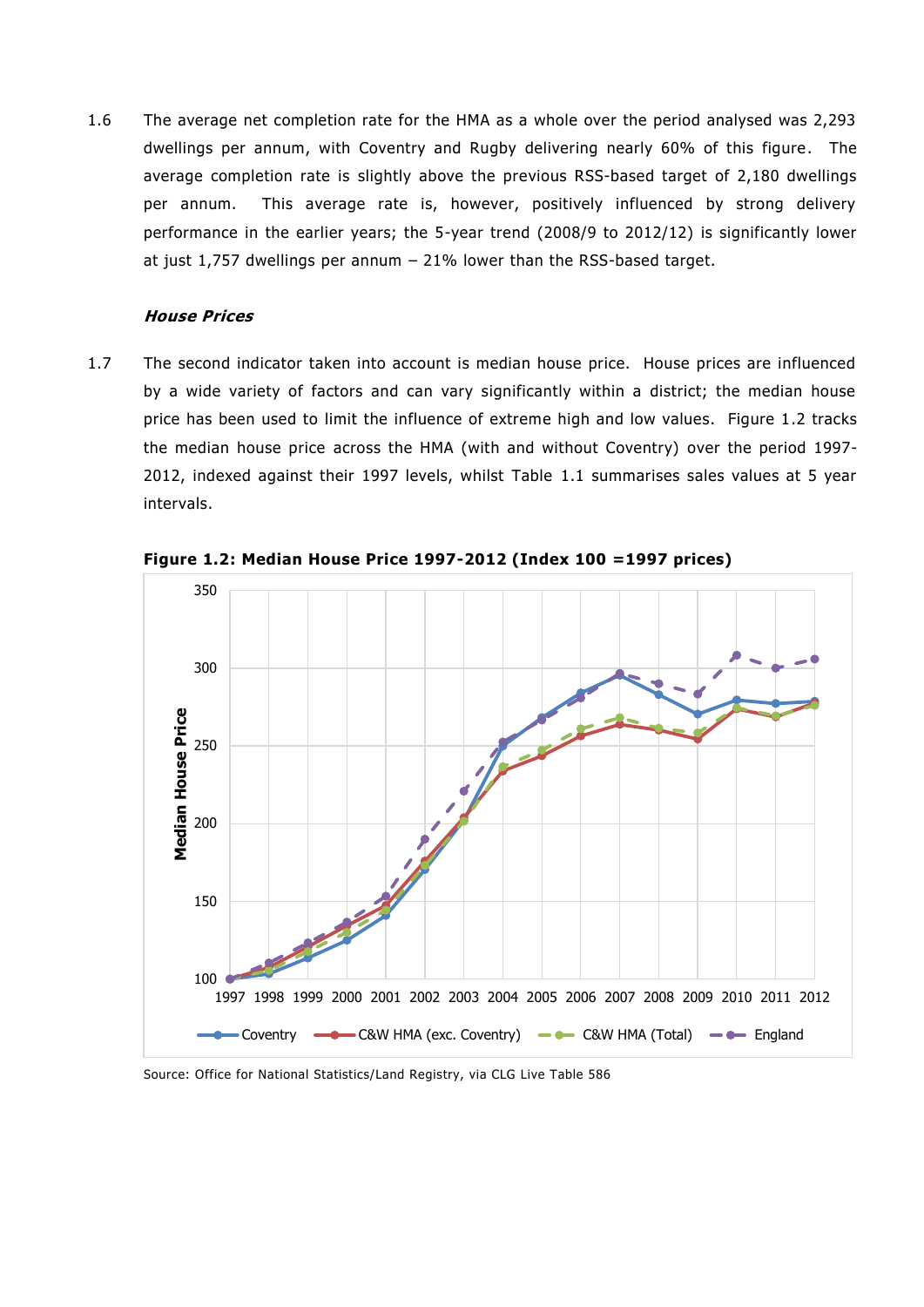|                                 | 1997    | 2002     | 2007     | 2012     | <b>Total Increase</b><br>1997-2012 |      | <b>Total</b><br><b>Increase</b><br>2002-2012 |     |
|---------------------------------|---------|----------|----------|----------|------------------------------------|------|----------------------------------------------|-----|
| Coventry                        | £44,000 | £75,000  | £130,000 | £122,627 | £78,627                            | 179% | £47,627                                      | 64% |
| North<br>Warwickshire           | £58,000 | £92,000  | £149,500 | £147,000 | £89,000                            | 153% | £55,000                                      | 60% |
| Nuneaton and<br><b>Bedworth</b> | £49,998 | £76,500  | £132,500 | £127,000 | £77,003                            | 154% | £50,500                                      | 66% |
| Rugby                           | £56,000 | £108,000 | £159,000 | £159,950 | £103,950                           | 186% | £51,950                                      | 48% |
| Stratford-on-<br>Avon           | £89,325 | £158,500 | £229,604 | £245,000 | £155,675                           | 174% | £86,500                                      | 55% |
| Warwick                         | £72,000 | £140,000 | £199,000 | £209,950 | £137,950                           | 192% | £69,950                                      | 50% |
| <b>C&amp;W HMA</b>              | £60,340 | £104,446 | £161,790 | £166,565 | £106,225                           | 176% | £62,119                                      | 59% |
| <b>England</b>                  | £60,000 | £114,000 | £178,000 | £183,500 | £123,500                           | 206% | £69,500                                      | 61% |

**Table 1.1: Increases in Median House Price 1997-2012**

Source: Office for National Statistics/Land Registry, via CLG Live Table 586

1.8 The median house price across the HMA in 2012 was around 10% lower than national average, but with significant variation between districts. Over the total fifteen year period, £106,000 was added to the median price – an increase of 176%. Over the last decade, Nuneaton and Bedworth has shown the highest growth in percentage terms within the HMA, with median prices 66% higher in 2012 than in 2002.

#### **Affordability – Lower Quartile**

1.9 The third indicator taken into account is affordability, assessed using the ratio between lower quartile house prices and lower quartile earnings. This indicator is particularly salient given the well-publicised barriers to ownership faced by many first time buyers and low-earners. Figure 1.3 below tracks the affordability ratio for each LPA 1997-2012. Given that the ratio is a product of two independent data sources, a three year rolling average has been used to limit the effects of volatility in either data source. Table 1.2 shows the differential between the ratio in 1997/2002 and 2012.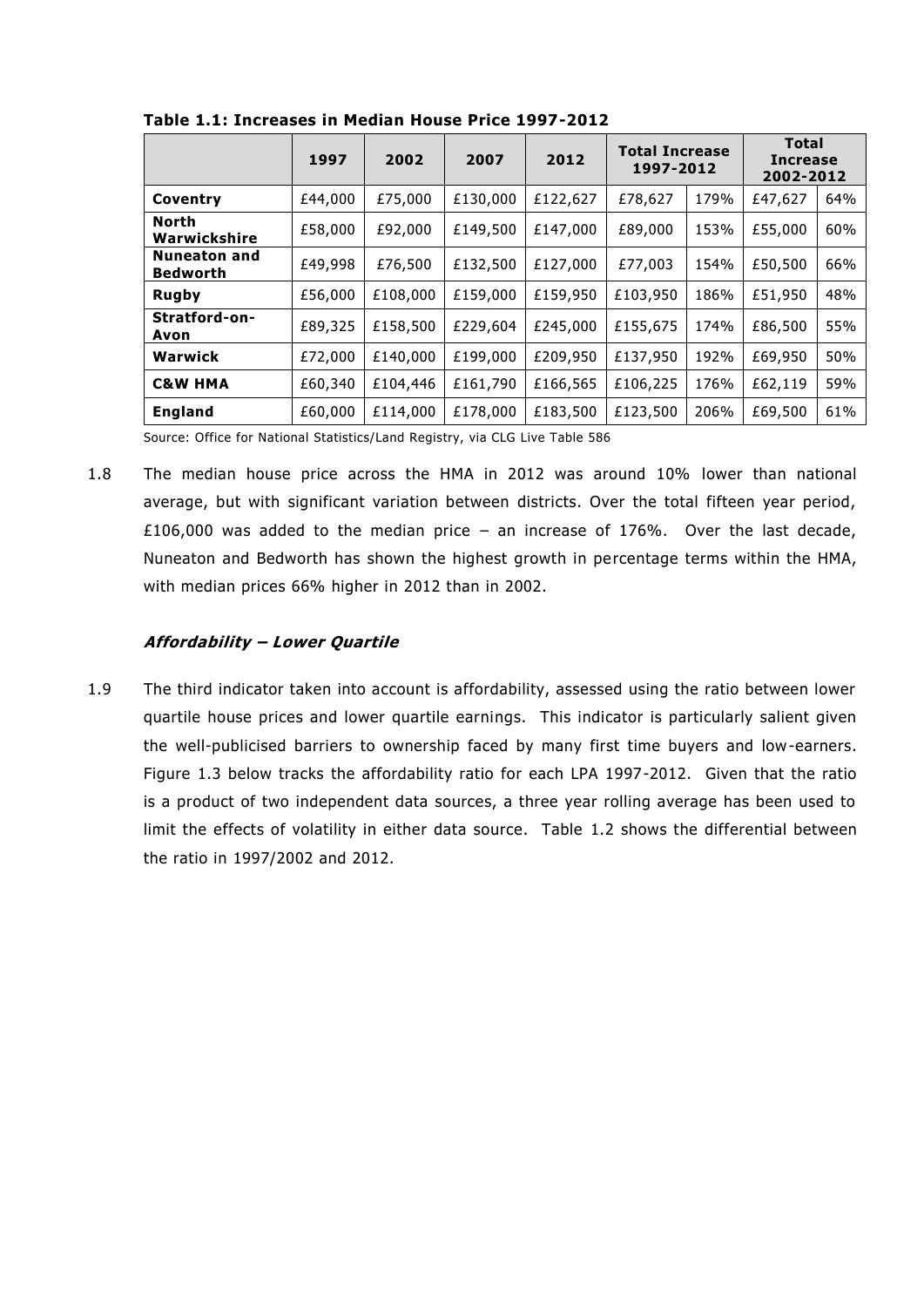

**Figure1.3: Ratio of Lower Quartile House Prices to Lower Quartile Earnings 1997- 2012, 3-year rolling average**

Source: Office for National Statistics/Land Registry, via CLG Live Table 57

|                              | 1997 | 2002 | 2007 | 2012 |     | <b>Total Change</b><br>1997-2012 |     | <b>Total Change</b><br>2002-2012 |
|------------------------------|------|------|------|------|-----|----------------------------------|-----|----------------------------------|
| Coventry                     | 2.9  | 3.4  | 6.3  | 5.2  | 2.3 | 77%                              | 1.8 | 54%                              |
| <b>North Warwickshire</b>    | 4.0  | 4.3  | 6.8  | 6.4  | 2.4 | 61%                              | 2.1 | 49%                              |
| <b>Nuneaton and Bedworth</b> | 3.0  | 4.1  | 6.7  | 5.5  | 2.5 | 81%                              | 1.4 | 34%                              |
| <b>Rugby</b>                 | 2.9  | 4.6  | 7.1  | 6.2  | 3.4 | 118%                             | 1.7 | 36%                              |
| <b>Stratford-on-Avon</b>     | 5.5  | 7.8  | 9.0  | 8.9  | 3.4 | 61%                              | 1.1 | 14%                              |
| Warwick                      | 4.4  | 6.5  | 8.6  | 7.7  | 3.3 | 74%                              | 1.2 | 19%                              |
| <b>C&amp;W HMA</b>           | 3.8  | 4.9  | 7.3  | 6.6  | 2.9 | 77%                              | 1.7 | 36%                              |
| <b>England</b>               | 3.6  | 4.5  | 7.2  | 6.6  | 3.0 | 85%                              | 2.1 | 48%                              |

**Table 1.2: Affordability ratio change 2002-2011**

Source: Office for National Statistics/Land Registry, via CLG Live Table 576

1.10 The affordability ratio has worsened for all areas assessed, including England as a whole, as a result of lower quartile house prices rising more quickly than lower quartile earnings. In 1997, the affordability ratio for the HMA was close to the typical mortgage borrowing multiplier of 3.5, meaning that for many buying a house was a realistic prospect. By 2007 (the pre-recession peak in many areas) the affordability ratio had reached 6.6, an impassable barrier for many newly forming households.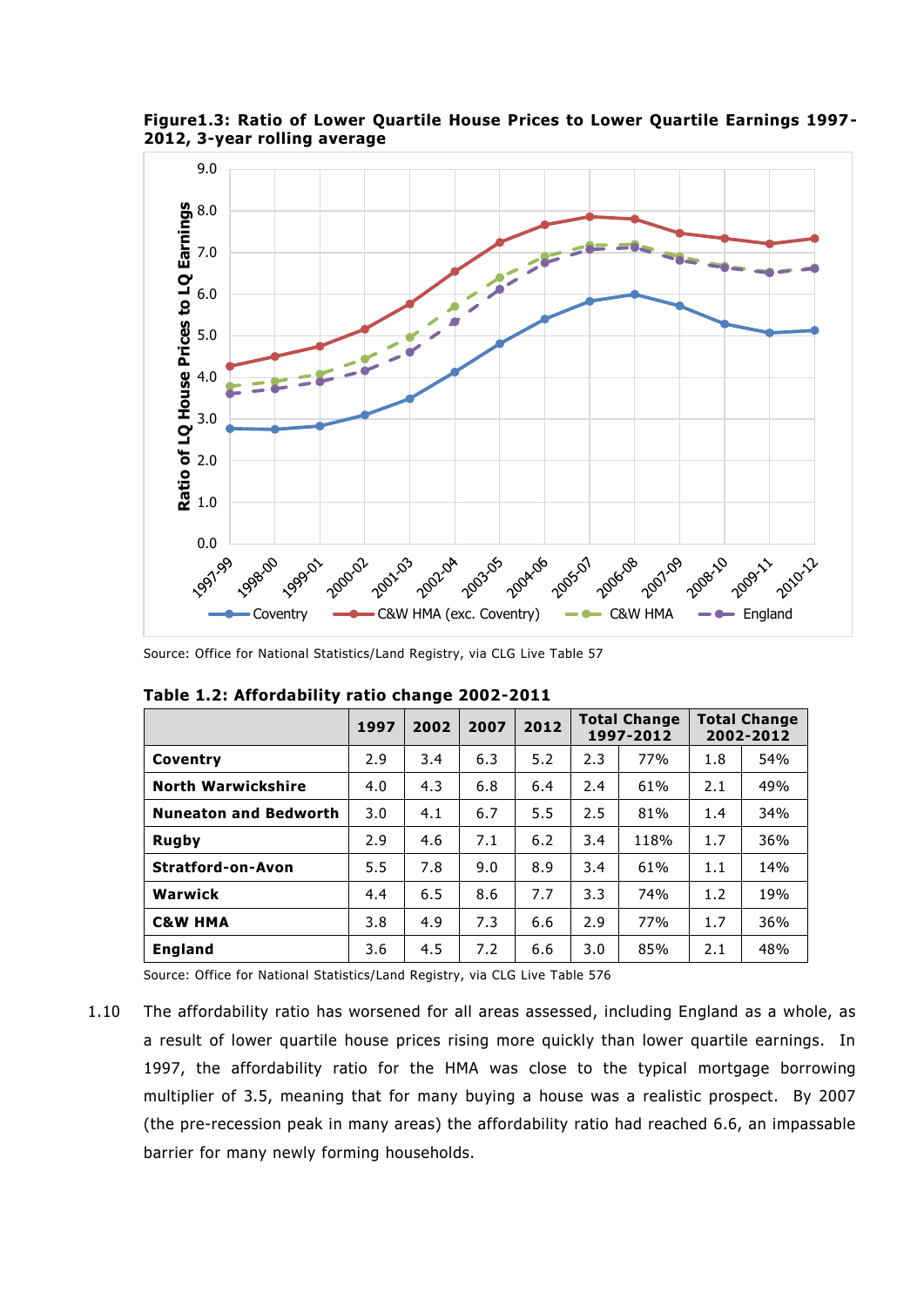1.11 The most pronounced affordability problems can be found in Stratford -on-Avon (8.9) and Warwick (7.7).

#### **Residential Rents**

1.12 The fourth indicator taken into account is residential rent. Figure 1.4 below shows the ratio between Lower Quartile personal income and Lower Quartile private rent, both annualised.



**Figure 1.4: LQ Residential Rents as % of LQ Annual Earnings – 2012/13**

1.13 Across CWHMA as a whole, a Lower Quartile private rented property costs (on average) 27% of Lower Quartile Earnings (on the same basis as the purchase affordability calculation shown in Figure  $1.3$ ) – slightly lower than national average. Private rents are highest (relative to earnings) in Stratford-On-Avon and lowest in Warwick. Table 1.3 analyses growth in residential rents between 2010/11 and 2012/13.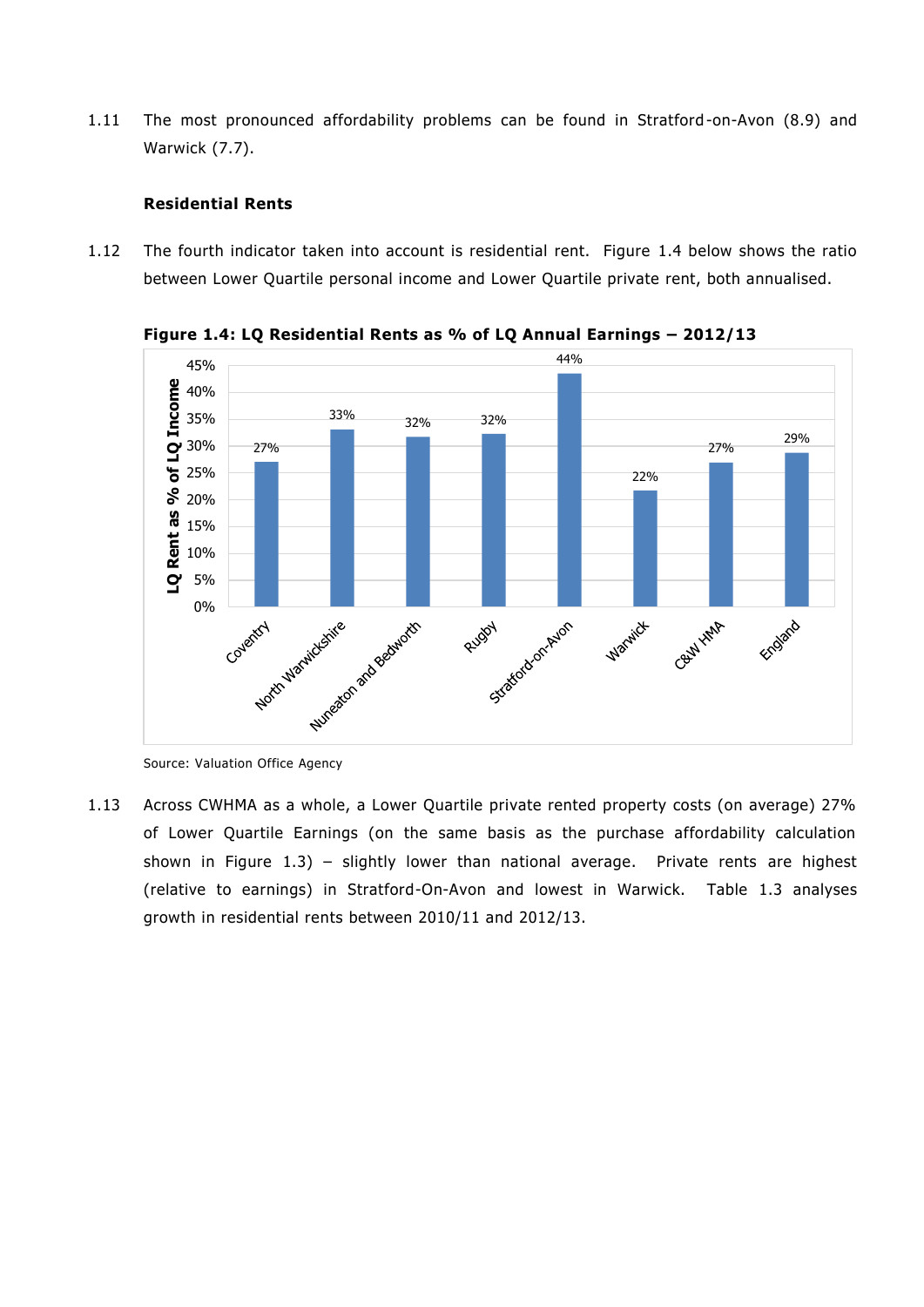|                                        |         | <b>Lower Quartile</b> |                                | <b>Median</b> |         |                                |  |
|----------------------------------------|---------|-----------------------|--------------------------------|---------------|---------|--------------------------------|--|
|                                        | 2010/11 | 2012/13               | $\frac{0}{0}$<br><b>Change</b> | 2010/11       | 2012/13 | $\frac{0}{0}$<br><b>Change</b> |  |
| Coventry                               | £400    | £425                  | 6.3%                           | £495          | £525    | 6.1%                           |  |
| <b>North Warwickshire</b>              | £475    | £495                  | 4.2%                           | £525          | £550    | 4.8%                           |  |
| <b>Nuneaton and</b><br><b>Bedworth</b> | £400    | £405                  | 1.3%                           | £475          | £495    | 4.2%                           |  |
| <b>Rugby</b>                           | £450    | £460                  | 2.2%                           | £500          | £550    | 10.0%                          |  |
| <b>Stratford-on-Avon</b>               | £575    | £625                  | 8.7%                           | £650          | £725    | 11.5%                          |  |
| Warwick                                | £400    | £342                  | $-14.5%$                       | £595          | £625    | 5.0%                           |  |
| <b>C&amp;W HMA</b>                     | £419    | £427                  | 1.8%                           | £536          | £573    | 6.8%                           |  |
| <b>England</b>                         | £450    | £455                  | 1.1%                           | £575          | £595    | 3.5%                           |  |

**Table 1.3: Residential Rents (per Month) 2010/11 – 2012/13**

Source: Valuation Office Agency, Private Rental Market Statistics - All property types, data for year ending 30<sup>th</sup> September.

1.14 Compared with the average for England, Lower Quartile rents were 6% lower in the HMA in 2012/13, whilst Median rents were 4% lower. Between 2010/11 and 2012/13, lower quartile rents increased by 1.8% (compared to a 1.1% increase across England), whilst Median rents grew by 6.8% (3.5% across England as a whole).

## **Overcrowding**

- 1.15 The final indicator is Overcrowding, taking into account the proportion of households which are over-occupied (i.e. having fewer rooms than required for the number of usual residents) and Concealed households (multiple households living in a single dwelling).
- 1.16 Figure 1.5 below compares the proportion of households classified as over occupied in the 2011 census compared against the 2001 census.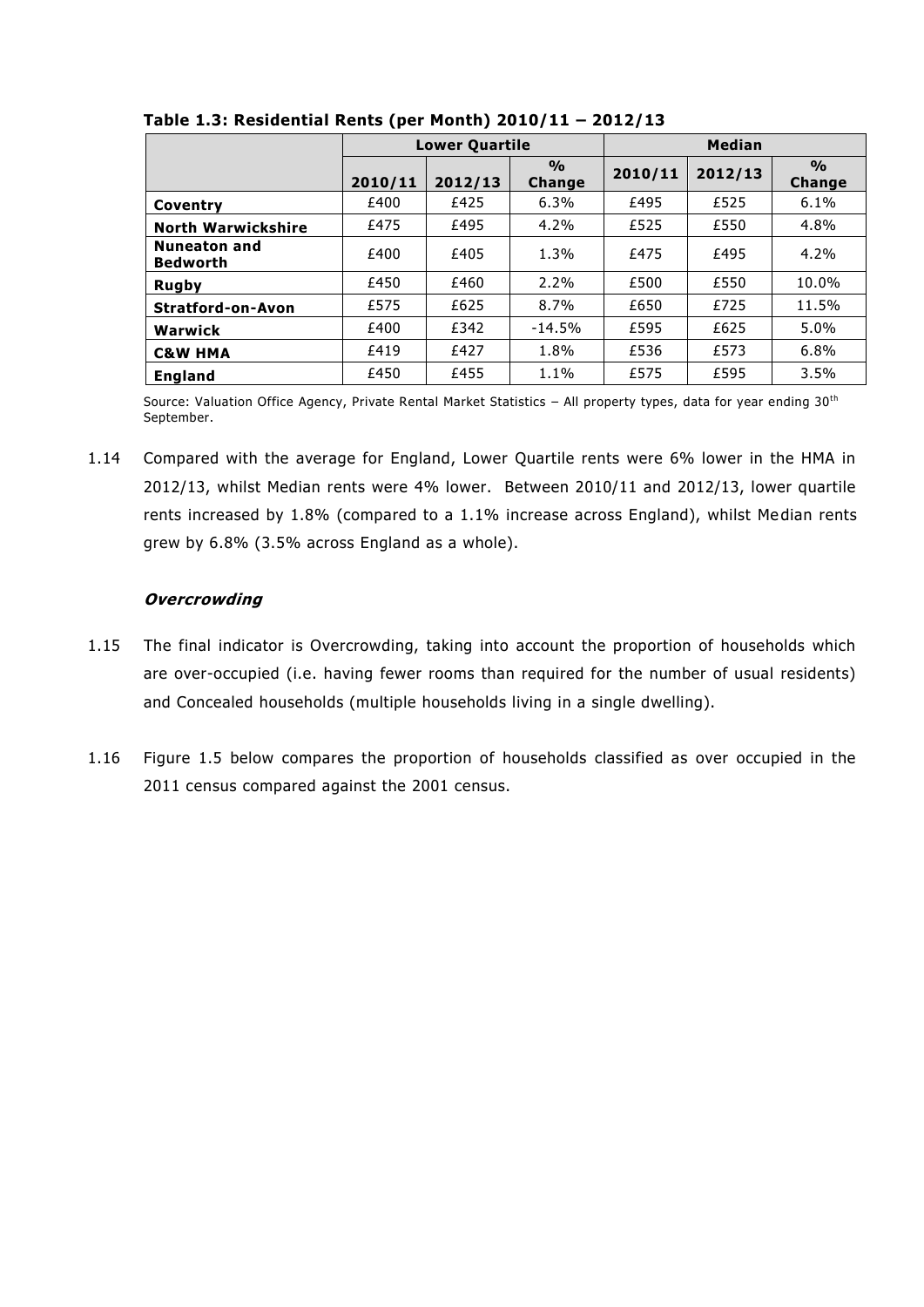



Source: Office for National Statistics, Census 2001/2011

- 1.17 Although over-occupation across the HMA as a whole is below national average, the proportion has grown by 25%.
- 1.18 Figure 1.6 shows the proportion of Older Households which were under-occupying in 2011 compared against the proportion in 2001.



**Figure 1.6 – Under-occupation (older households), 2001 vs. 2011**

Source: Office for National Statistics, Census 2001/2011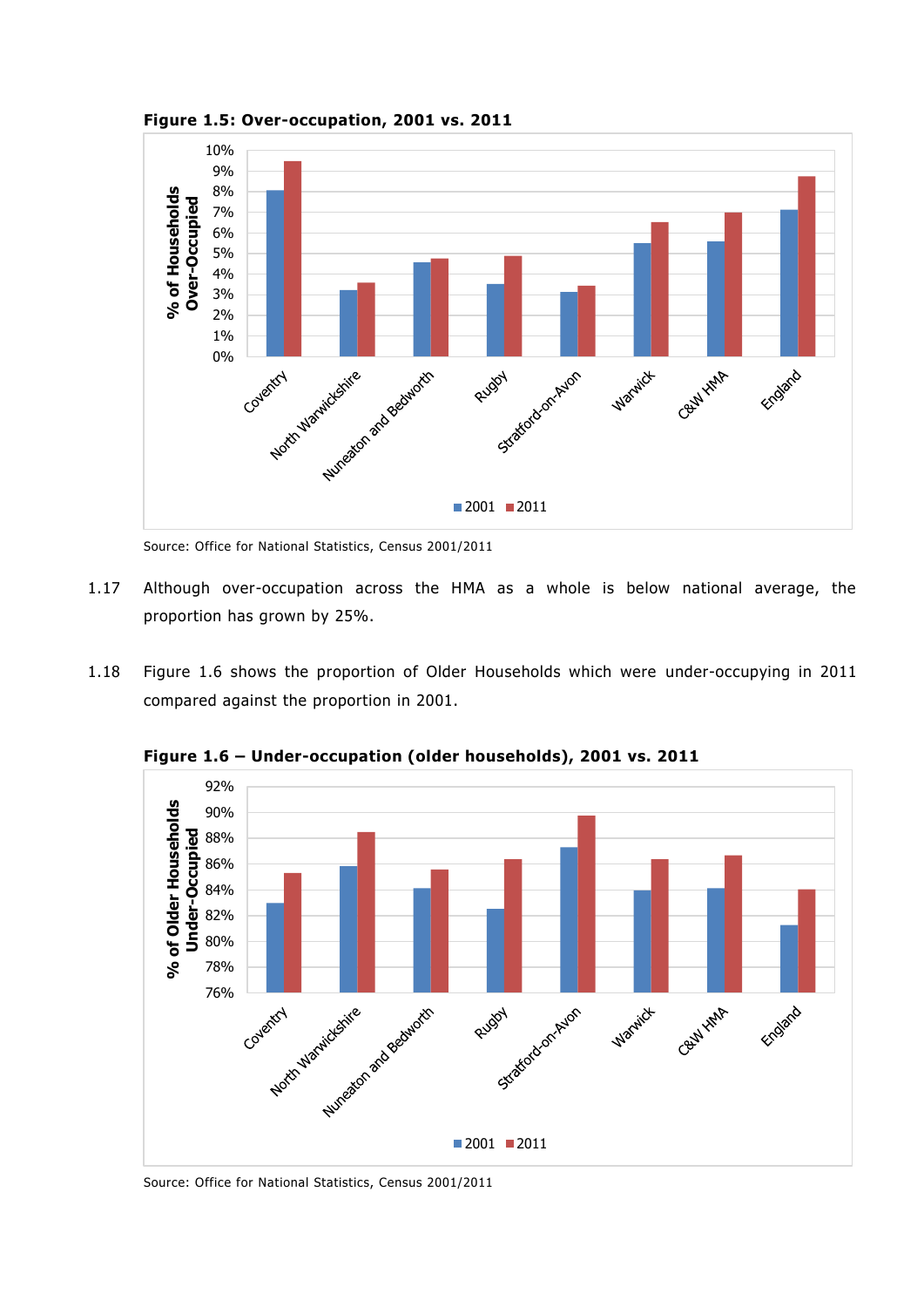- 1.19 Under-occupation among Older Households (where all occupants are retired) has also increased between censuses, and remains higher than national average. This trend suggests that as the population ages, the shortage of larger properties available for families will decline.
- 1.20 The second aspect of overcrowding taken into account is Concealed Households. One dwelling typically houses a single household. Concealed households occur when multiple households occupy the same dwelling, often due to affordability issues, although in some cases there are strong cultural traditions of extended families living together in the same dwelling. Table 1.4 summarises the number of concealed families within CWHMA.

| <b>Census 2001/11</b> |                                             |                                           |                                          |                                          |
|-----------------------|---------------------------------------------|-------------------------------------------|------------------------------------------|------------------------------------------|
|                       | Concealed -<br><b>FRP Under</b><br>25(2011) | Concealed -<br><b>FRP 25-34</b><br>(2011) | Concealed -<br><b>All Ages</b><br>(2011) | Concealed -<br><b>All Ages</b><br>(2001) |
| Coventry              | 10.3%                                       | 4.4%                                      | 2.4%                                     | 1.5%                                     |

**North Warwickshire**  $\begin{array}{|c|c|c|c|c|} \hline \textbf{18.9\%} & \textbf{3.4\%} & \textbf{1.5\%} & \textbf{1.1\%} \\ \hline \end{array}$ **Nuneaton and Bedworth** | 11.0% | 3.7% | 1.6% | | 1.0% **Rugby** 9.5% 2.8% 1.2% 0.9% **Stratford-on-Avon** | 14.5% | 4.4% | 1.2% | 0.8% **Warwick** 12.3% 3.6% 1.7% 1.1% **C&W HMA 11.3% 3.9% 1.8% 1.2% England 12.8% 4.0% 1.9% 1.2%**

**Table 1.4: Concealed Households by age of Family Reference Person (FRP) –**

Source: ONS, Census 2001 & 2011

- 1.21 The proportion of Concealed households in CWHMA is slightly below the national average, but has worsened in all parts of the HMA since 2001. The age group with the highest proportion of concealed households is 24 and under, a reflection of the difficulties faced by young people in being able to afford their own homes.
- 1.22 In addition to concealed families, there are many concealed individuals who would like to form their own household but have not been able to due to the recession. Whilst it is not possible to derive the number of these individuals from the Census, research by Bramley et al. (2010) suggests that single adults account for around half of concealed households<sup>3</sup>.

#### **Summary**

1.23 The rate of housing delivery since 2006/07 has averaged at a similar level to the RSS figure for the HMA. However, this is skewed significantly by higher delivery in the earlier years; delivery over the last 5 years is 21% lower than the previous RSS-based target. House

<sup>-</sup> $3$  Bramley et al. (2010), Estimating housing need, Department for Communities and Local Government